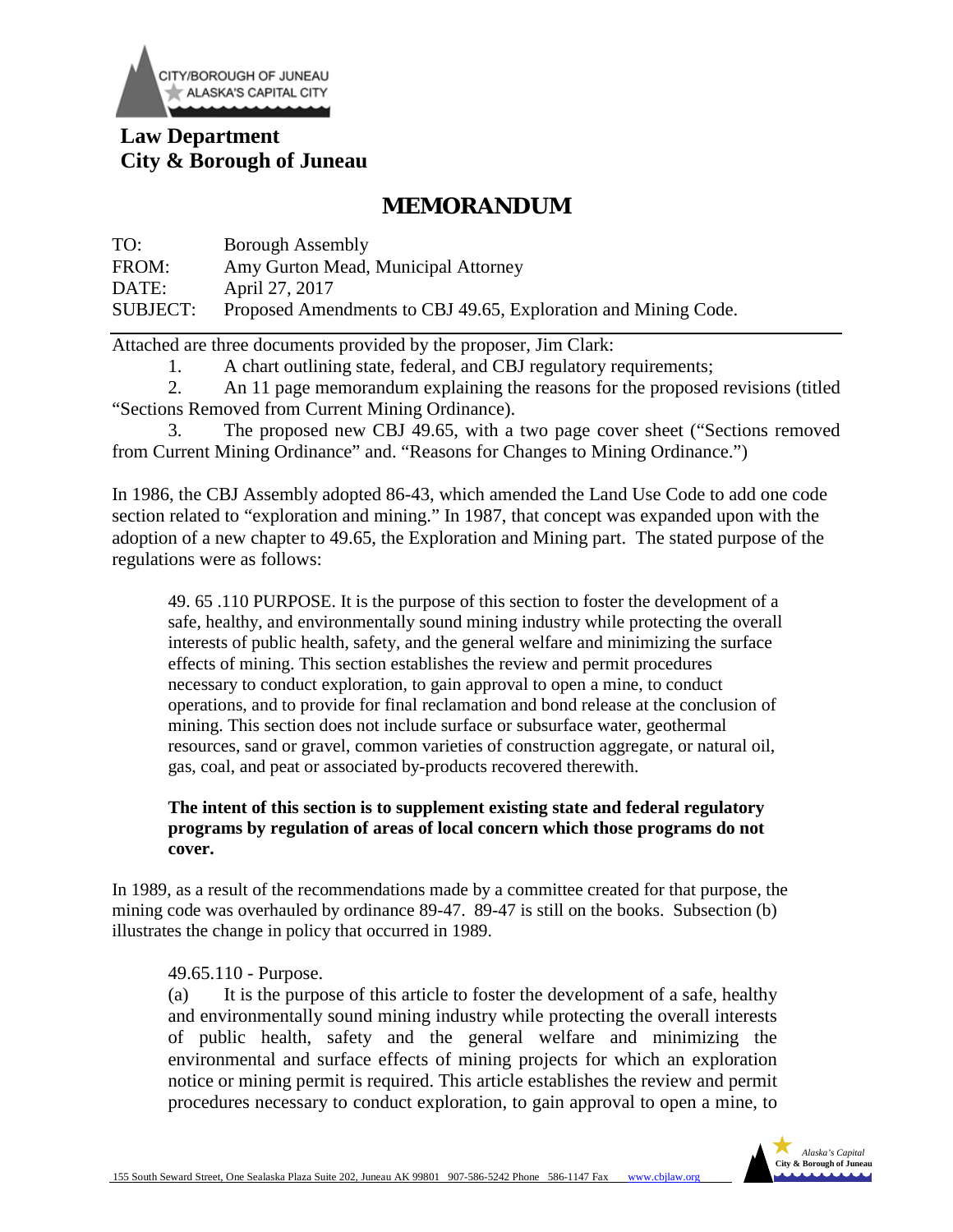conduct mining operations, and to provide for final reclamation and financial warranty release at the conclusion of exploration and mining operations and reclamation of affected surface. This article does not include regulation of surface or subsurface water, geothermal resources, sand or gravel, common varieties of construction aggregate, or natural oil, gas, coal and peat or associated byproducts recovered therewith, except to the extent that such substances are developed or extracted as a mining by product in a mining operation of a large or small mine.

**(b) The intent of this article is to regulate areas of local concern, reserving to the City and Borough all regulatory powers not preempted by state or federal law. The department may require a permit to be obtained or a notice given for federally approved activities on federal lands, including unpatented mining claims, so long as the purpose of the review process is not to deny use or expressly prohibit mining, but rather the purpose of the review is to impose conditions for the protection of the environment, health safety and general welfare of the City and Borough.**

The policy behind the proposed code provisions is contained in the attached memorandum from the proposers and in the stated purpose section of the revision:

# **49.65.110 - Purpose.**

(a) The purposes of this article are to encourage mining and investment in mining and to foster the development of a safe, healthy and sound mining industry while protecting the overall interests of public health, safety and the general welfare and meeting the land use and development requirements set out in Title 49 of this Code.

(b) This article does not include regulation of surface or subsurface water, geothermal resources, sand or gravel, common varieties of construction aggregate, or natural oil, gas, coal and peat or associated byproducts recovered therewith.

(c) The purpose of the review process is not to deny use or expressly prohibit mining, but, rather, the purpose of the review is to ensure mining activities meet the land use and development requirements set out in Title 49 of this Code.

In addition to the documents provided by the drafter of the revisions, I have also included a strikethrough version of current code showing the proposed deletions and additions.

Due to the revised schedule, a more substantive review could not be provided. If you need more information, please let me know.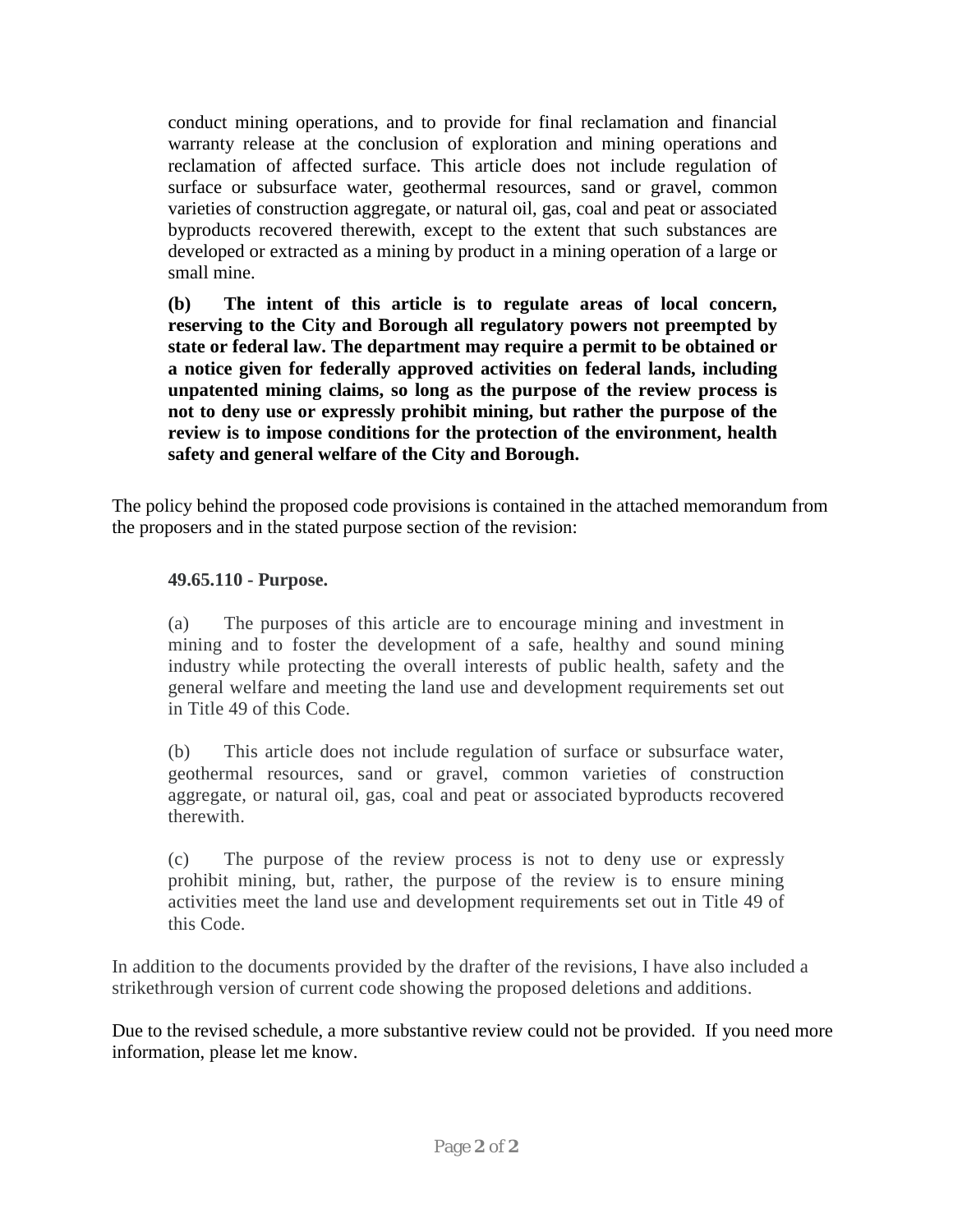| <b>CBJ Ordinance</b><br><b>Requirement</b>                                                                                | <b>Land Manager</b>                                                                   | <b>Federal Requirements</b>                                                                                                                                                                                                                                                                                                    | <b>State Requirements</b>                                                                                                                                                                                                                                                                                                                                                                                                                                                                                                                                                         |
|---------------------------------------------------------------------------------------------------------------------------|---------------------------------------------------------------------------------------|--------------------------------------------------------------------------------------------------------------------------------------------------------------------------------------------------------------------------------------------------------------------------------------------------------------------------------|-----------------------------------------------------------------------------------------------------------------------------------------------------------------------------------------------------------------------------------------------------------------------------------------------------------------------------------------------------------------------------------------------------------------------------------------------------------------------------------------------------------------------------------------------------------------------------------|
| 49.65.120<br><b>Exploration</b><br>Notice of intent to<br>explore<br><b>Reclamation plan</b><br><b>Financial warranty</b> | <b>Forest Service Land</b>                                                            | 36C.F.R Part 228<br>$\bullet$<br>Plan of Operation to explore -<br>$\bullet$<br>FSM 2840.04<br>Plan of operation includes<br>$\bullet$<br>reclamation $36.C.F.R.228.8(g)$<br>PoO supported by NEPA<br>$\bullet$<br>document<br>Financial warranty required by 36<br>$\bullet$<br>C.F.R 228.51<br>CWA { 404 Permit for Wetlands | APDES Permit for Discharges to<br><b>State or Federal Waters</b><br>$(46.03.050 - 120)$<br>Title 16 protection for<br>$\bullet$<br>Anadromous Fish (16.05.841)<br>$(16.05.871 - 901)$                                                                                                                                                                                                                                                                                                                                                                                             |
|                                                                                                                           | <b>State Land - Surface</b><br>and/or Subsurface<br>(AS38.05.125)                     | CWA{404 Permit for Wetland<br>$\bullet$<br><b>NEPA Review (usually EA)</b>                                                                                                                                                                                                                                                     | AS27.19.020-.03 (Reclamation)<br>$\bullet$<br>AS27.19.040 (financial warranty)<br>$\bullet$<br>11AAC Chapter 97 implements<br>AS27.19.020-.040<br>APDES permit for Discharge to<br>$\bullet$<br><b>State or Federal Water</b><br>$(46.03.050 - 120)$<br>Title 26 Anadromous Fish<br>$\bullet$<br>$(16.05.841) (16.05.871-.901)$<br>Plan of Operations AS38.05.185<br>$\bullet$<br>et seq.<br>In Nunamta v. DNR the Alaska<br>Supreme Court specifically a 30<br>day notice and comment period<br>and financial warranties in<br>Miscellaneous Land Use Permit<br>for exploration. |
|                                                                                                                           | <b>CBJ as Owner of</b><br>Surface and<br>Subsurface - Assume<br>Key requirements will | CWA{404 Permit for Wetland<br>$\bullet$<br><b>NEPA Review (usually EA)</b>                                                                                                                                                                                                                                                     | APDES Permit for Discharges to<br>$\bullet$<br>Federal and State waters (AS<br>46.03.050 - .120)<br>• Title 16 protection for                                                                                                                                                                                                                                                                                                                                                                                                                                                     |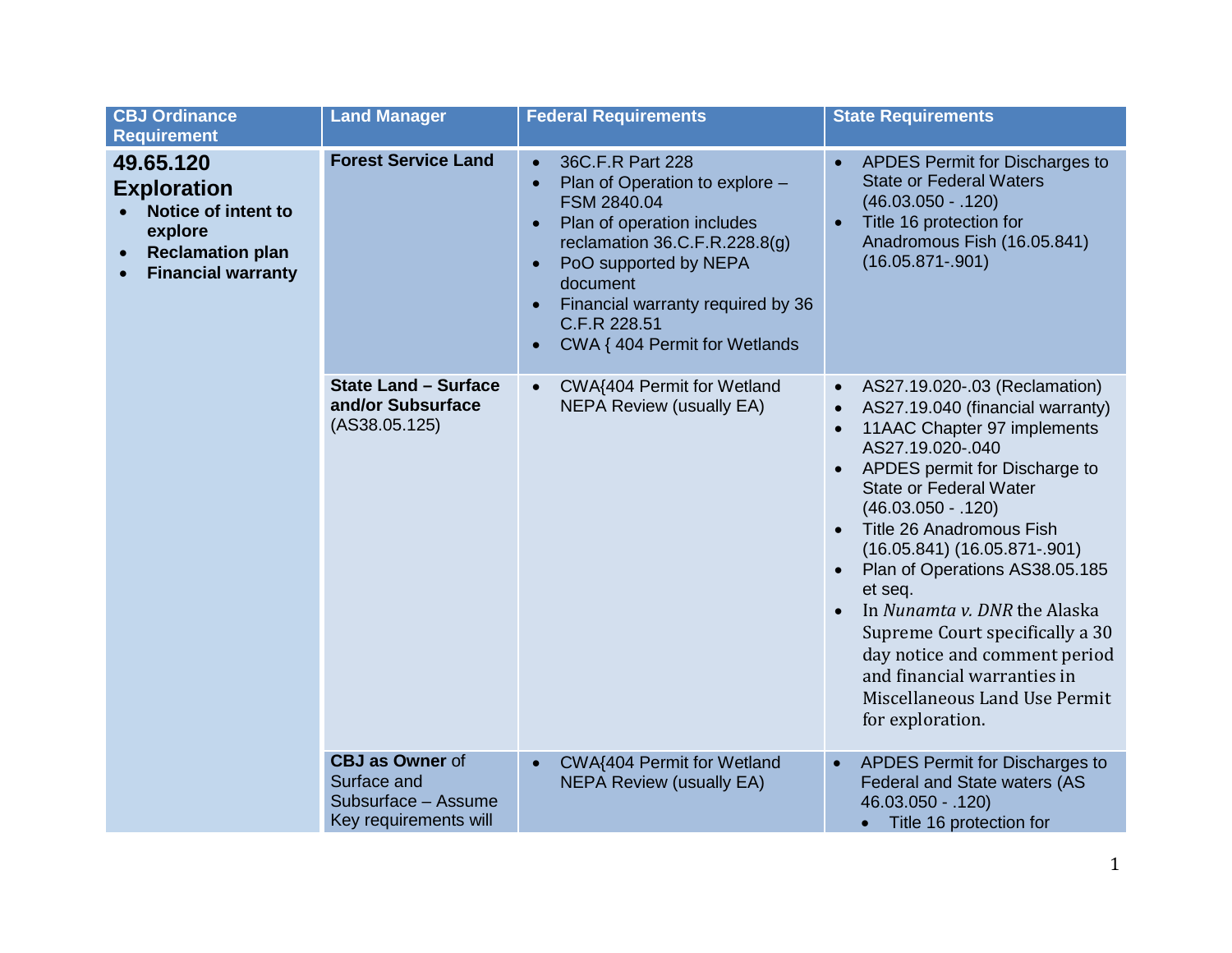| <b>CBJ Ordinance</b><br><b>Requirement</b>                                                                                                                                                                                              | <b>Land Manager</b>                                                            | <b>Federal Requirements</b>                                                                                                                                                                                                                                                                                                                                                                                                                                      | <b>State Requirements</b>                                                                                                                                                                                                                                                                                                                                            |
|-----------------------------------------------------------------------------------------------------------------------------------------------------------------------------------------------------------------------------------------|--------------------------------------------------------------------------------|------------------------------------------------------------------------------------------------------------------------------------------------------------------------------------------------------------------------------------------------------------------------------------------------------------------------------------------------------------------------------------------------------------------------------------------------------------------|----------------------------------------------------------------------------------------------------------------------------------------------------------------------------------------------------------------------------------------------------------------------------------------------------------------------------------------------------------------------|
|                                                                                                                                                                                                                                         | be set out in lease                                                            |                                                                                                                                                                                                                                                                                                                                                                                                                                                                  | Anadromous Fish (16.05.841)<br>$(16.05.871 - .901)$<br>In Nunamta v. DNR the<br>Alaska Supreme Court<br>specifically a 30 day notice<br>and comment period and<br>financial warranties in<br>Miscellaneous Land Use<br>Permit for exploration.<br>MLUP will be required to<br>cross State tidelands.                                                                 |
|                                                                                                                                                                                                                                         | <b>Private Owner Surface</b><br>and Subsurface (e.g.<br>Goldbelt and Sealaska) | CWA{404 Permit for Wetland<br>$\bullet$<br><b>NEPA Review (usually EA)</b>                                                                                                                                                                                                                                                                                                                                                                                       | APDES Permit for Discharges to<br>$\bullet$<br>Federal and State waters (AS<br>46.03.050 - .120)<br>Title 16 protection for<br>$\bullet$<br>Anadromous Fish (16.05.841)<br>$(16.05.871 - .901)$                                                                                                                                                                      |
| 49.65.125 Small<br><b>Mine Permits</b><br><b>Right to use area</b><br>Timetable, mining<br>plan, reclamation<br>plan,<br><b>Potential</b><br>environmental,<br>health, safety and<br>general welfare<br>impacts, and<br>mitigation plan | <b>Forest Service Land</b>                                                     | 36 C.F.R Part 228<br>$\bullet$<br>Plan of Operations (NEPA<br>$\bullet$<br>Review)<br><b>CWA 404 Permit for Wetlands</b><br>$\bullet$<br>Plan of operation includes<br>$\bullet$<br>PoO includes reclamation<br>$\bullet$<br>(228.8(g))<br>Financial warranty required by 36<br>$\bullet$<br>C.F.R 228.51<br>36 C.F.R. 228.8 covers potential<br>$\bullet$<br>mining impacts as part of PoO<br><b>Toxics Release Inventory for</b><br>Tails (EPCRA)(PPA of 1990) | APDES Permit for Discharges to<br>$\bullet$<br>Federal and State waters (AS<br>$46.03.050 - 0.120$<br>Title 16 protection for<br>$\bullet$<br>Anadromous Fish (16.05.841)<br>$(16.05.871 - .901)$<br>Potential air permit<br>AS46.14.120(a) and (b)<br><b>SPCC Plan</b><br>$\bullet$<br>SWPPP (Stormwater) Plan<br>$\bullet$<br>MLUP to cross tidelands<br>$\bullet$ |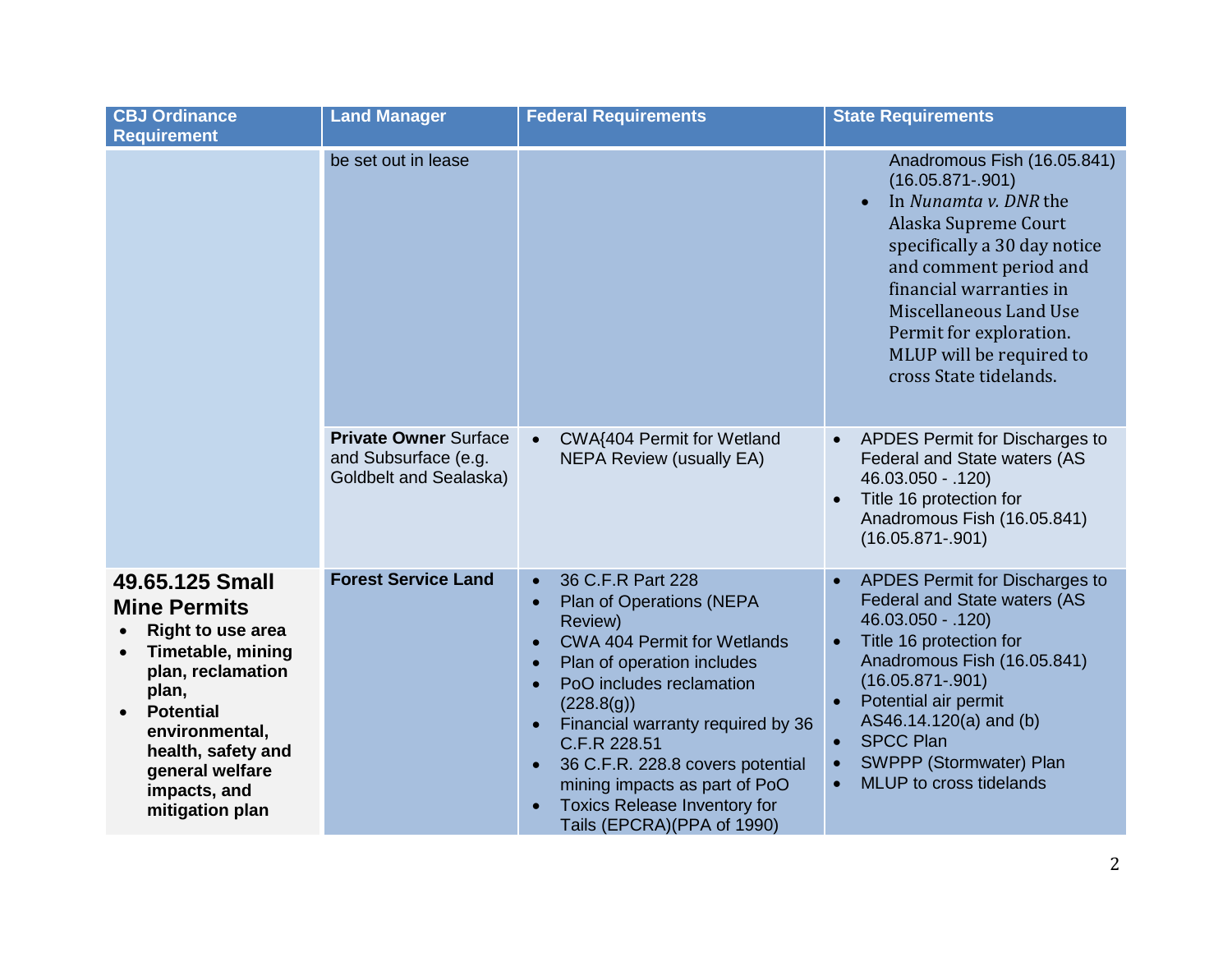| <b>CBJ Ordinance</b><br><b>Requirement</b>                                                        | <b>Land Manager</b>                                                                         | <b>Federal Requirements</b>                                                                                                                                         | <b>State Requirements</b>                                                                                                                                                                                                                                                                                                                                                                                                                                                                                                                                                                                                                                       |
|---------------------------------------------------------------------------------------------------|---------------------------------------------------------------------------------------------|---------------------------------------------------------------------------------------------------------------------------------------------------------------------|-----------------------------------------------------------------------------------------------------------------------------------------------------------------------------------------------------------------------------------------------------------------------------------------------------------------------------------------------------------------------------------------------------------------------------------------------------------------------------------------------------------------------------------------------------------------------------------------------------------------------------------------------------------------|
| Mitigate impact of<br>$\bullet$<br>mining operation<br>No subsidence<br><b>Financial warranty</b> | <b>State Land: Surface</b><br>and/or subsurface<br>(AS38.05.125)                            | <b>CWA 404 Permit for Wetland</b><br>$\bullet$<br><b>NEPA Review (usually EA)</b><br><b>Toxics Release Inventory for</b><br>$\bullet$<br>Tails (EPCRA)(PPA of 1990) | AS 27.19.020-.03<br>(Reclamation)<br>AS 27.19.040 (financial<br>warranty)<br>11AAC Chapter 97<br>implements AS27.19.020-<br>.040<br>Plan of Operations or permit<br>$\bullet$<br>AS38.05.185 et seq.11<br>AAC6.800<br>APDES permit for Discharge<br>$\bullet$<br>to State or Federal Water (AS<br>46.03.050 - .120)<br>Title 16 protection for<br>$\bullet$<br>Anadromous Fish (16.05.841)<br>$(16.05.871 - 901)$<br>Potential air permit<br>$\bullet$<br>AS46.14.120(a) and (b)<br>Solid Waste Plan 18AAC<br>Chapter 60<br><b>SPCC Plan</b><br>$\bullet$<br>SWPPP (Stormwater) Plan<br>MLUP to cross tidelands<br><b>Mendenhall Game Refuge</b><br>AS16.20.034 |
|                                                                                                   | <b>CBJ as Owner of</b><br>Surface and<br>Subsurface put Key<br><b>Requirements in Lease</b> | CWA {404 Permit for Wetland<br><b>NEPA Review (usually EA)</b>                                                                                                      | APDES Permit for Discharges to<br>$\bullet$<br>Federal or State water (AS<br>$46.03.050 - .120$<br>Potential air permit AS46.14.120<br>$\bullet$<br><b>SPCC Plan</b><br>$\bullet$<br><b>Fish Habitat Permit AS</b><br>$\bullet$<br>16.05.841, AS16.05.871-.901                                                                                                                                                                                                                                                                                                                                                                                                  |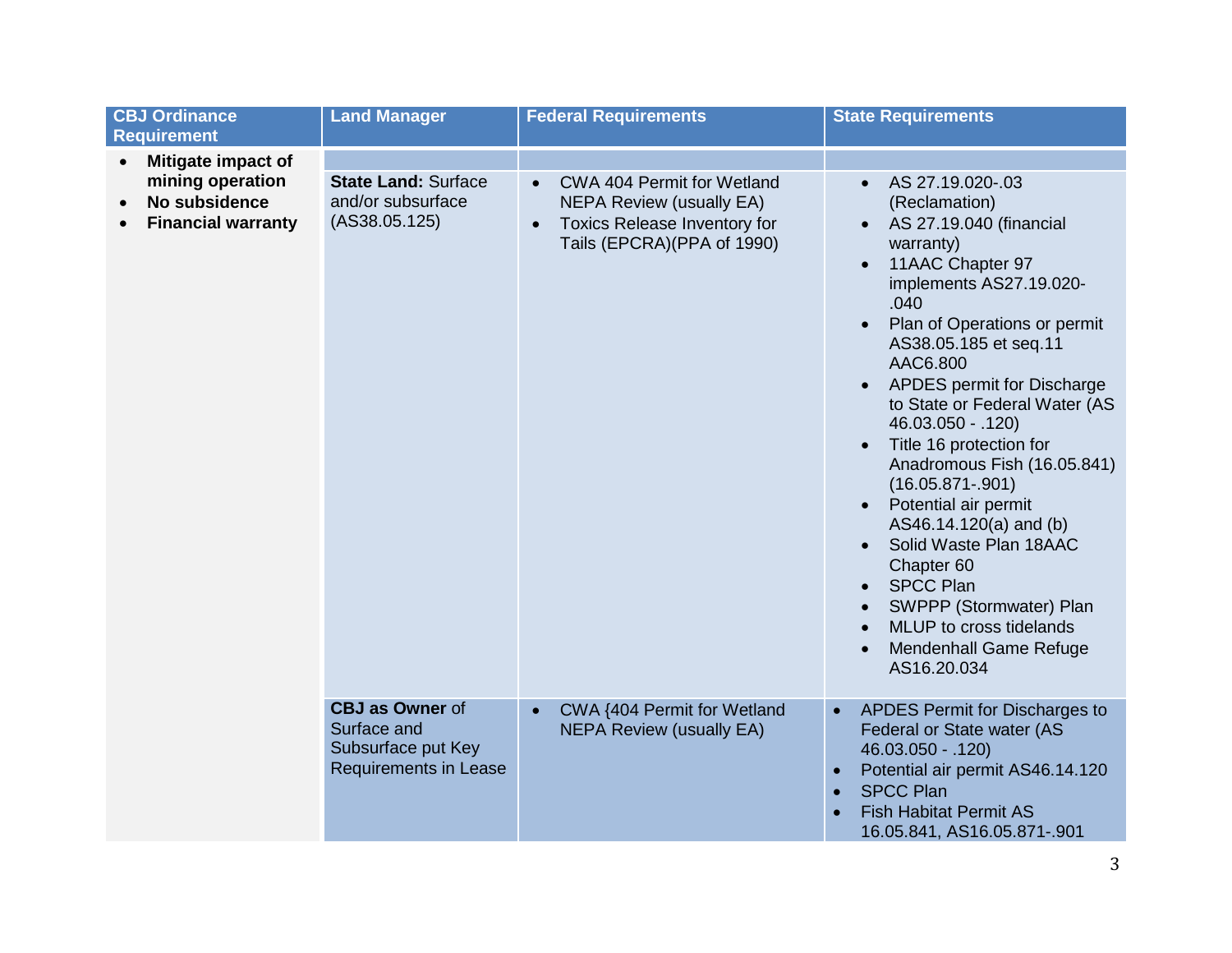| <b>CBJ Ordinance</b><br><b>Requirement</b>                                                                                                                                                                                                                                                                                                                         | <b>Land Manager</b>                                                                   | <b>Federal Requirements</b>                                                                                                                                                                                                                                                                                                                                                                                                    | <b>State Requirements</b>                                                                                                                                                                                                                                                                                                                                                                           |
|--------------------------------------------------------------------------------------------------------------------------------------------------------------------------------------------------------------------------------------------------------------------------------------------------------------------------------------------------------------------|---------------------------------------------------------------------------------------|--------------------------------------------------------------------------------------------------------------------------------------------------------------------------------------------------------------------------------------------------------------------------------------------------------------------------------------------------------------------------------------------------------------------------------|-----------------------------------------------------------------------------------------------------------------------------------------------------------------------------------------------------------------------------------------------------------------------------------------------------------------------------------------------------------------------------------------------------|
|                                                                                                                                                                                                                                                                                                                                                                    |                                                                                       |                                                                                                                                                                                                                                                                                                                                                                                                                                | <b>MLUP</b> for tidelands                                                                                                                                                                                                                                                                                                                                                                           |
|                                                                                                                                                                                                                                                                                                                                                                    | <b>Private Owner Surface</b><br>and Subsurface (e.g.<br><b>Goldbelt and Sealaska)</b> | CWA {404 Permit for Wetland<br>$\bullet$<br><b>NEPA Review (usually EA)</b><br>Toxics Release Inventory for<br>$\bullet$<br>Tails (EPCRA)(PPA of 1990)                                                                                                                                                                                                                                                                         | <b>APDES Permit for Discharges</b><br>to Federal or State water (AS<br>46.03.050 - .120)<br>Potential air permit<br>$\bullet$<br>AS46.14.120<br><b>SPCC Plan</b><br>$\bullet$<br>SWPPP (Stormwater) Plan<br><b>Fish Habitat Permit AS</b><br>16.05.841, AS16.05.871-.901<br>MLUP to cross tidelands<br>$\bullet$                                                                                    |
| 49.65.130 Large<br><b>Mine Permits</b><br><b>Description and</b><br>timetable,<br>reclamation<br><b>Hazardous waste</b><br>disposal<br>Health, safety and<br>general welfare<br>impacts<br><b>Feasibility study</b><br>$\bullet$<br>info<br><b>Application to other</b><br>agencies<br>Socioeconomic<br>report<br><b>Environmental</b><br>impacts<br>No subsidence | <b>Forest Service Land</b>                                                            | 36 C.F.R Part 228<br>$\bullet$<br>Plan of Operations (NEPA<br>Review - EIS) addressing<br>potential environmental<br>impacts set out in 36 C.F.R.<br>228.8<br>EIS includes socio-economics<br>PoO includes reclamation<br>(228.8(g))<br>Financial warranty required by<br>$\bullet$<br>36 C.F.R 228.51<br><b>CWA 404 Permit for Wetlands</b><br><b>Toxics Release Inventory for</b><br>$\bullet$<br>Tails (EPCRA)(PPA of 1990) | APDES Permit for Discharges to<br>Federal and State waters (AS<br>46.03.050 - .120)<br>Title 16 protection for<br>Anadromous Fish (16.05.841)<br>$(16.05.871 - .901)$<br>Air permit AS46.14.120(a) and (b)<br><b>SPCC Plan</b><br>$\bullet$<br>SWPPP (Stormwater) Plan<br>$\bullet$<br>Solid Waste Permit (18 AAC<br>Chapter 60)<br>Dam Safety AS 46.17.020<br>MLUP to cross tidelands<br>$\bullet$ |
|                                                                                                                                                                                                                                                                                                                                                                    | <b>State Land - Surface</b><br>and/or Subsurface<br>(AS38.05.125)                     | CWA 404 Permit for Wetland<br>$\bullet$<br><b>NEPA Review (EA or EIS)</b><br><b>Toxics Release Inventory for</b><br>$\bullet$<br>Tails (EPCRA) (PPA of 1990)                                                                                                                                                                                                                                                                   | AS 27.19.020-.03<br>$\bullet$<br>(Reclamation); 11 AAC<br>97.300 (implements<br>reclamation)                                                                                                                                                                                                                                                                                                        |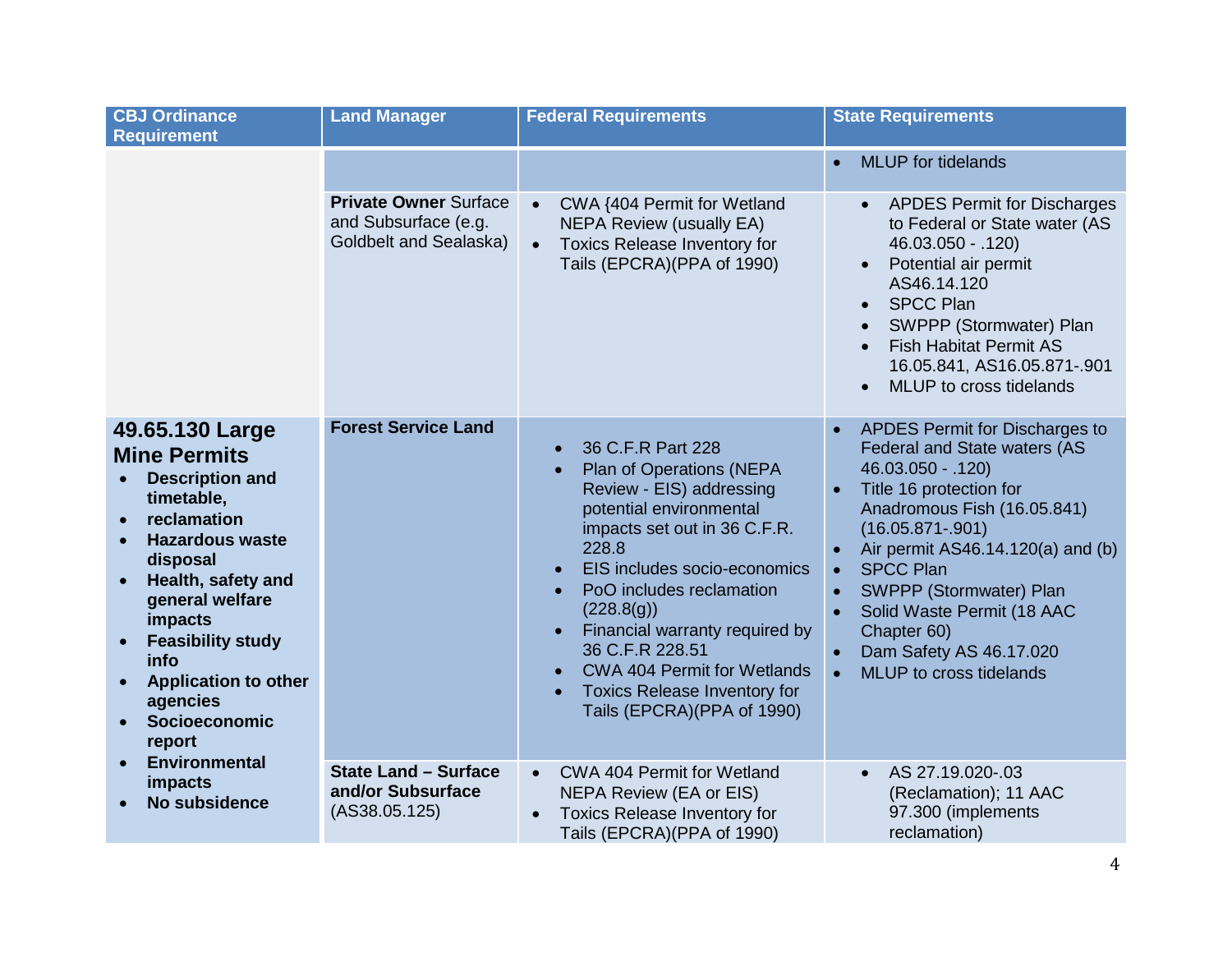| <b>CBJ Ordinance</b><br><b>Requirement</b> | <b>Land Manager</b>                                                                          | <b>Federal Requirements</b>                                                                                                                                 | <b>State Requirements</b>                                                                                                                                                                                                                                                                                                                                                                                                                                                                                                                                                                                                                                                                                    |
|--------------------------------------------|----------------------------------------------------------------------------------------------|-------------------------------------------------------------------------------------------------------------------------------------------------------------|--------------------------------------------------------------------------------------------------------------------------------------------------------------------------------------------------------------------------------------------------------------------------------------------------------------------------------------------------------------------------------------------------------------------------------------------------------------------------------------------------------------------------------------------------------------------------------------------------------------------------------------------------------------------------------------------------------------|
|                                            |                                                                                              |                                                                                                                                                             | AS 27.19.040 (financial<br>warranty); 11 AAC<br>(implements Financial<br>Warranty)<br>Plan of Operations or permit<br>AS 38.05.185 et seq.11<br>AAC6.800<br>APDES permit for Discharge<br>$\bullet$<br>to State or Federal Water (AS<br>46.03.050 - .120)<br>Title 16 protection for<br>$\bullet$<br>Anadromous Fish (16.05.841)<br>$(16.05.871 - .901)$<br>Air permit AS46.14.120(a)<br>$\bullet$<br>and $(b)$<br>Solid Waste Plan (18AAC<br>Chapter 60 - includes non-<br>hazardous waste, tails, and<br>waste rock)<br>Dam Safety AS 46.17.020<br>$\bullet$<br><b>SPCC Plan</b><br>$\bullet$<br>SWPPP (Stormwater) Plan<br>MLUP to cross tidelands<br>Mendenhall Game Refuge AS<br>$\bullet$<br>16.20.034 |
|                                            | <b>CBJ as Owner of</b><br>Surface and<br>Subsurface - Assume<br>Key requirements in<br>lease | CWA 404 Permit for Wetland<br>$\bullet$<br><b>NEPA Review (EA or EIS)</b><br><b>Toxics Release Inventory for</b><br>$\bullet$<br>Tails (EPCRA)(PPA of 1990) | <b>APDES</b> permit for Discharge<br>to State or Federal Water (AS<br>46.03.050 - .120)<br>Title 16 protection for<br>$\bullet$<br>Anadromous Fish (16.05.841)<br>$(16.05.871 - .901)$<br>Air permit AS46.14.120(a)<br>and $(b)$                                                                                                                                                                                                                                                                                                                                                                                                                                                                             |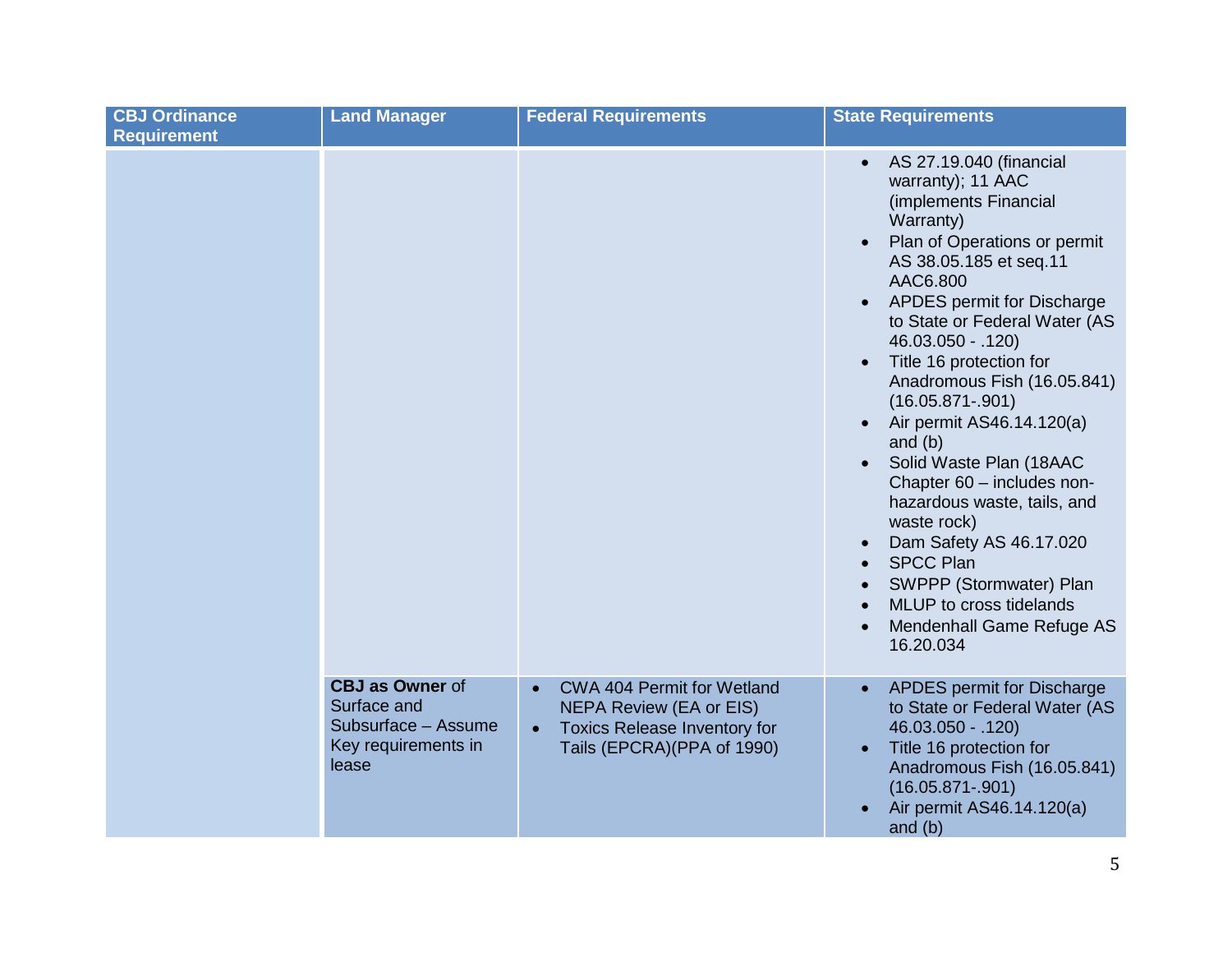| <b>CBJ Ordinance</b><br><b>Requirement</b>                                                                                           | <b>Land Manager</b>                                                                   | <b>Federal Requirements</b>                                                                                                                                                                                                         | <b>State Requirements</b>                                                                                                                                                                                                                                                                                                                                                                                                                                       |
|--------------------------------------------------------------------------------------------------------------------------------------|---------------------------------------------------------------------------------------|-------------------------------------------------------------------------------------------------------------------------------------------------------------------------------------------------------------------------------------|-----------------------------------------------------------------------------------------------------------------------------------------------------------------------------------------------------------------------------------------------------------------------------------------------------------------------------------------------------------------------------------------------------------------------------------------------------------------|
|                                                                                                                                      |                                                                                       |                                                                                                                                                                                                                                     | Solid Waste Plan (18AAC<br>Chapter 60 - includes non-<br>hazardous waste, tails, and<br>waste rock)<br>Dam Safety AS 46.17.020<br><b>SPCC Plan</b><br>SWPPP (Stormwater) Plan<br><b>MLUP</b> to cross tidelands                                                                                                                                                                                                                                                 |
|                                                                                                                                      | <b>Private Owner Surface</b><br>and Subsurface (e.g.<br><b>Goldbelt and Sealaska)</b> | CWA 404 Permit for Wetland<br>$\bullet$<br><b>NEPA Review (EA or EIS)</b><br><b>Toxics Release Inventory for</b><br>$\bullet$<br>Tails (EPCRA)(PPA of 1990)                                                                         | APDES permit for Discharge<br>$\bullet$<br>to State or Federal Water (AS<br>46.03.050 - .120)<br>Title 16 protection for<br>$\bullet$<br>Anadromous Fish (16.05.841)<br>$(16.05.871 - .901)$<br>Air permit AS46.14.120(a)<br>and $(b)$<br>Solid Waste Plan (18AAC<br>Chapter 60 - includes non-<br>hazardous waste, tails, and<br>waste rock)<br>Dam Safety AS 46.17.020<br>$\bullet$<br><b>SPCC Plan</b><br>SWPPP (Stormwater) Plan<br>MLUP to cross tidelands |
| 49.65.135<br><b>Standards for</b><br><b>Issuance of</b><br><b>Permits:</b><br><b>Mitigate</b><br>environmental<br>Health, safety and | <b>Forest Service Land</b>                                                            | 36 C.F.R Part 228<br>$\bullet$<br>Plan of Operations (NEPA<br>$\bullet$<br>Review - EIS) addressing<br>potential environmental<br>impacts set out in 36 C.F.R.<br>228.8<br>EIS includes socio-economics<br>PoO includes Reclamation | APDES Permit for Discharges to<br>$\bullet$<br>Federal and State waters (AS<br>46.03.050 - .120)<br>Title 16 protection for<br>$\bullet$<br>Anadromous Fish (16.05.841)<br>$(16.05.871 - .901)$<br>Air permit AS46.14.120(a) and (b)<br><b>SPCC Plan</b><br>$\bullet$                                                                                                                                                                                           |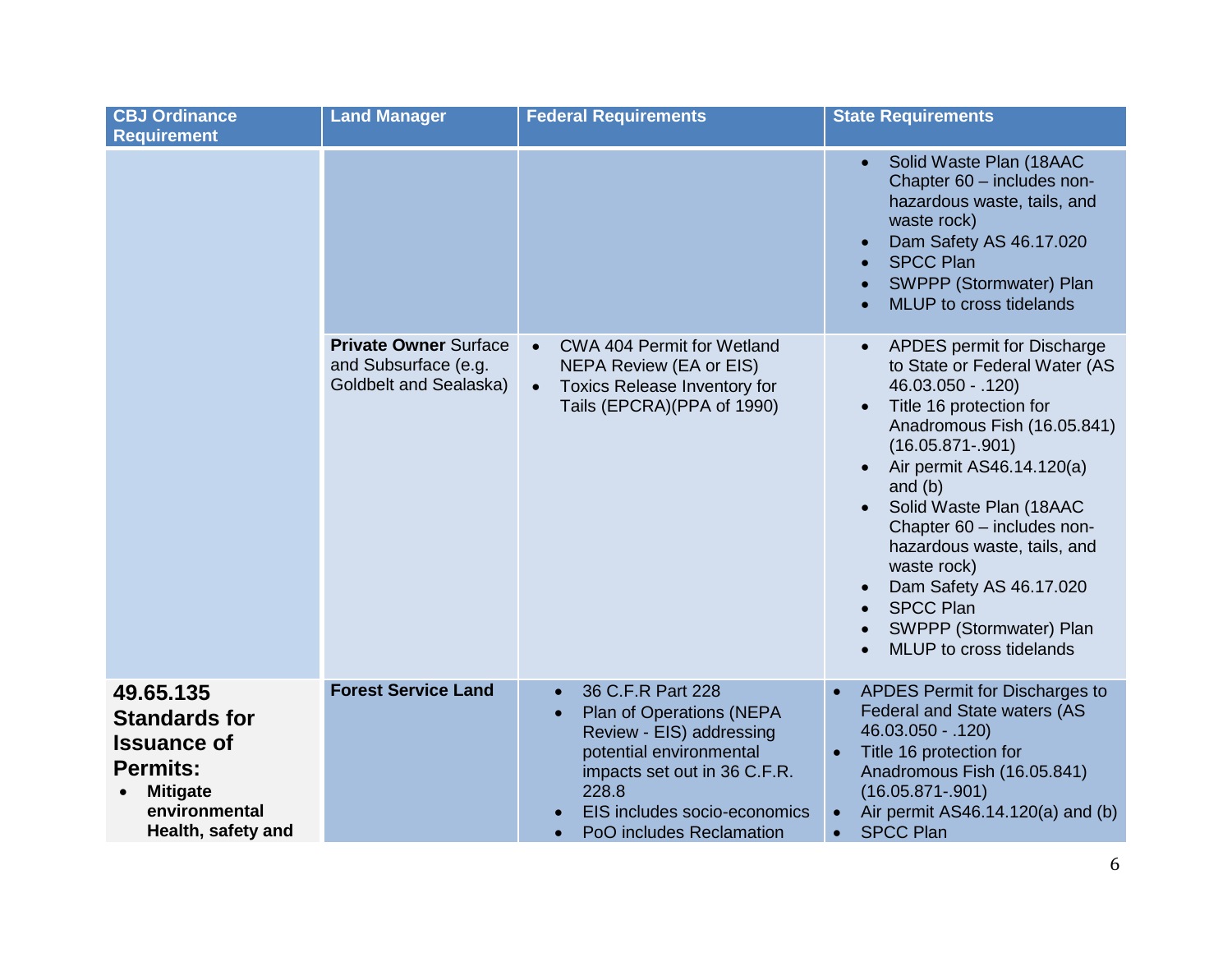| <b>CBJ Ordinance</b><br><b>Requirement</b>                                                                                                                                             | <b>Land Manager</b>                                               | <b>Federal Requirements</b>                                                                                                                                                                                       | <b>State Requirements</b>                                                                                                                                                                                                                                                                                                                                                                                                                                                                                                                                                                                                                                                                                                 |
|----------------------------------------------------------------------------------------------------------------------------------------------------------------------------------------|-------------------------------------------------------------------|-------------------------------------------------------------------------------------------------------------------------------------------------------------------------------------------------------------------|---------------------------------------------------------------------------------------------------------------------------------------------------------------------------------------------------------------------------------------------------------------------------------------------------------------------------------------------------------------------------------------------------------------------------------------------------------------------------------------------------------------------------------------------------------------------------------------------------------------------------------------------------------------------------------------------------------------------------|
| general welfare<br>impacts<br><b>Meet air and water</b><br>$\bullet$<br>requirements<br><b>Hazardous and</b><br>$\bullet$<br>toxic waste<br><b>Reclamation</b><br><b>Local impacts</b> |                                                                   | (228.8(g))<br>Financial warranty required by<br>$\bullet$<br>36 C.F.R 228.51<br><b>CWA 404 Permit for Wetlands</b><br>$\bullet$<br><b>Toxics Release Inventory for</b><br>$\bullet$<br>Tails (EPCRA)(PPA of 1990) | SWPPP (Stormwater) Plan<br>Solid Waste Permit (18 AAC<br>$\bullet$<br>Chapter 60)<br>Dam Safety AS 46.17.020<br>$\bullet$<br>MLUP to cross tidelands<br>$\bullet$                                                                                                                                                                                                                                                                                                                                                                                                                                                                                                                                                         |
|                                                                                                                                                                                        | <b>State Land - Surface</b><br>and/or Subsurface<br>(AS38.05.125) | CWA 404 Permit for Wetland<br>$\bullet$<br><b>NEPA Review (EA or EIS)</b><br><b>Toxics Release Inventory for</b><br>$\bullet$<br>Tails (EPCRA)(PPA of 1990)                                                       | AS 27.19.020-.03<br>(Reclamation); 11 AAC<br>97.300 (implements<br>reclamation)<br>AS 27.19.040 (financial<br>$\bullet$<br>warranty); 11 AAC<br>(implements Financial<br>Warranty)<br>Plan of Operations or permit<br>$\bullet$<br>AS 38.05.185 et seq.11<br>AAC6.800<br>APDES permit for Discharge<br>$\bullet$<br>to State or Federal Water (AS<br>46.03.050 - .120)<br>Title 16 protection for<br>$\bullet$<br>Anadromous Fish (16.05.841)<br>$(16.05.871 - 901)$<br>Air permit AS46.14.120(a)<br>$\bullet$<br>and $(b)$<br>Solid Waste Plan (18AAC<br>Chapter 60 - includes non-<br>hazardous waste, tails, and<br>waste rock)<br>Dam Safety AS 46.17.020<br>$\bullet$<br><b>SPCC Plan</b><br>SWPPP (Stormwater) Plan |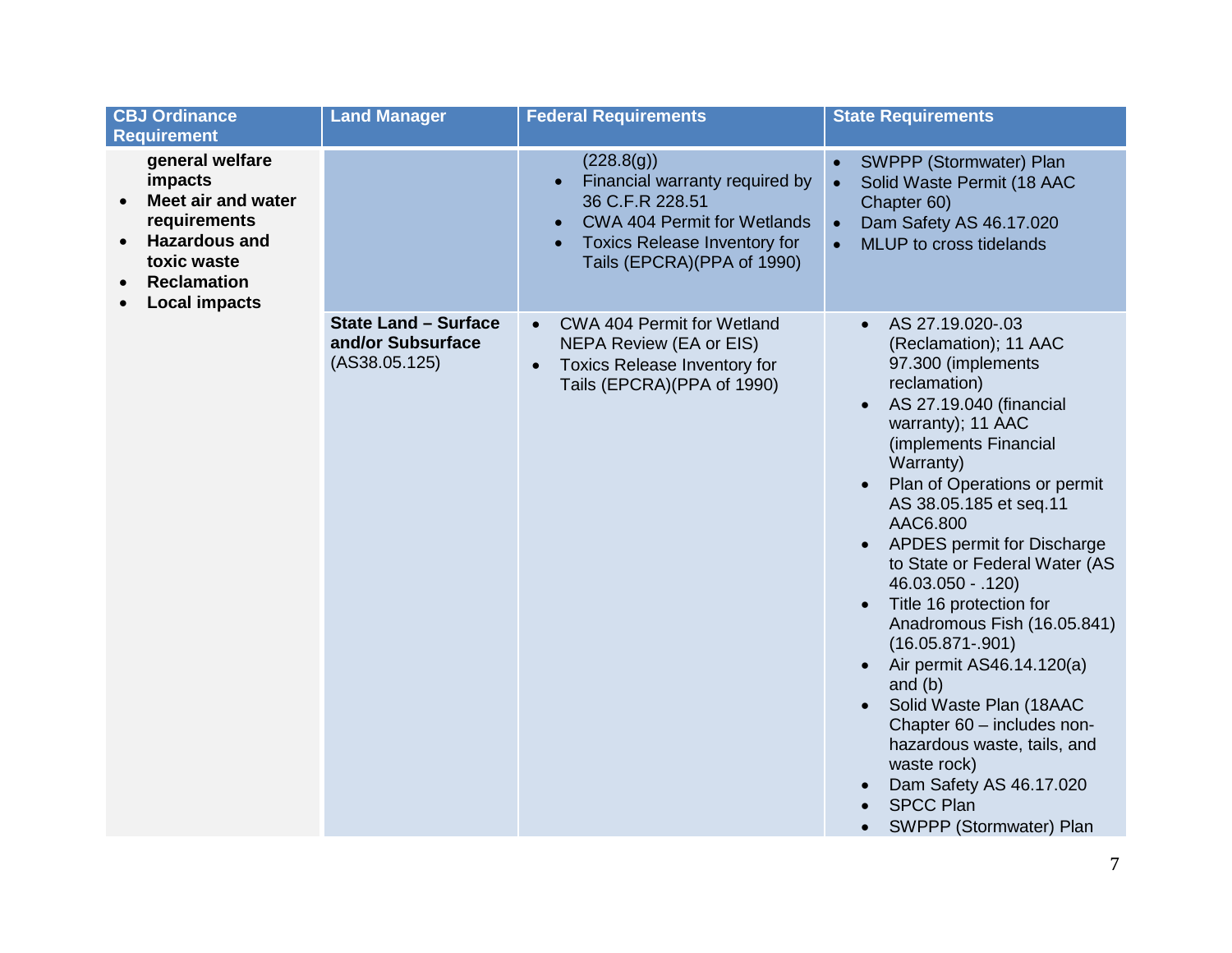| <b>CBJ Ordinance</b><br><b>Requirement</b> | <b>Land Manager</b>                                                                          | <b>Federal Requirements</b>                                                                                                                                        | <b>State Requirements</b>                                                                                                                                                                                                                                                                                                                                                                                                                                       |
|--------------------------------------------|----------------------------------------------------------------------------------------------|--------------------------------------------------------------------------------------------------------------------------------------------------------------------|-----------------------------------------------------------------------------------------------------------------------------------------------------------------------------------------------------------------------------------------------------------------------------------------------------------------------------------------------------------------------------------------------------------------------------------------------------------------|
|                                            |                                                                                              |                                                                                                                                                                    | MLUP to cross tidelands<br>$\bullet$<br>Mendenhall Game Refuge AS<br>$\bullet$<br>16.20.034                                                                                                                                                                                                                                                                                                                                                                     |
|                                            | <b>CBJ as Owner of</b><br>Surface and<br>Subsurface - Assume<br>Key requirements in<br>lease | <b>CWA 404 Permit for Wetland</b><br>$\bullet$<br><b>NEPA Review (EA or EIS)</b><br><b>Toxics Release Inventory for</b><br>$\bullet$<br>Tails (EPCRA)(PPA of 1990) | APDES permit for Discharge<br>$\bullet$<br>to State or Federal Water (AS<br>46.03.050 - .120)<br>Title 16 protection for<br>$\bullet$<br>Anadromous Fish (16.05.841)<br>$(16.05.871 - .901)$<br>Air permit AS46.14.120(a)<br>$\bullet$<br>and $(b)$<br>Solid Waste Plan (18AAC<br>Chapter 60 - includes non-<br>hazardous waste, tails, and<br>waste rock)<br>Dam Safety AS 46.17.020<br><b>SPCC Plan</b><br>SWPPP (Stormwater) Plan<br>MLUP to cross tidelands |
|                                            | <b>Private Owner Surface</b><br>and Subsurface (e.g.<br>Goldbelt and Sealaska)               | CWA 404 Permit for Wetland<br>$\bullet$<br><b>NEPA Review (EA or EIS)</b><br><b>Toxics Release Inventory for</b><br>$\bullet$<br>Tails (EPCRA)(PPA of 1990)        | APDES permit for Discharge<br>$\bullet$<br>to State or Federal Water (AS<br>46.03.050 - .120)<br>Title 16 protection for<br>$\bullet$<br>Anadromous Fish (16.05.841)<br>$(16.05.871 - .901)$<br>Air permit AS 46.14.120(a)<br>$\bullet$<br>and $(b)$<br>Solid Waste Plan (18AAC<br>Chapter 60 - includes non-<br>hazardous waste, tails, and<br>waste rock)<br>Dam Safety AS 46.17.020<br>$\bullet$                                                             |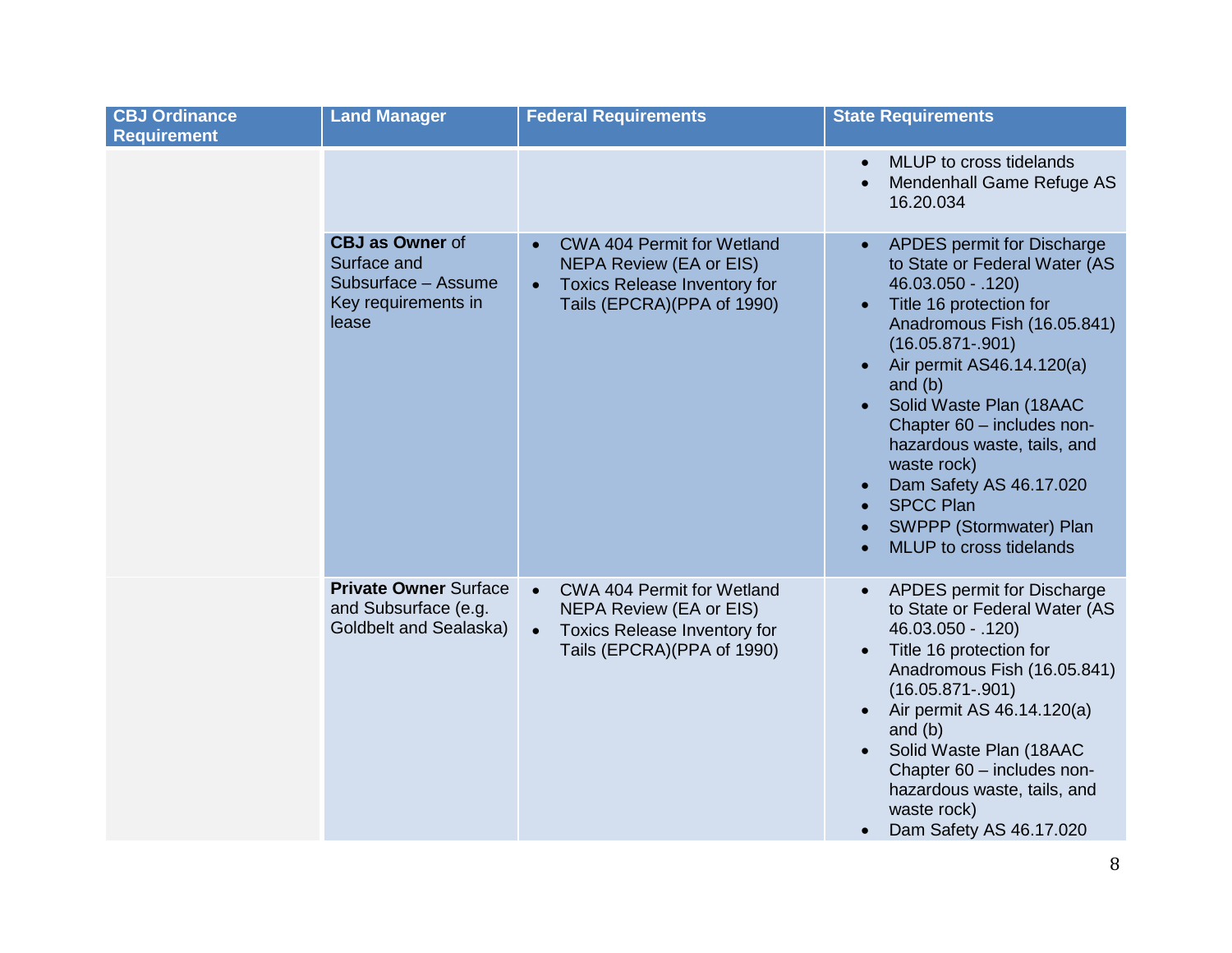| <b>CBJ Ordinance</b><br><b>Requirement</b>                                                                                              | <b>Land Manager</b>                                               | <b>Federal Requirements</b>                                    | <b>State Requirements</b>                                                                                                                                                                       |
|-----------------------------------------------------------------------------------------------------------------------------------------|-------------------------------------------------------------------|----------------------------------------------------------------|-------------------------------------------------------------------------------------------------------------------------------------------------------------------------------------------------|
|                                                                                                                                         |                                                                   |                                                                | <b>SPCC Plan</b><br>$\bullet$<br>SWPPP (Stormwater) Plan<br>MLUP to cross tidelands                                                                                                             |
| 49.65.140<br><b>FINANCIAL</b><br><b>WARRANTY</b><br><b>Will consider</b><br>$\bullet$<br>financial warranty<br>set by other<br>agencies | <b>Forest Service Land</b>                                        | Financial warranty required by<br>$\bullet$<br>36 C.F.R 228.51 | AS 27.19.040 (financial<br>$\bullet$<br>warranty); 11 AAC<br>(implements Financial<br>Warranty)                                                                                                 |
| <b>Reserves right to</b><br>$\bullet$<br>increase if does not<br>adequately protect<br>the CBJ                                          |                                                                   |                                                                |                                                                                                                                                                                                 |
|                                                                                                                                         | <b>State Land - Surface</b><br>and/or Subsurface<br>(AS38.05.125) |                                                                | AS 27.19.020-.03<br>$\bullet$<br>(Reclamation); 11 AAC<br>97.300 (implements<br>reclamation)<br>AS 27.19.040 (financial<br>$\bullet$<br>warranty); 11 AAC<br>(implements Financial<br>Warranty) |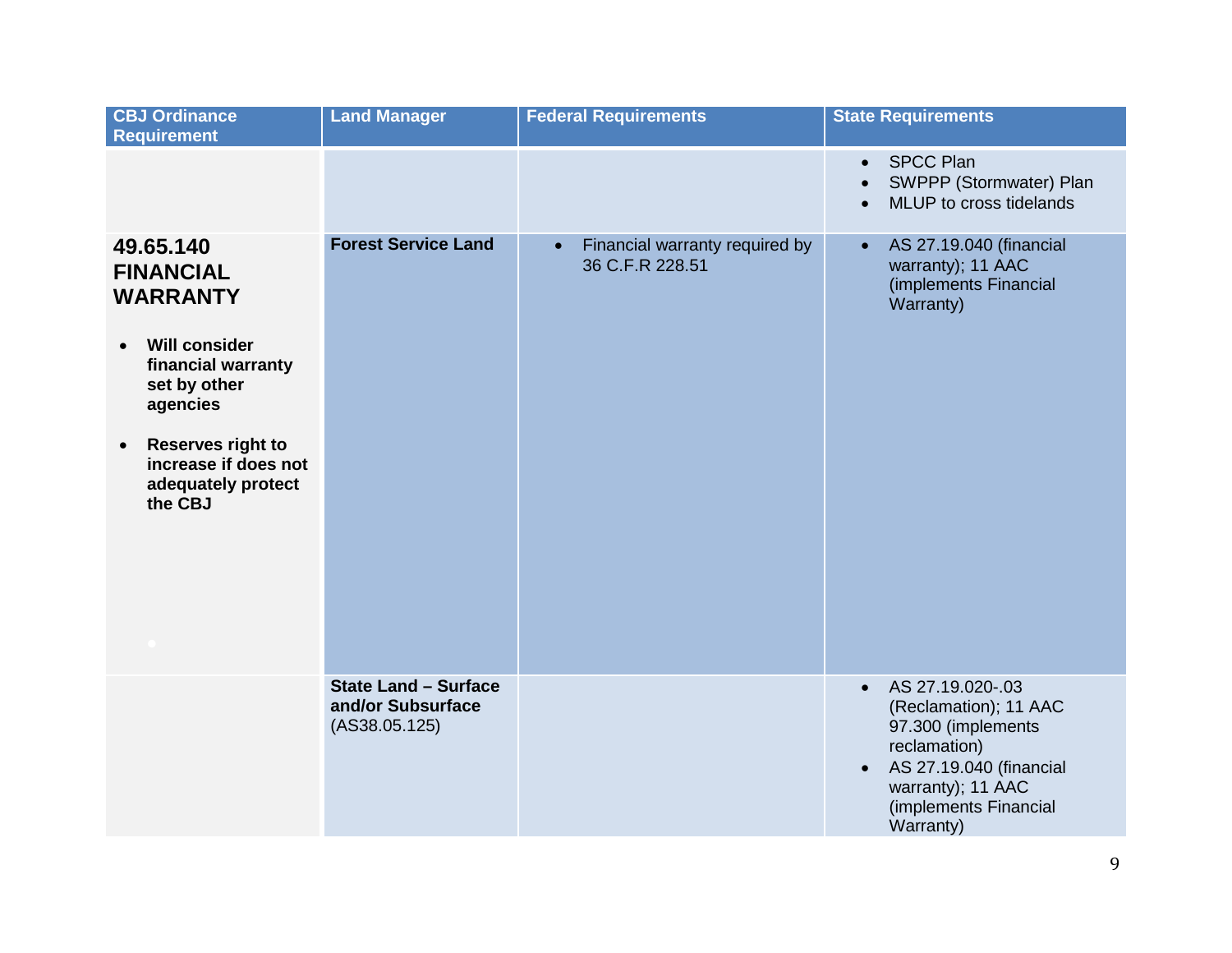| <b>CBJ Ordinance</b><br><b>Requirement</b> | <b>Land Manager</b>                                                                   | <b>Federal Requirements</b> | <b>State Requirements</b>                                                                                                                                                                       |
|--------------------------------------------|---------------------------------------------------------------------------------------|-----------------------------|-------------------------------------------------------------------------------------------------------------------------------------------------------------------------------------------------|
|                                            | CBJ as Owner of<br>Surface and<br>Subsurface - Assume<br>Key requirements in<br>lease |                             | • AS $27.19.020 - .03$<br>(Reclamation); 11 AAC<br>97.300 (implements<br>reclamation)<br>AS 27.19.040 (financial<br>warranty); 11 AAC<br>(implements Financial<br>Warranty)                     |
|                                            | <b>Private Owner Surface</b><br>and Subsurface (e.g.<br>Goldbelt and Sealaska)        |                             | AS 27.19.020-.03<br>$\bullet$<br>(Reclamation); 11 AAC<br>97.300 (implements<br>reclamation)<br>AS 27.19.040 (financial<br>$\bullet$<br>warranty); 11 AAC<br>(implements Financial<br>Warranty) |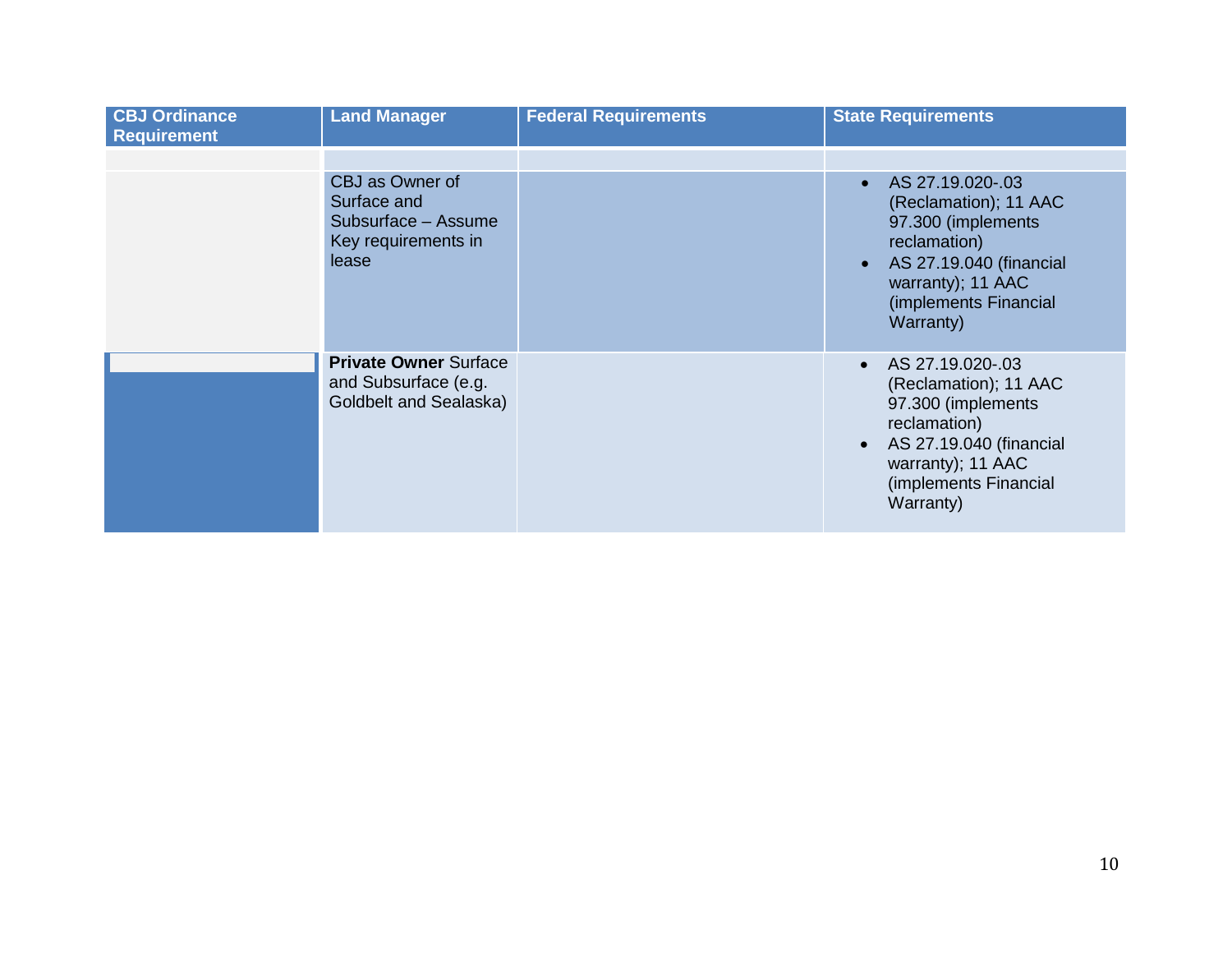### **SECTIONS REMOVED FROM CURRENT MINING ORDINANCE**

**INTRODUCTION:** The purpose of this Memorandum is to explain why sections of the current Mining Ordinance should be removed. In the main it is because they duplicate, and thus add additional process layers, to what is required by Federal and State law and existing law. By doing so they increase the delay and cost of mining exploration and mining within the CBJ along with opportunities for a multi-layered sequence of litigation.

Accordingly, to avoid duplication and added delay and added litigation (to say nothing about the tremendous amount of staff time it would take to review an application under the Mining Ordinance process described below) the proposal is for CBJ staff to simply check with the relevant Federal and State regulatory agencies to determine whether or not the applicant has the needed permits. If so, the application would be submitted to the Planning Commission to decide whether or not to issue a conditional use permit.

The specific wording of the applicable Federal and State Laws and Regulations may be different in some cases from the wording of the deleted requirements of the Mining Ordinance listed below, but the environmental protections are substantially the same.

The CBJ does have the power to apply more stringent standards than those set out in Federal and State law. Indeed, the vague and undefined terms and standards used in the Mining Ordinance would allow CBJ staff to interpret them more stringently. However, the Mining Ordinance itself states that it is sufficient for the two operating mines within the CBJ to be regulated by their Federal and State permits. (CBJ 49.65.190). The proposal is for all mines within the CBJ to be regulated by the same requirements.

DNR's Office of Project Management and Permitting website partially lists Kensington and Greens Creek Mine permits, plans, and findings. These are incomplete lists of the State and Federal permits required for a mining operation in the City and Borough of Juneau.

#### **Kensington:**

<http://dnr.alaska.gov/mlw/mining/largemine/kensington/>

# **Greens Creek:**

<http://dnr.alaska.gov/mlw/mining/largemine/greenscreek/>

The Current reclamation bonds at the mines are: Kensington \$28,727,011; Greens Creek \$72,831,187.

# **CURRENT LAW:**

**FEDERAL LAND WITHIN THE CBJ**: 36 Code of Federal Regulations Part 228 governs mining activity, including exploration, on Federal Lands. Plan of Operations (PoO) within the City and Borough of Juneau (CBJ). Forest Service Manual (FSM) 2840.4 requires a Plan of Operations in advance of such exploration or mining. FSM 2840.5 (3) defines a PoO as follows: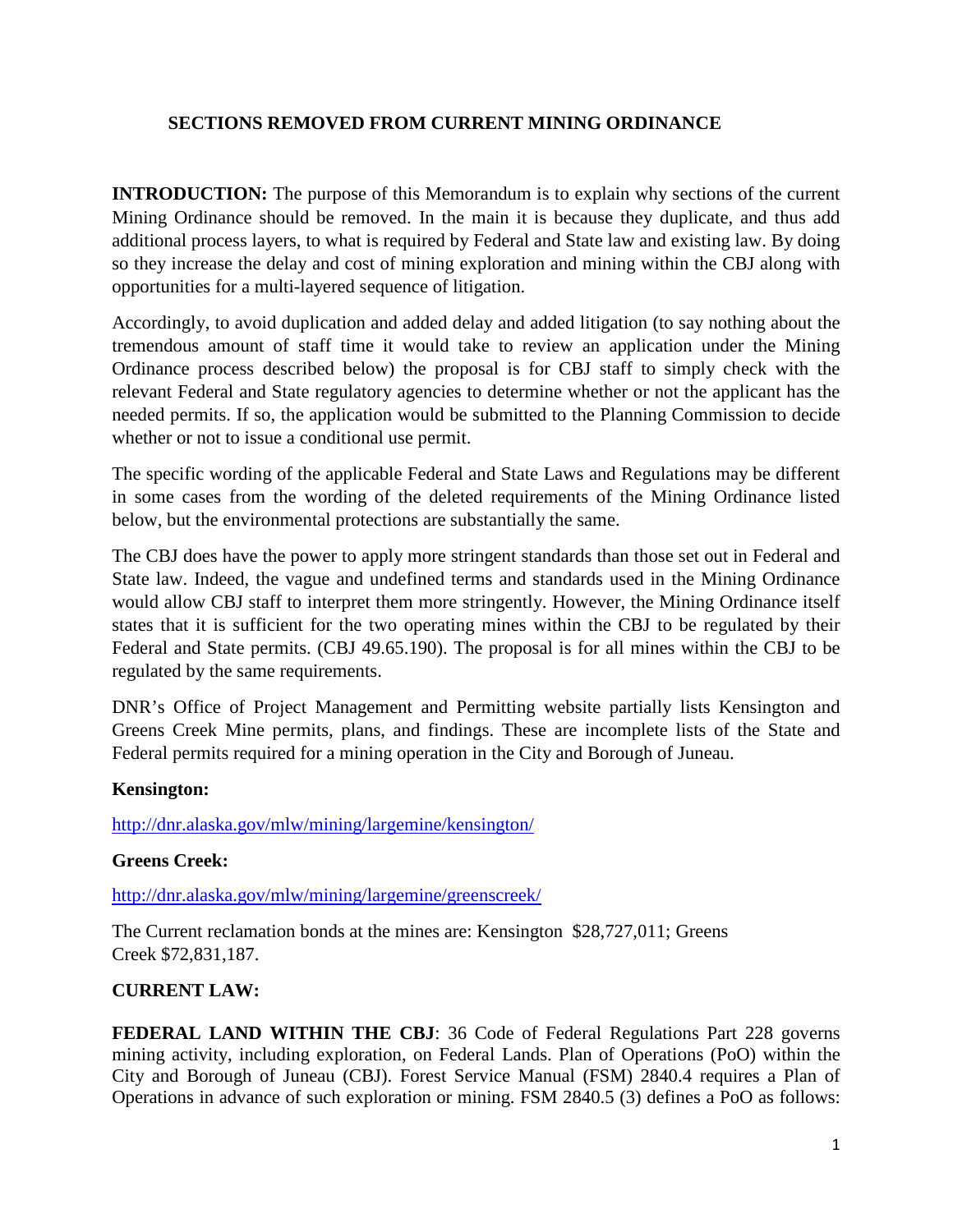"A written description of planned, on-the-ground mineral activities, including reclamation, to be conducted by the mineral operator for either locatable, leasable, or common variety minerals." The PoO must be supported by a National Environmental Policy Act (NEPA) review, usually an Environmental Impact Statement (EIS).

The Forest Service requirements for environmental protection are set out in 36 C.F.R **§** 228.8:

All [operations](https://www.law.cornell.edu/definitions/index.php?width=840&height=800&iframe=true&def_id=e557bb96de5351bc3f210ae2886a88f9&term_occur=1&term_src=Title:36:Chapter:II:Part:228:Subpart:A:228.8) shall be conducted so as, where feasible, to minimize adverse environmental impacts on National Forest surface resources, including the following requirements:

**(a)***Air Quality.* [Operator](https://www.law.cornell.edu/definitions/index.php?width=840&height=800&iframe=true&def_id=407725b60d6c70b12c06c52325f7ea61&term_occur=1&term_src=Title:36:Chapter:II:Part:228:Subpart:A:228.8) shall comply with applicable Federal and State air quality standards, including the requirements of the Clean Air Act, as amended ( [42 U.S.C. 1857](https://www.law.cornell.edu/uscode/text/42/1857)*et seq.*).

**(b)***Water Quality.* [Operator](https://www.law.cornell.edu/definitions/index.php?width=840&height=800&iframe=true&def_id=407725b60d6c70b12c06c52325f7ea61&term_occur=2&term_src=Title:36:Chapter:II:Part:228:Subpart:A:228.8) shall comply with applicable Federal and State water quality standards, including regulations issued pursuant to the Federal Water Pollution Control Act, as amended ( [33 U.S.C. 1151](https://www.law.cornell.edu/uscode/text/33/1151)*et seq.*).

**(c)***Solid Wastes.* [Operator](https://www.law.cornell.edu/definitions/index.php?width=840&height=800&iframe=true&def_id=407725b60d6c70b12c06c52325f7ea61&term_occur=3&term_src=Title:36:Chapter:II:Part:228:Subpart:A:228.8) shall comply with applicable Federal and State standards for the disposal and treatment of solid wastes. All garbage, refuse, or waste, shall either be removed from National [Forest lands](https://www.law.cornell.edu/definitions/index.php?width=840&height=800&iframe=true&def_id=40f1e3db0667bbff470f2b1b0e88568c&term_occur=1&term_src=Title:36:Chapter:II:Part:228:Subpart:A:228.8) or disposed of or treated so as to minimize, so far as is practicable, its impact on the environment and the forest surface resources. All tailings, dumpage, deleterious materials, or substances and other waste produced by [operations](https://www.law.cornell.edu/definitions/index.php?width=840&height=800&iframe=true&def_id=e557bb96de5351bc3f210ae2886a88f9&term_occur=2&term_src=Title:36:Chapter:II:Part:228:Subpart:A:228.8) shall be deployed, arranged, disposed of or treated so as to minimize adverse impact upon the environment and forest surface resources.

**(d)***Scenic Values.* [Operator](https://www.law.cornell.edu/definitions/index.php?width=840&height=800&iframe=true&def_id=407725b60d6c70b12c06c52325f7ea61&term_occur=4&term_src=Title:36:Chapter:II:Part:228:Subpart:A:228.8) shall, to the extent practicable, harmonize [operations](https://www.law.cornell.edu/definitions/index.php?width=840&height=800&iframe=true&def_id=e557bb96de5351bc3f210ae2886a88f9&term_occur=3&term_src=Title:36:Chapter:II:Part:228:Subpart:A:228.8) with scenic values through such measures as the design and location of operating facilities, including roads and other means of access, vegetative screening of [operations,](https://www.law.cornell.edu/definitions/index.php?width=840&height=800&iframe=true&def_id=e557bb96de5351bc3f210ae2886a88f9&term_occur=4&term_src=Title:36:Chapter:II:Part:228:Subpart:A:228.8) and construction of structures and [improvements](https://www.law.cornell.edu/definitions/index.php?width=840&height=800&iframe=true&def_id=dfe87d93b53f0c4f9f0d92eddc6f2c96&term_occur=1&term_src=Title:36:Chapter:II:Part:228:Subpart:A:228.8) which blend with the [landscape.](https://www.law.cornell.edu/definitions/index.php?width=840&height=800&iframe=true&def_id=a5bf93efd8e0df3f22bfdc9e2f3f62f4&term_occur=1&term_src=Title:36:Chapter:II:Part:228:Subpart:A:228.8)

**(e)***Fisheries and Wildlife Habitat.* In addition to compliance with water quality and solid waste disposal standards required by this section, [operator](https://www.law.cornell.edu/definitions/index.php?width=840&height=800&iframe=true&def_id=407725b60d6c70b12c06c52325f7ea61&term_occur=5&term_src=Title:36:Chapter:II:Part:228:Subpart:A:228.8) shall take all practicable measures to [maintain](https://www.law.cornell.edu/definitions/index.php?width=840&height=800&iframe=true&def_id=299407628695b5df36815dc43c10f758&term_occur=1&term_src=Title:36:Chapter:II:Part:228:Subpart:A:228.8) and protect fisheries and wildlife habitat which may be affected by the [operations.](https://www.law.cornell.edu/definitions/index.php?width=840&height=800&iframe=true&def_id=e557bb96de5351bc3f210ae2886a88f9&term_occur=5&term_src=Title:36:Chapter:II:Part:228:Subpart:A:228.8)

**(f)***Roads.* [Operator](https://www.law.cornell.edu/definitions/index.php?width=840&height=800&iframe=true&def_id=407725b60d6c70b12c06c52325f7ea61&term_occur=6&term_src=Title:36:Chapter:II:Part:228:Subpart:A:228.8) shall construct and [maintain](https://www.law.cornell.edu/definitions/index.php?width=840&height=800&iframe=true&def_id=299407628695b5df36815dc43c10f758&term_occur=2&term_src=Title:36:Chapter:II:Part:228:Subpart:A:228.8) all roads so as to assure adequate drainage and to minimize or, where practicable, eliminate damage to soil, water, and other [resource values.](https://www.law.cornell.edu/definitions/index.php?width=840&height=800&iframe=true&def_id=39fed24e92a34ca1e5fdf233c68c385d&term_occur=1&term_src=Title:36:Chapter:II:Part:228:Subpart:A:228.8)

**(g)***Reclamation.* Upon exhaustion of the mineral deposit or at the earliest practicable time during operations, or within 1 year of the conclusion of operations, unless a longer time is allowed by the authorized officer, operator shall, where practicable, reclaim the surface disturbed in operations by taking such measures as will prevent or control onsite and off-site damage to the environment and forest surface resources including:

- (1) Control of erosion and landslides;
- (2) Control of water runoff;
- (3) Isolation, removal or control of toxic materials;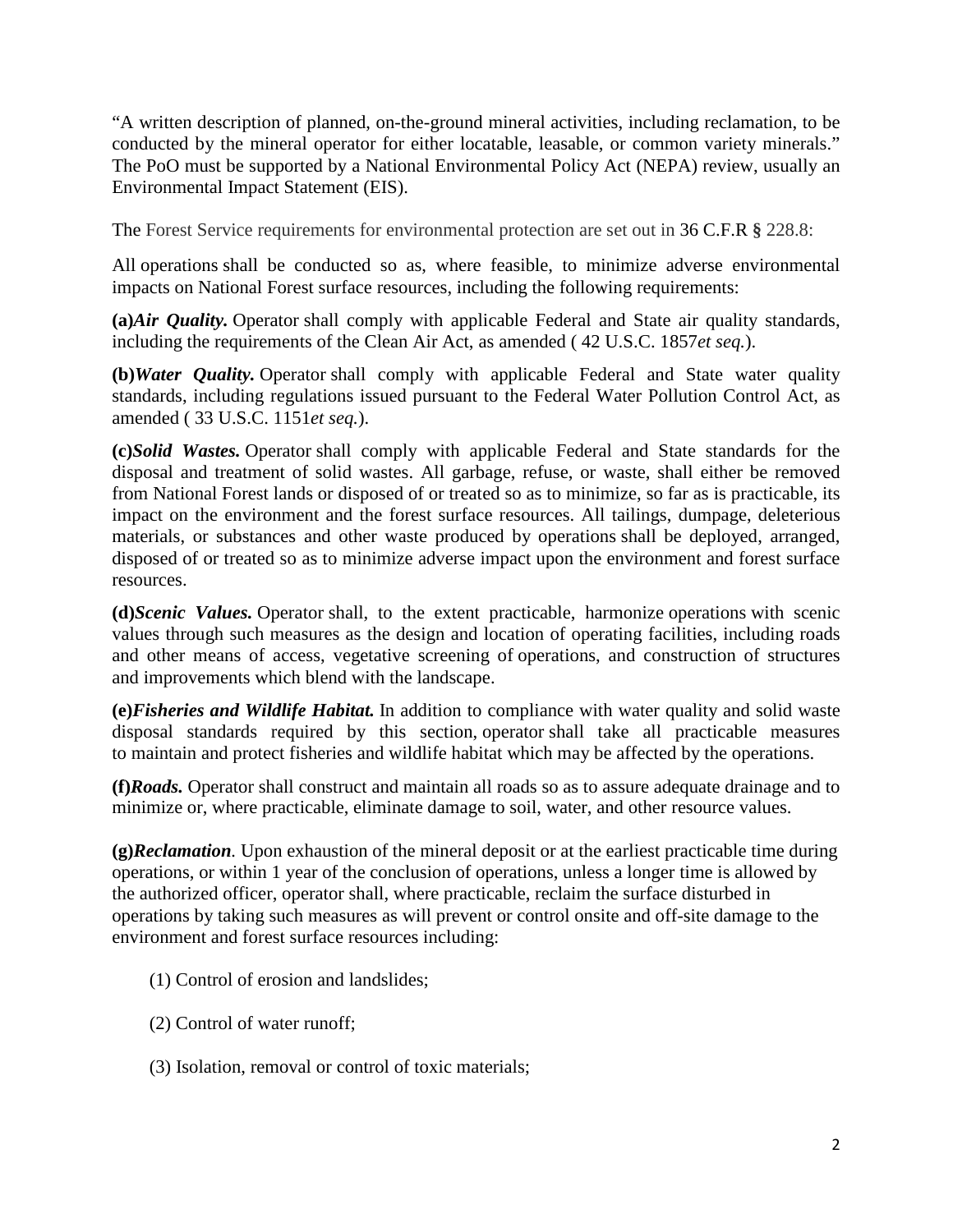- (4) Reshaping and revegetation of disturbed areas, where reasonably practicable; and
- (5) Rehabilitation of fisheries and wildlife habitat.

Financial Warranties are required by 36. C.F.R. §228.51.

**STATE LAND WITHIN THE CBJ**: Article VIII, Section 11 of the Alaska Constitution provides: "Discovery and appropriation shall be the basis for establishing a right in those minerals reserved to the State, which upon the date of ratification of this constitution by the people of Alaska, were subject to location under the federal mining laws. Prior discovery location and filing, as prescribed by law, shall establish a prior right to these minerals and also a prior right to permits, leases and transferable licenses for their extraction. "

AS 38.05.125 (a) reserves all subsurface minerals to the State along with the surface rights to extract them. This has been required to be part of every grant of State land or interest in State land since Statehood. Thus, with few exceptions (such as pre-Statehood patented mining claims and Regional Corporation subsurface ownership), all non-Federal land within the CBJ is governed by State mining laws.

The State's Mining Law (AS 38.05.185 et seq.) and supporting regulations (11 AAC chapter 86) govern mining on all State Land within the CBJ. 11 AAC 86.150 requires either a land use permit or plan of operations pursuant to 11 AAC 86.800 before "conduct[ing] mineral exploration or development activities."

AS 27.19.020 requires that: "A mining operation shall be conducted in a manner that prevents undue degradation of land and water resources, and the mining operation shall be reclaimed as contemporaneously as practicable with the mining operation to leave the site in a stable condition." 11 AAC Chapter 97 sets out rigorous standards for reclamation, a reclamation plan, and financial warranties.

**CBJ LAND:** A Lease will be required from the CBJ in those cases in which it owns the subsurface rights as well as surface rights (e.g. the AJ and Treadwell Mines). Like any other mining lease, the Lease will prescribe the terms and conditions under which the Lessee may be allowed to conduct exploration and mine, including reclamation and financial warranties.

**PRIVATE LAND WITHIN THE CBJ:** To the extent a private landowner owns the subsurface rights as well as surface rights (the most significant being Goldbelt's 4000 acres of surface land ownership and Sealaska's underlying 4000 acres of subsurface land ownership) their Lease with the mining company will prescribe the terms and conditions under which the Lessee may be allowed to conduct exploration and mine, including reclamation and financial warranties. Activities on their land require all applicable Federal and State permits and cannot create a nuisance on adjacent land.

**REGULATIONS GOVERNING ALL LAND OWNERSHIPS:** A Clean Water Act § 404 permit from the Corps of Engineers is required for mining exploration and mining in wetlands,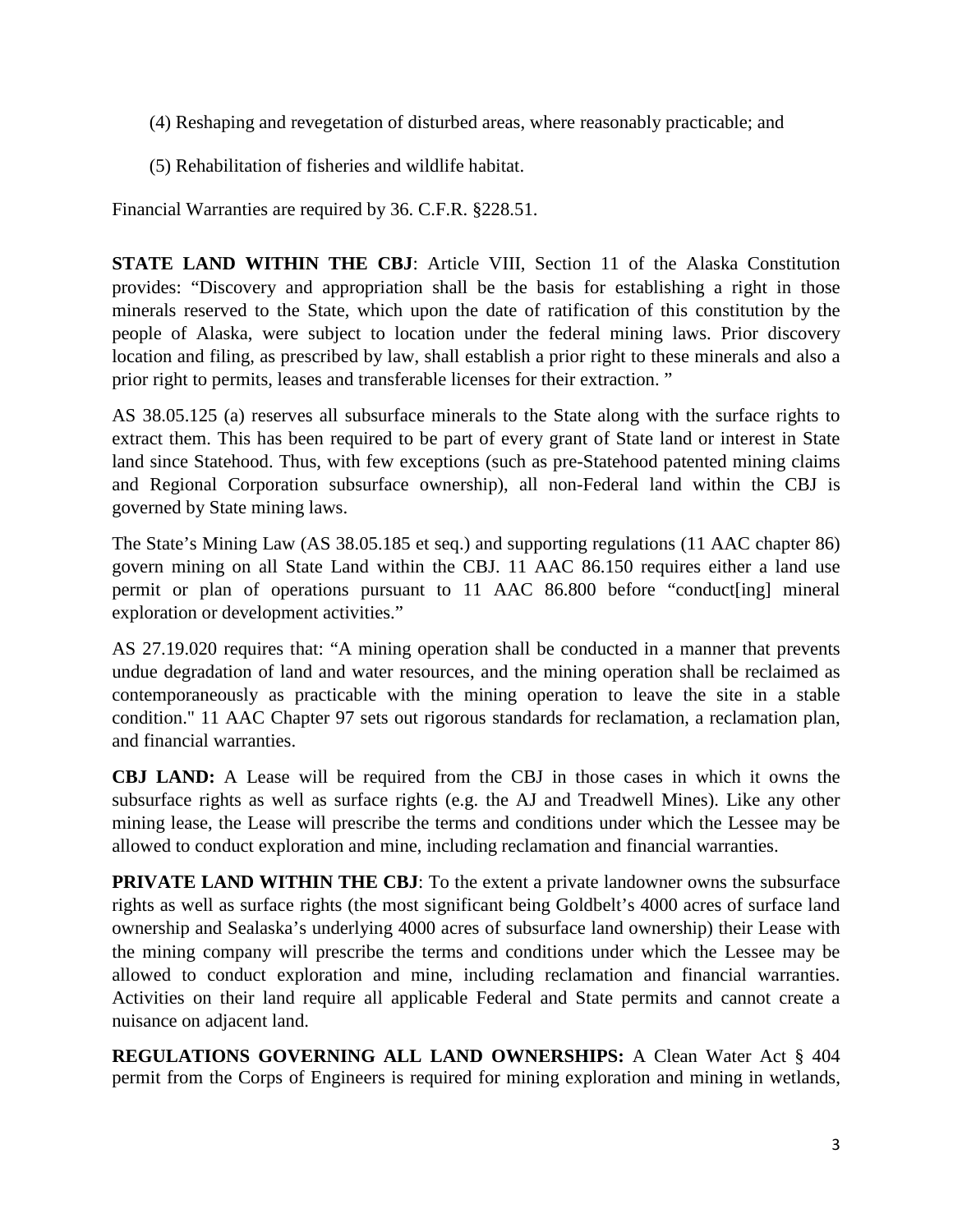which are hard to escape in the CBJ. The Permit must be supported by a NEPA review, usually an

Environmental Assessment (EA).

An Alaska Pollution Discharge Elimination System (APDES) permit will be required under AS 46 Chapter 5 for the discharge of water to the waters of the United States or the State of Alaska. An APDES permit is required whenever there is a discharge of pollutants to surface water, including the ocean, lakes, rivers, and streams. Facilities permitted under the APDES Program include domestic wastewater treatment plants, log storage and transfer facilities, seafood processors, fish hatcheries, mines, and oil and gas facilities. APDES permits are also required for storm water, cooling water intakes and discharges, munitions, and pretreatment of industrial wastes discharged to municipal wastewater systems.

An APDES permit covers both point sources and nonpoint sources. All such permits are subject to Spill Prevention (SPCC) and Stormwater Plans (SWPPP) which act as permits for petroleum products storage and stormwater management.

An Alaska Air Permit will be required under AS 46 Chapter 14 and 18 AAC Chapter 50. AS 46.14.120 (a) and (b) require an air permit before constructing or operating a stationary source. Depending on the worst-case emissions forecast this could entail a "Minor" permit or Prevention of Significant Deterioration (PSD) permit. In any event a permit to construct based on design emissions would precede an operating permit based on actual emissions.

The Fishway (or Fish Passage Act AS [16.05.841\),](http://www.legis.state.ak.us/basis/folioproxy.asp?url=http://wwwjnu01.legis.state.ak.us/cgi-bin/folioisa.dll/stattx10/query=16!2E05!2E841/doc/%7b@1%7d?firsthit) requires that an individual or government agency notify and obtain authorization from the Alaska Department of Fish & Game (ADF&G), Division of Habitat for activities within or across a stream used by fish if it is determined that such uses or activities could represent an impediment to the efficient passage of resident or anadromous fish.

The [Anadromous](http://www.legis.state.ak.us/basis/folioproxy.asp?url=http://wwwjnu01.legis.state.ak.us/cgi-bin/folioisa.dll/stattx10/query=16!2E05!2E871/doc/%7b@1%7d?firsthit) Fish Act (AS 16.05.871- .901) requires that an individual or government agency provide prior notification and obtain permit approval from ADF&G before altering or affecting "the natural flow or bed" of a specified waterbody, or fish stream. All activities within or across a specified anadromous waterbody require approval from the ADF&G Habitat Division, including construction; road crossings; gravel removal; mining; water withdrawals; the use of vehicles or equipment in the waterway; stream realignment or diversion; bank stabilization; blasting; and the placement, excavation, deposition, or removal of any material.

The location of specified anadromous waterbodies is contained in the "Catalog of Waters Important for the Spawning Rearing or Migration of Anadromous Fishes." The [Anadromous](http://www.adfg.alaska.gov/sf/SARR/AWC/) Waters [Catalog](http://www.adfg.alaska.gov/sf/SARR/AWC/) is updated annually, and adopted into regulation (5 AAC [95.011\)](http://www.legis.state.ak.us/basis/folioproxy.asp?url=http://wwwjnu01.legis.state.ak.us/cgi-bin/folioisa.dll/aac/query=95!2E011/doc/%7b@1%7d?firsthit) after public review; it is the legal record of known anadromous fish streams in the state.

Solid wastes are regulated in the State of Alaska under two main bodies of regulations: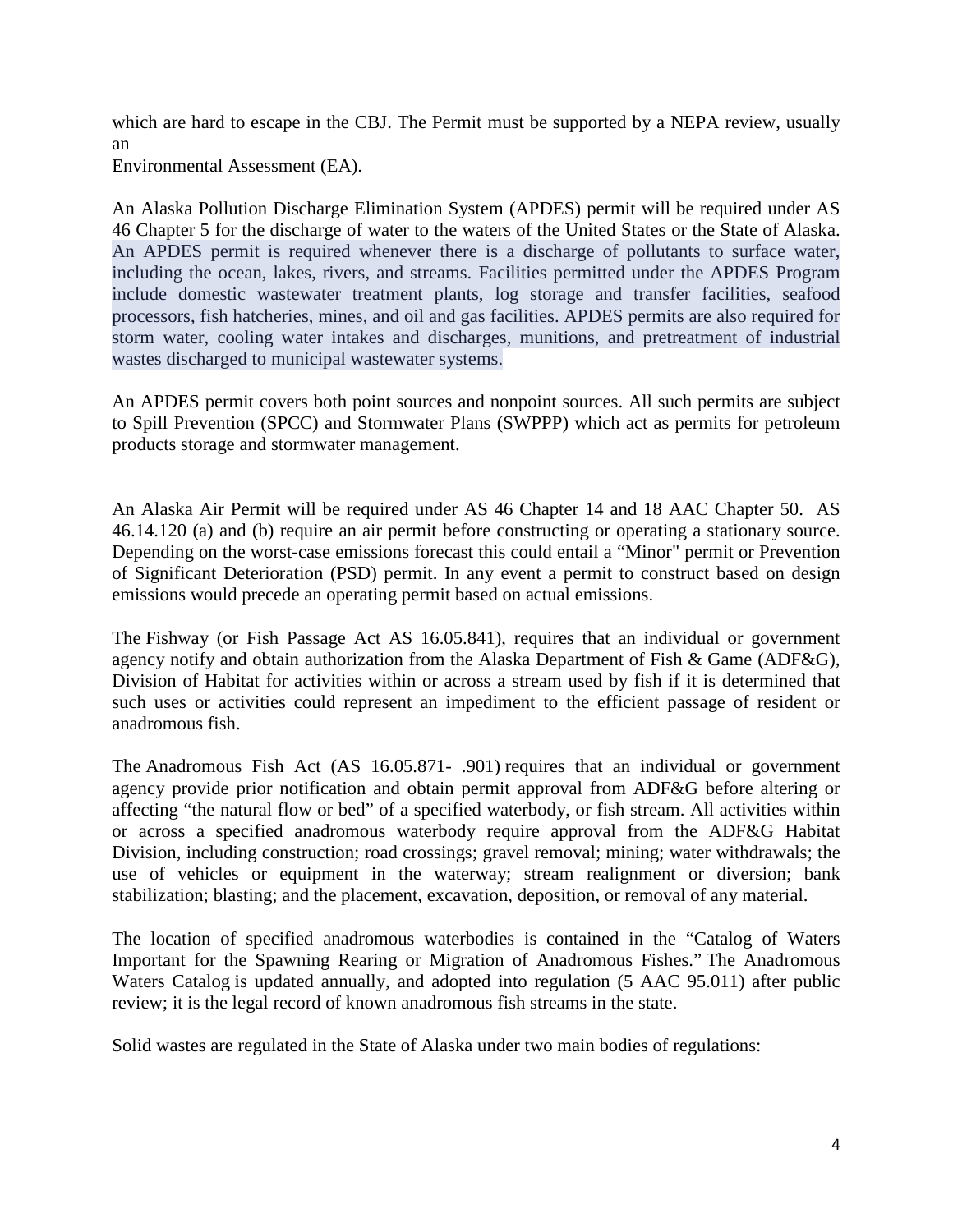• The Resource Conservation and Recovery Act (RCRA) federal regulations contained in Title 40 Code of Federal Regulations (CFR), Parts 260 to 279.

• The State of Alaska regulations contained in 18 AAC 60, Solid Waste Management.

Hazardous wastes are regulated by the U.S. Environmental Protection Agency (EPA), Region 10 in Alaska, in accordance with RCRA regulations. Alaska does not have the authority to administer hazardous waste regulations and, therefore, defers to federal regulations. Nonhazardous solid wastes, tailings, and waste rock are mainly managed under the state regulations in 18 AAC 60, which includes permitted solid waste inert landfills.

A Toxic Release Inventory (TRI) of tailings is required by Section 313 of EPCRA (Emergency Planning and Community Right to Know Act of 1986) at 42 U.S.C. paragraph 11001 et. seq. EPCRA is part of the Superfund Amendments and Reauthorization Act (SARA). TRI was supplemented with waste reduction rules contained in the Pollution Prevention Act of 1990 at Section 6607 42 U.S.C. paragraph 13101 et. seq.

AS 46.03.74 prohibits oil pollution: "A person may not discharge, cause to be discharged, or permit the discharge of petroleum, acid, coal or oil tar, lampblack, aniline, asphalt, bitumen, or a residuary product of petroleum, into, or upon the waters or land of the state except in quantities, and at times and locations or under circumstances and conditions as the department may by regulation permit… ." Thus, any facility storing petroleum products must have an SPCC Plan. If there is a potential to release to Marine water a SPCC Plan must include a means to clean up, which under the Oil Pollution Act of 1990 involves contracting for regional cleanup cooperative services with a Response Contractor – in Southeast Alaska this means SEAPRO.

AS 46.03.822 imposes strict liability for a spill of a hazardous substance, the definition of which includes oil. The Comprehensive Environmental Response, Compensation, and Liability Act 42 USC §§ 9601-9675 is the Federal counterpart of AS 46.03.822. All producers of hazardous waste, which would include any operating mine, must obtain a producer ID and file reports with EPA under RCRA.

Under certain conditions DEC may authorize an Integrated Waste Management Permit (AS 46.03.100) that includes air, water, land, solid waste management coordination in order to allow for cooperative oversight by DEC and DNR to ensure consistent application of the two agencies rules and regulations in an enforceable document.

AS 46.03.820 Gives the Commissioner of DEC emergency powers to immediately terminate an activity that poses an imminent threat of irreparable damage to natural resources or the environment: "When the department finds, after investigation, that a person is causing, engaging in, or maintaining a condition or activity that, in the judgment of its commissioner presents an imminent or present danger to the health or welfare of the people of the state or would result in or be likely to result in irreversible or irreparable damage to the natural resources or environment, and it appears to be prejudicial to the interests of the people of the state to delay action until an opportunity for a hearing can be provided, the department may, without prior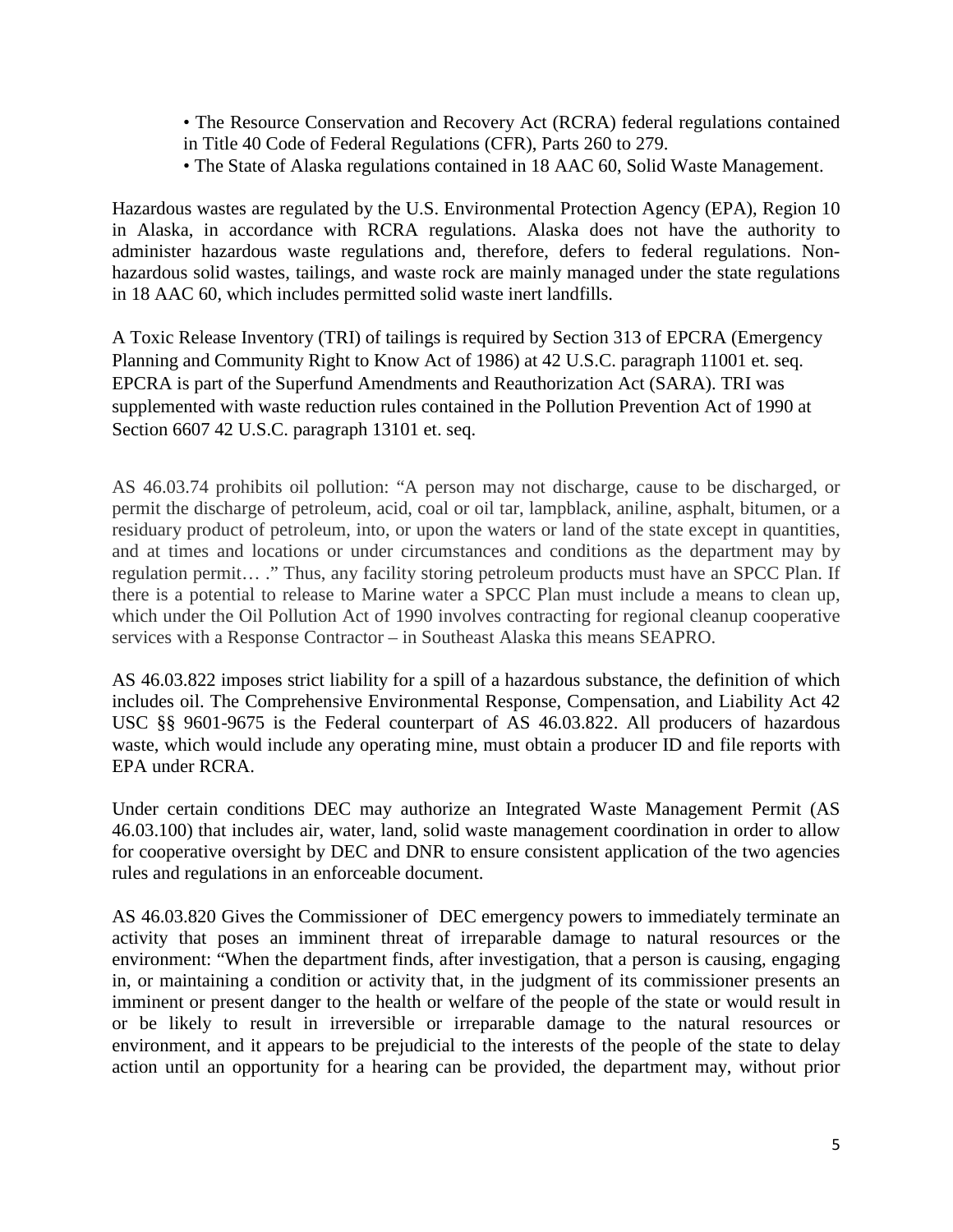hearing, order that person by notice to discontinue, abate, or alleviate the condition or activity. The proscribed condition or activity shall be immediately discontinued, abated, or alleviated."

AS 46.17.020 requires the DNR to employ a professional engineer to "supervise the safety of dams and reservoirs" in Alaska. A dam is defined as any obstruction in a waterbody greater than 20 feet in height (downstream face to crest), or 10 feet in height and impounding 50 acre-feet or more.

The State Dam Safety Engineer is the authorized representative of the commissioner of ADNR responsible for the following: Adopting regulations and issuing orders necessary for ensuring dam safety; Providing routine administration of the ADSP and the Dam Safety and Construction Unit (Dam Safety) of the ADNR; Classifying dams based on the potential hazard to lives and property created by the dam; Approving the design, construction, operation, and inspection of dams through "certificates of approval," which are issued based on specific information submitted to Dam Safety for review; Identifying unsafe dams that compromise the mission of the ADSP, and taking the necessary steps to mitigate those risks; Raising the level of compliance for jurisdictional dams that are out of compliance with state dam safety regulations; Enforcing the dam safety statutes and regulations through appropriate legal actions, if necessary, including issuing injunctions, assuming operational control of the dam, breaching the dam, or other activities necessary to mitigate the risk; Providing information and educational material about dams in Alaska and dams in general, including the Alaska Dam Inventory, Training Aids for Dam Safety, conference proceedings, and other resources.

AS 27.19.030 requires a Reclamation Plan: a) Except as provided in AS [27.19.050](http://www.touchngo.com/lglcntr/akstats/Statutes/Title27/Chapter19/Section050.htm) , a miner may not engage in a mining operation until the commissioner has approved a reclamation plan for the mining operation.

(b) In reviewing a reclamation plan for state, federal, or municipal land under (a) of this section, the commissioner may consider, after consultation with the commissioners of environmental conservation and fish and game and with the concurrence of the miner and landowner, uses to which the land may be put after mining has been completed, including trails, lakes, recreation sites, fish and wildlife enhancement, commercial, and agriculture uses.

AS 27.19.040 requires Reclamation Financial Assurance. (a) The commissioner shall require an individual financial assurance in an amount not to exceed an amount reasonably necessary to ensure the faithful performance of the requirements of the approved reclamation plan. The commissioner shall establish the amount of the financial assurance to reflect the reasonable and probable costs of reclamation. The assurance amount may not exceed \$750 for each acre of mined area, except that the \$750 an acre limitation does not apply to the assurance amount required for a lode mine. Subsection (b) provides a statewide bonding pool for mining operations as an alternative to individual financial assurance.

11 AAC Chapter 97 sets out in great detail what is required to comply with AS 27.19.020, .030, and .040.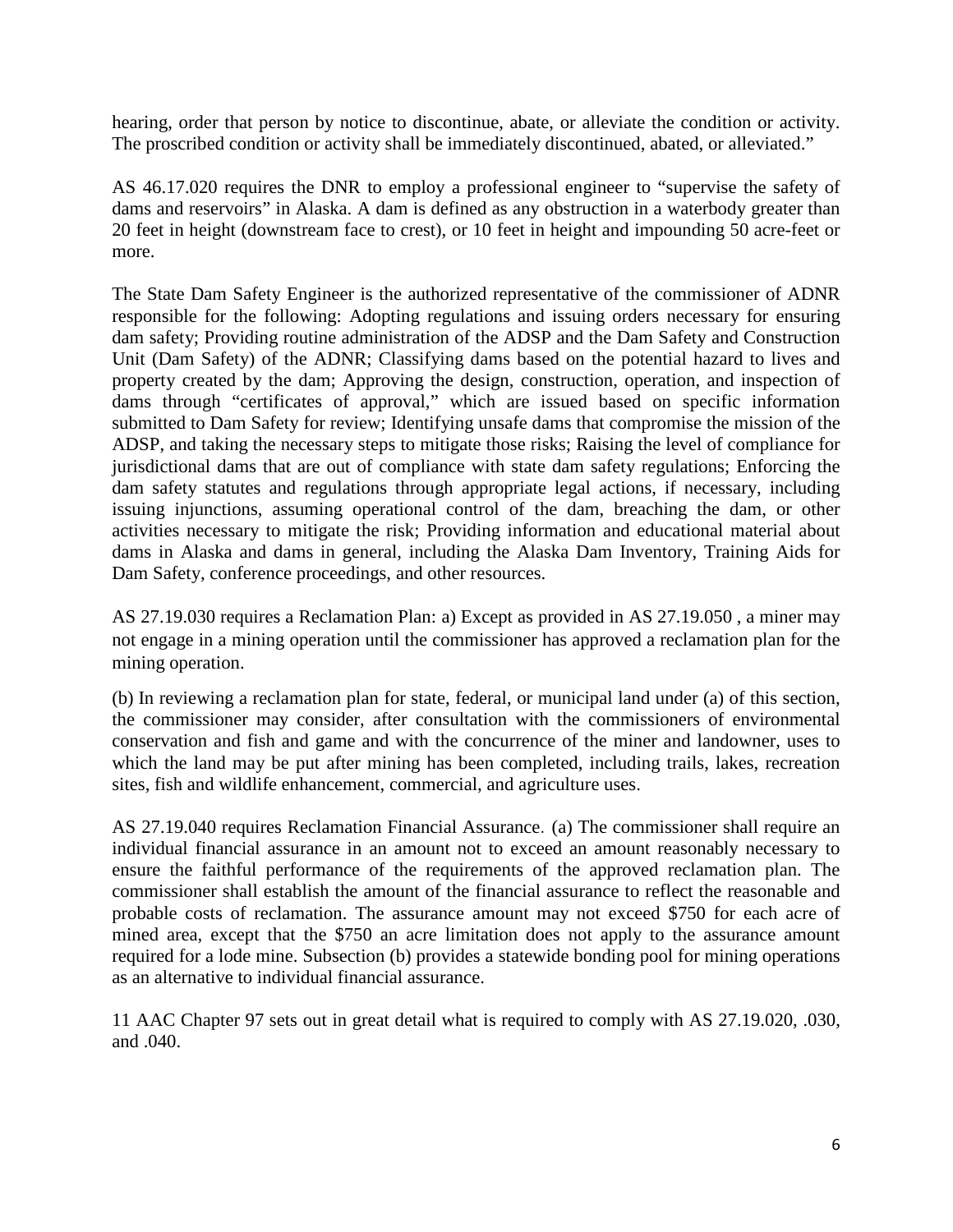# **49.65.120 EXPLORATION NOTICES, FINANCIAL WARRANTIES, AND PROCEDURES, RELEASE OF FINANCIAL WARRANTIES FOR EXPLORATION NOTICES**

Obligating companies to obtain what amounts to a permit to simply *explore* for minerals along with a financial warranty for clean-up duplicates what is required by Current Law.

Current Law requirements are known: On Forest Service land within the CBJ a Notice of Intent must filed under 36 C.F.R. § 228.4 and operations must be conducted pursuant to 36 C.F.R. § 228.8.

What are the CBJ criteria for conducting exploration and reclamation? While subsection (a) states: "In conducting exploration operations, the operator shall comply with all applicable federal, state and *City and Borough laws, rules and regulations*, and such compliance shall be a condition of the effectiveness of the authority to operate under and exploration notice," there are no clear requirements for a CBJ exploration permit. Will the CBJ be passing ordinances dealing with the manner in which exploration will be conducted? Will the CBJ be adding and training staff to conduct this review?

The extra set of permitting allows an opponent of the mine exploration to sue an agency for improvidently granting a permit under Current Law, and, if she/he loses, to sue the CBJ under the Mining Ordinance for improvidently granting the equivalent permit.

What if the Forest Service approves a PoO with which CBJ staff disagrees and CBJ staff denies the CBJ exploration permit on the ground that the applicant has failed to comply with federal law? This puts the applicant and the Federal agency in the position of potentially suing the CBJ in support of his/her Federal permit. This potentially adds layers of litigation to that which already exists with the issuance of Federal and State permits.

49.65.120(b) requires that reclamation of exploration activities be "completed in accordance with the standards of 49.65.135(b)." Except for private landowners holding both the surface and subsurface lands who are not operating in wetlands or discharging water from their operation or impacting a fish stream, reclamation is already required by Current Law described above. (See 36 C.F.R. Part 228 and 11 AAC Chapter 97).

In short, this provision which duplicates State and Federal requirements and will require the CBJ to enact rules governing exploration and reclamation will have a chilling effect on exploration in the CBJ.

# **49.65 125 SMALL MINE PERMITS, FINANCIAL WARRANTIES AND PROCEDURES**

Again, this provision duplicates what is required by Current Law. (See 36 C.F.R. Part 228, 11 AAC 86.800, and 11 AAC Chapter 97).

This provision requires a small mine operator to prepare a description of "the potential environmental, health, safety and general welfare impacts of the operation." How will the CBJ staff determine whether this vague, undefined language has been met? Will the CBJ be passing ordinances defining these terms?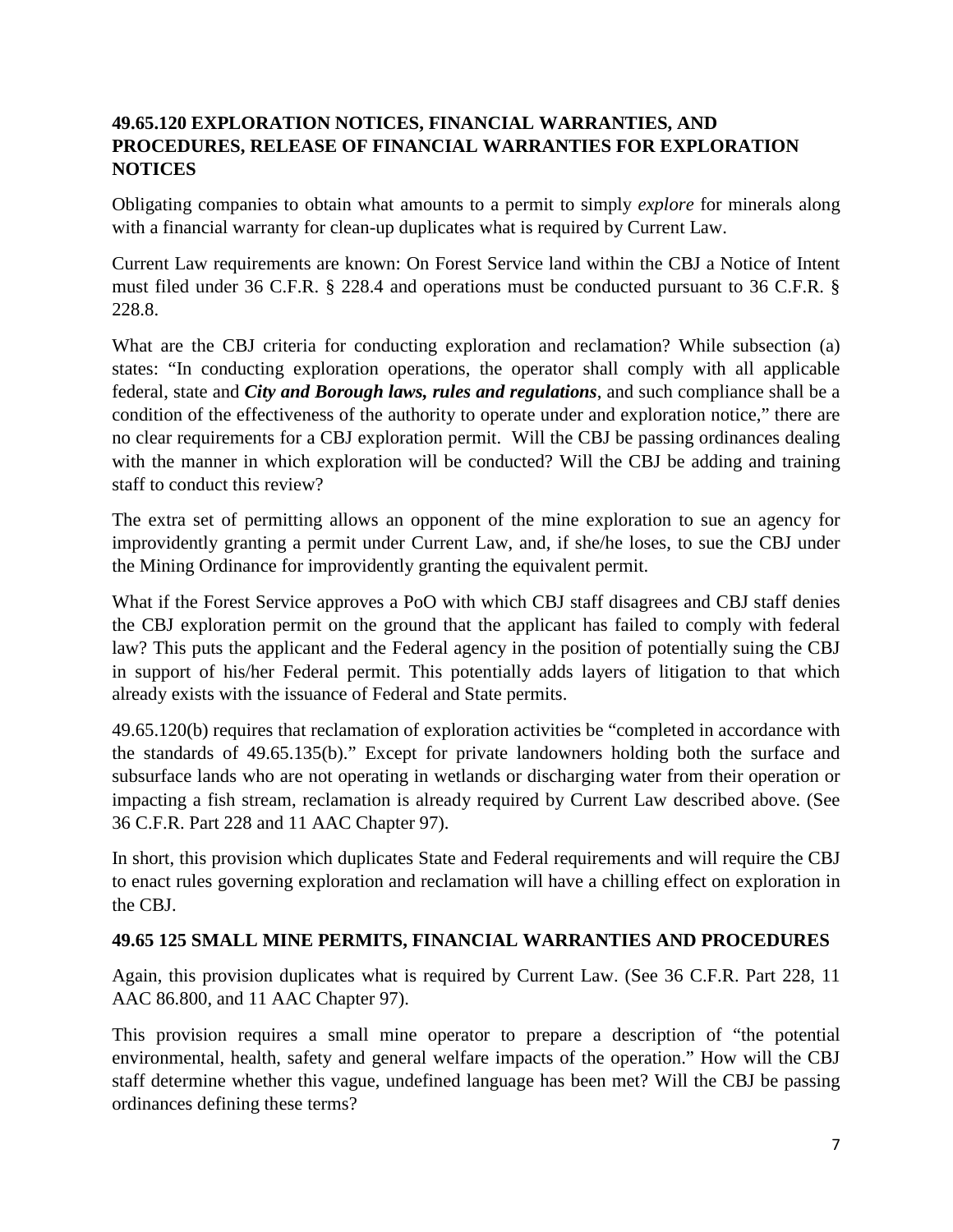Subsection (b) says that a small mine application shall include "a description and timetable of the mining operation, the plan for reclamation and the potential environmental health, safety, and general welfare impacts of the operation." This language is so vague that at the end of the day it will mean whatever CBJ staff or a Court says it means.

Subsection (c) says that the staff review of a small permit mine application will include a "determination: whether air and water quality standards will be maintained in accordance with federal, state and city borough laws, rules and regulations." On its face this section authorizes staff to determine that Federal or State agencies got it wrong when they decided that Federal and State air and water quality standards have been met and to insert staff-determined requirements into the CBJ permit.

Subsection (c) provides that if the CBJ staff is satisfied that the application contains sufficient information and analysis it is then presented to the Planning Commission for review. This creates another duplicate review along with the potential opportunity for litigation.

Subsection (d) states that "if the department determines that the proposed mining operation does not meet the standards of sections 49.65.135 and 49.15.330" the applicant can revise its plan or allow it to go forward to the Planning Commission with the negative recommendation from staff. The 49.65.135 standards duplicate what is already required by Current Law. (See discussion of 49.65.135 below).

These requirements are a recipe for endless NEPA - like litigation. For example, did the applicant fully consider and describe those environmental impacts that opponents perceive are "potential?" What are the criteria by which CBJ staff will determine whether the applicant's mitigation measures will in fact "mitigate the adverse effects of such impacts?"

Mine opponents will put pressure on CBJ staff to find that the applicant needs to do more to comply and will sue on the ground that the applicant failed to meet the opponent's more ambitious requirements. This is all in addition to putting pressure on State and Federal agencies to increase requirements and to sue those agencies when that pressure yields insufficient results.

The proposed changes to the Mining Ordinance would have the Planning Commission determine whether an applicant had the requisite Federal and State permits as part of its decision whether or not to issue a conditional use permit.

# **49.65.130 LARGE MINES, FINANCIAL WARRANTIES AND PROCEDURES**

Subsection (b) requires that the Large Mine Permit application be submitted in a form that can be reviewed under the standards of subsection 49.65.135 (a). Again, the standards listed in 49.65.135 (a) duplicate those already required by Current Law. (36 C.F.R. Part 228, FSM 2840.4 and 11 AAC 86.800).

Subsection (b) also requires the applicant to provide "additional information normally prepared by the operator for its feasibility studies and mining plans, including information establishing the right to use the affected surface, labor force characteristics and timing, payroll projections, anticipated duration of the mining operation, construction schedules, infrastructure description,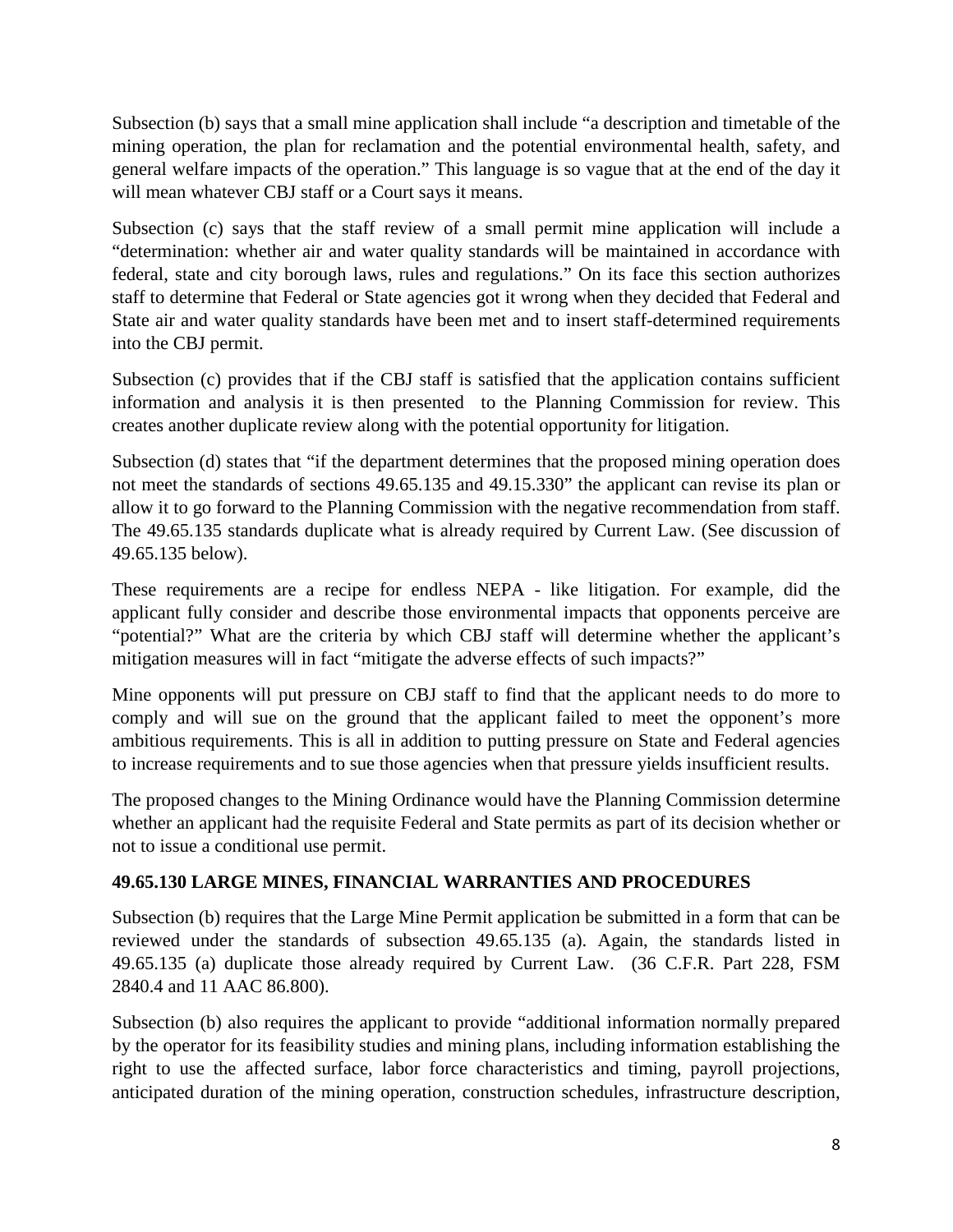and other information reasonably requested by the department in the pre-application conference held pursuant to subsection 49.15.330(b)." Subsection (c) requires the applicant to submit a socioeconomic impact assessment.

This is similar to the environmental and socio-economic information that would be included in a Forest Service EIS supporting a mining Plan of Operations and a DNR permit application for a land use plan or plan of operations. (11 AAC 86.150). It is information which the CBJ could require in the lease of the AJ or Treadwell Mines. It may be information which a private owner of the surface and subsurface estate might not wish to provide to the CBJ.

The applicant is also required to submit copies of permit applications submitted to other agencies. In short, these provisions assume that CBJ staff will have the expertise to review feasibility studies and mining plans and information in Federal and State permit applications.

Like the Small Mine section above, this Large Mine section describes the CBJ staff's permit approval and disapproval process and recommendation for a financial warranty.

Subsection (h) provides that if an EIS is required the large mine permit will not be presented to the Planning Commission "until publication of the final environmental impact statement. The department's recommendation may include such conditions or stipulations as the department seems to be reasonably necessary to mitigate any adverse environmental, health, safety or general welfare impacts which may result from the proposed mining operation." In other words, CBJ staff reserves the right to add requirements to the EIS.

Subsection (h) leaves open the question of what happens if there is litigation concerning the EIS. Is the staff recommendation delayed until the litigation is complete? If so, even if an applicant prevails in NEPA litigation the application returns to CBJ staff which may add additional requirements before submitting the application with staff recommendations to the Planning Commission for review. Whatever decision is reached by the Planning Commission would itself be subject to litigation. In short, the Mining Ordinance process could extend for years after the Federal and State process.

# **49.65.135 STANDARDS FOR ISSUING PERMITS, CONDUCT OF OPERATIONS**

This section generally requires that the applicant maintain air and water quality "in accordance with federal, state and City and Borough laws, rules and regulations." What air and water quality rules and regulations does the CBJ have in addition to those required by federal and state law? Would such rules and regulations have to be enacted by the Assembly before an application could be filed under the Mining Ordinance?

Subsection (a)(4) requires the operator "to minimize to the extent reasonably practicable safety hazards and to control and mitigate adverse impacts on the public and neighboring properties, such as from traffic overloading, noise, dust, unsightly visual aspects, surface subsidence, avalanches, landslides and erosion." These matters should be taken up in the conditional use permit issued by the Planning Commission.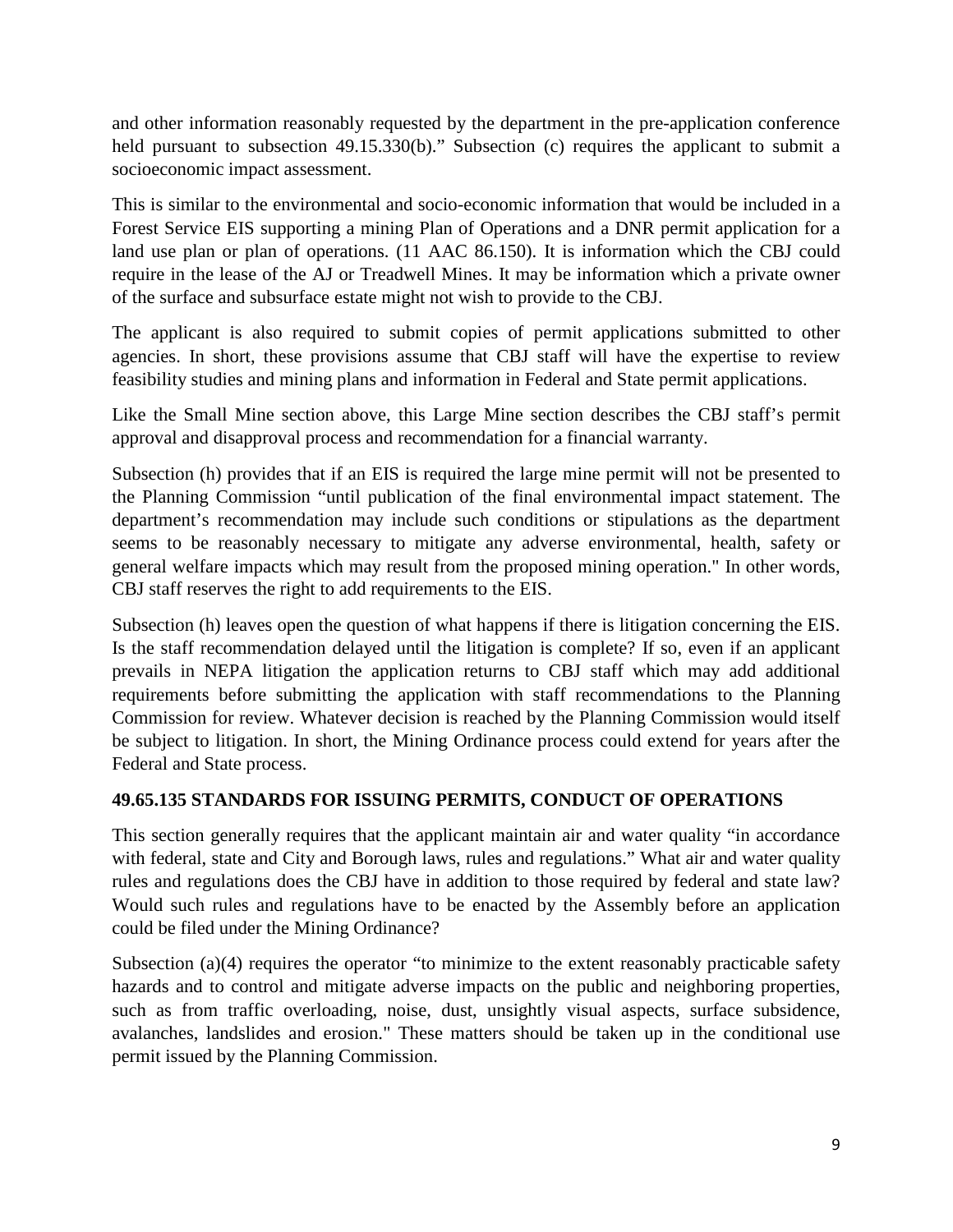Subsection (a)(7) requires the operator to "negotiate and enter into a mitigation agreement with the city and borough, which agreement shall establish responsibility for the mitigation of reasonably foreseeable and demonstrable adverse impacts, including direct impacts and indirect impacts. The operator shall be responsible for mitigating the direct impacts. The city and borough shall be responsible for mitigating indirect impacts except for the costs of mitigating specific indirect impacts are filed by the manager to (A) exceed the amount of any city and borough nonproprietary revenue increase attributable to the mining operation; and (B) require direct and significant increase in local taxes or fees to adequately mitigate the impact." What does this mean? What does it require the applicant and the CBJ to do?

Subsection (b) describes how reclamation is to be performed. This duplicates what is required by Current Law. On Federal land the mine operator is required to return the mined land to preexisting uses or higher. State reclamation rules apply to public and private land and also requires that the land must be returned to "a stable condition." A "stable condition" is defined by 11 AAC 97.200(a). There is an exception for private landowners who may choose to take advantage of mine facilities for future industrial uses and associated employment opportunities.

# **49.65.140 FINANCIAL WARRANTY**

This section duplicates the bonding requirements of 36 C.F.R. § 228.8(g), AS 27.19.040, and 11 AAC 97.400.

# **49.65.145 TERM OF NOTICES AND PERMITS; TEMPORARY CESSATION**

This provision duplicates the term of notices and permits and temporary cessation in Federal and State Current Law. Accordingly, this provision should be limited to the conditional use permit and contained as a provision in the conditional use permit. It should not be included in the Mining Ordinance.

Under state law, temporary closure requires a new plan-of-operations with modifications to any and all permits to reflect changes in the operating situation. Discharges via the Waste Management Permit may be severely limited or curtailed to reflect the much reduced impacts allowed under the temporary cessation situation.

The conditional use permit should reserve the right to modify or terminate the permit depending on the significance of any change to a Federal or State permit. The conditional permit should also reserve the right to suspend its effect during a temporary cessation.

# **49.65.150 ANNUAL REPORTS; MONITORING; MONITORING FEE**

This should be converted into a Conditional Use Permit provision requiring that an applicant submit to CBJ staff copies of reports required by its Federal and State permits.

# **49.65.155 (A) AND (B)(1) TECHNICAL REVISIONS. [SUMMARY APPROVAL (49.65.155 (B)(2)) REMAINS]**

# **49.65.160 ENFORCEMENT**

This section should be restored to the Mining Ordinance.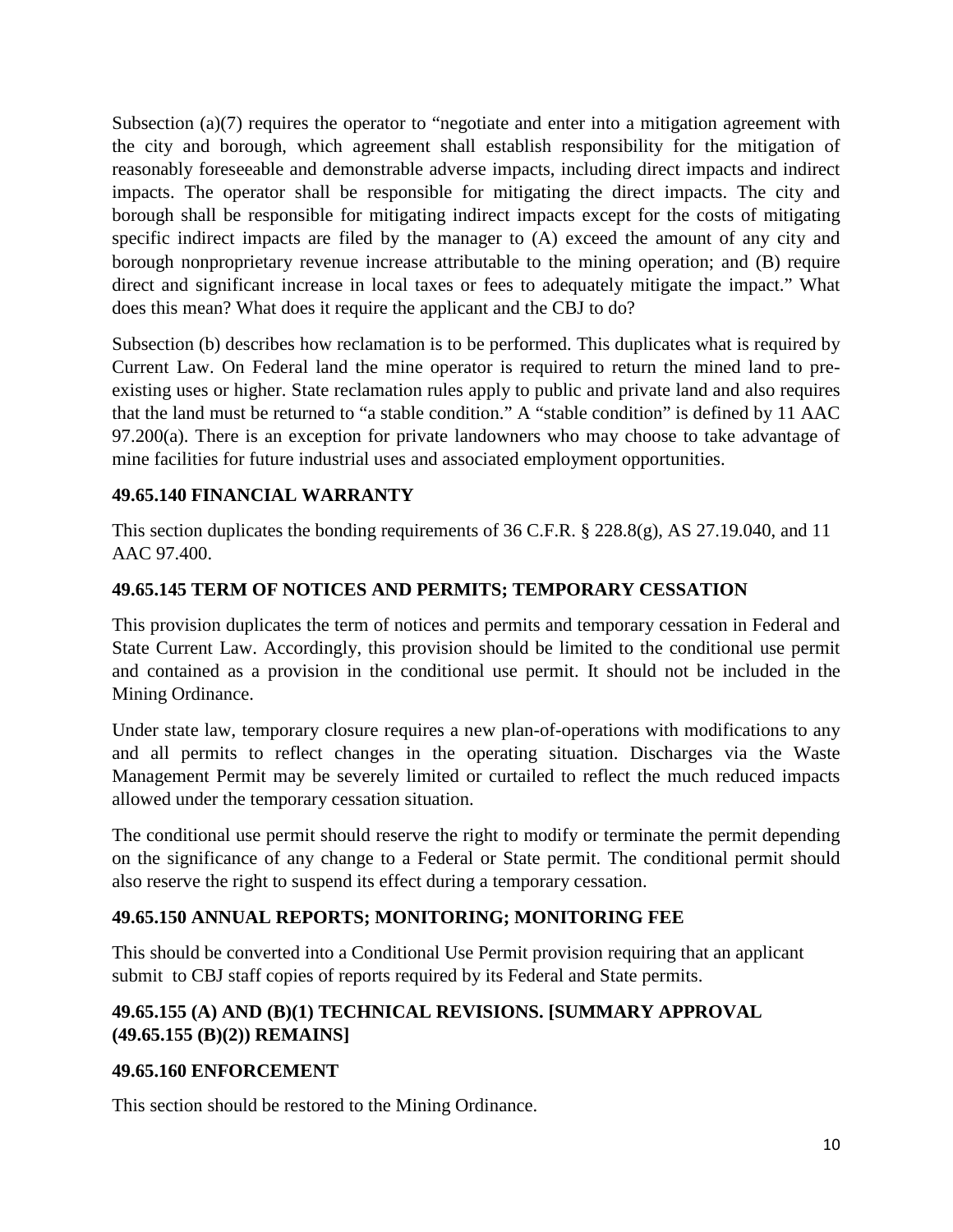### **49.65.165 APPEAL**

This section should be restored to the Mining Ordinance.

### **49.65.170 RELEASE OF WARRANTIES FOR MINING OPERATIONS**

This provision duplicates Current Law. State and Federal reclamation laws allow for reclamation warranty recalculation every five years or whenever significant changes are made to the mining operation that would materially impact closure costs. (11 AAC. 97.435). These rules allow for partial warranty release as closure tasks are successfully completed.

### **49.65.175 SUCESSOR OPERATIONS**

This provision duplicates Current Law. Transfer of permits to a new operator is subject to approval by all Federal and State regulatory agencies and written acceptance of permit provisions by the new operator. It also requires posting of a new warranty after review and recalculation – as necessary.

Accordingly, the issue of "successor operations" should be limited to transfer of the conditional use permit and contained as a provision in the conditional use permit. It should not be included in the Mining Ordinance.

### **49.65.180 CONFIDENTIALITY**

This section should be restored to the Mining Ordinance.

# **49.65.185 SUSPENSION OR REVOCATION OF NOTICES AND PERMITS**

This section should rewritten to say that the Commission may suspend or revoke the Conditional Use permit if a Federal or State permit is suspended or revoked. In addition the Commission may also suspend or revoke the Conditional Use permit for violation of its traffic, noise, dust, light, surface subsidence, avalanche, landslide, or erosion requirements.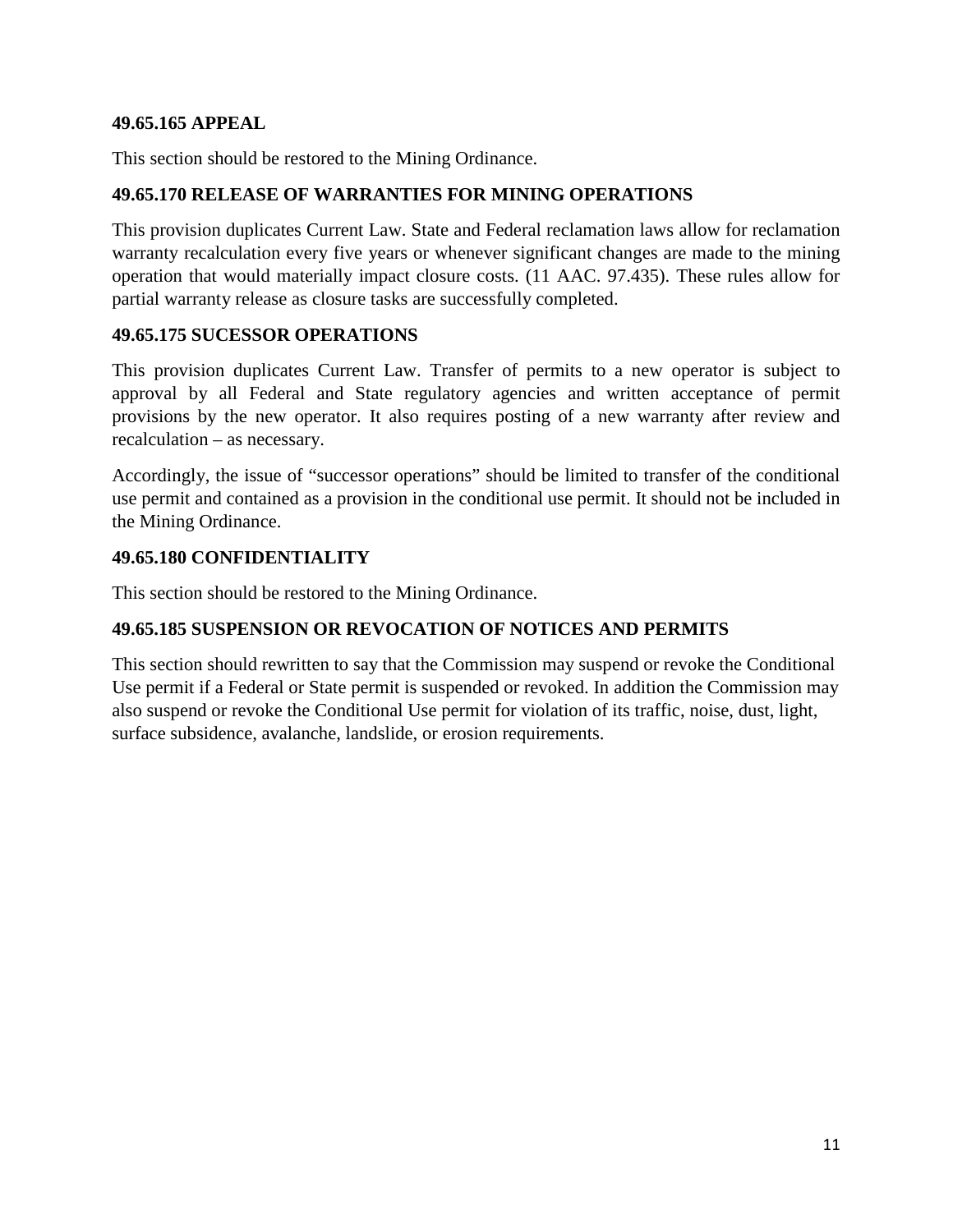# SECTIONS REMOVED FROM CURRENT MINING ORDINANCE

# 49.65.120 EXPLORATION NOTICES, FINANCIAL WARRANTIES, AND PROCEDURES, RELEASE OF FINANCIAL WARRANTIES FOR EXPLORATION **NOTICES**

49.65 125 SMALL MINE PERMITS, FINANCIAL WARRANTIES AND PROCEDURES

49.65.130 LARGE MINES, FINANCIAL WARRANTIES AND PROCEDURES

49.65.135 STANDARDS FOR ISSUING PERMITS, CONDUCT OF OPERATIONS

49.65.140 FINANCIAL WARRANTY

49.65.145 TERM OF NOTICES AND PERMITS; TEMPORARY CESSATION

49.65.150 ANNUAL REPORTS; MONITORING; MONITORING FEE

49.65.155 (A) AND (B)(1) TECHNICAL REVISIONS. [SUMMARY APPROVAL  $(49.65.155(B)(2))$  REMAINS]

49.65.160 ENFORCEMENT

49.65.165 APPEAL

49.65.170 RELEASE OF WARRANTIES FOR MINING OPERATIONS

49.65.175 SUCESSOR OPERATIONS

49.65.180 CONFIDENTIALITY

49.65.185 SUSPENSION OR REVOCATION OF NOTICES AND PERMITS

 $\sim$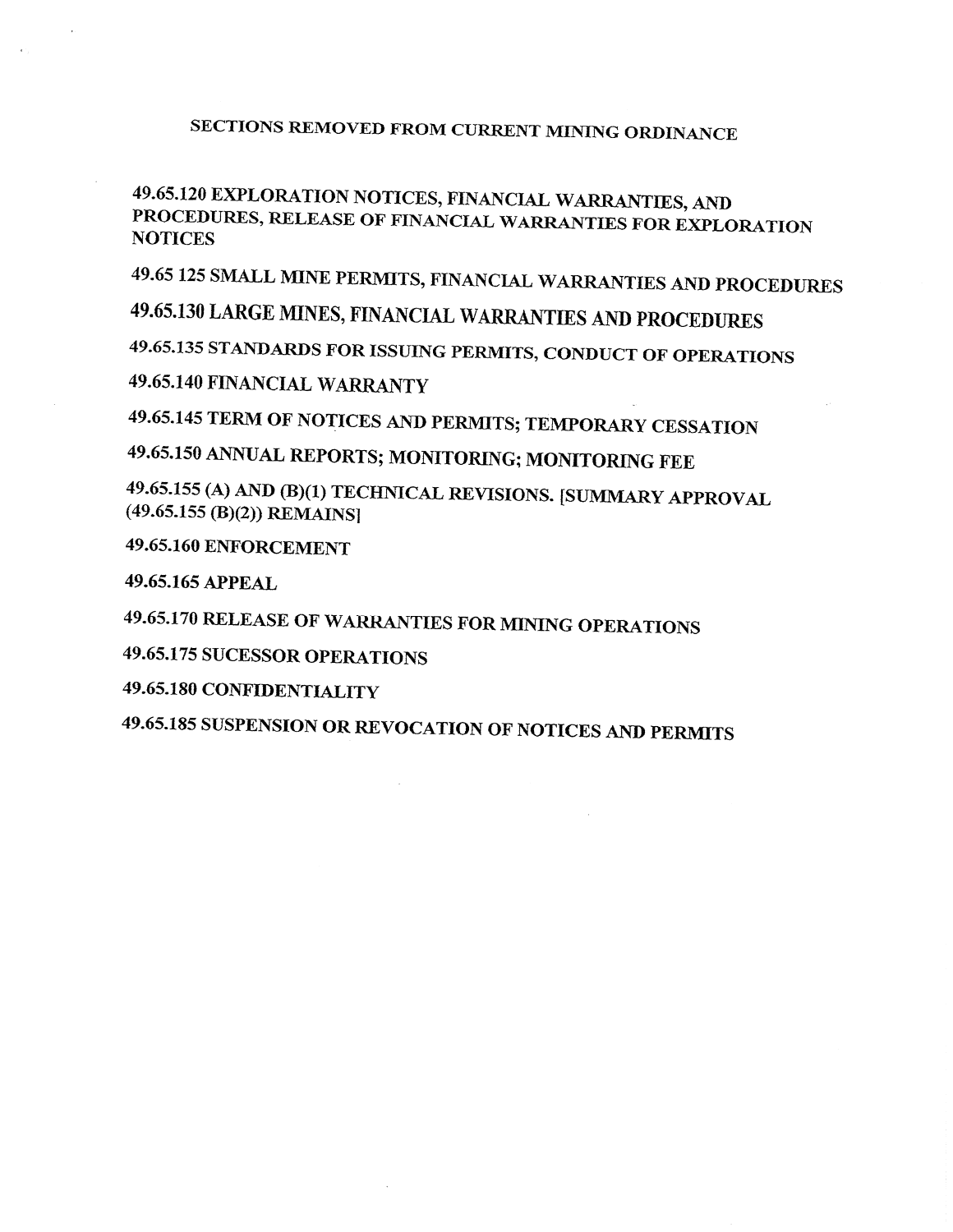# REASONS FOR CHANGES TO MINING ORDINANCE

- **CURRENT ORDINANCE IS A BARRIER** 1. THE TO **TO POTENTIAL** DEVELOPMENT OF THE AJ BECAUSE IT REQUIRES CBJ STAFF TO DUPLICATE THE PERMIT REQUIREMENTS SET OUT IN STATE AND FEDERAL LAW. NO OTHER MINE IN JUNEAU OR ALASKA IS REQUIRED TO GO THROUGH SUCH A PROCESS.
- 2. THE ENVIRONMENTAL RECORD OF THE GREENS CREEK AND KENSINGTON MINES SHOWS THAT FEDERAL AND STATE PERMITTING REQUIREMENTS ARE SUFFICIENT TO PROTECT THE ENVIRONMENT. DUPLICATION IS NOT NECESSARY.
- 3. THE CBJ STAFF DOES NOT CURRENTLY HAVE THE EXPERTISE OR THE ARRAY OF EXPERTS NEEDED TO DUPLICATE STATE AND FEDERAL PERMIT REQUIREMENTS. IT WILL BE AN ADDITIONAL COST TO THE CBJ TO HIRE OR CONTRACT FOR THE EXPERTS REQUIRED TO DUPLICATE THE STATE AND FEDERAL PERMITTING SYSTEMS.
- 4. THE INTERPLAY OF THE PROCESS NECESSARY TO IMPLEMENT THE CURRENT MINING ORDINANCE'S DUPLICATIVE REQUIREMENTS WITH THE PROCESSES NECESSARY TO IMPLEMENT STATE AND FEDERAL PERMITTING REQUIREMENTS WILL LEAD TO LITIGATION AS IT DID IN THE THANE NEIGHBORHOOD ASSN CASE (WHICH THE CBJ LOST).
- 5. THE REQUIREMENT THAT A MINE OBTAIN A CONDITONAL USE PERMIT DEALING WITH SURFACE SUBSIDENCE, TRAFFIC, LIGHT, DUST AND **NOISE REMAINS.**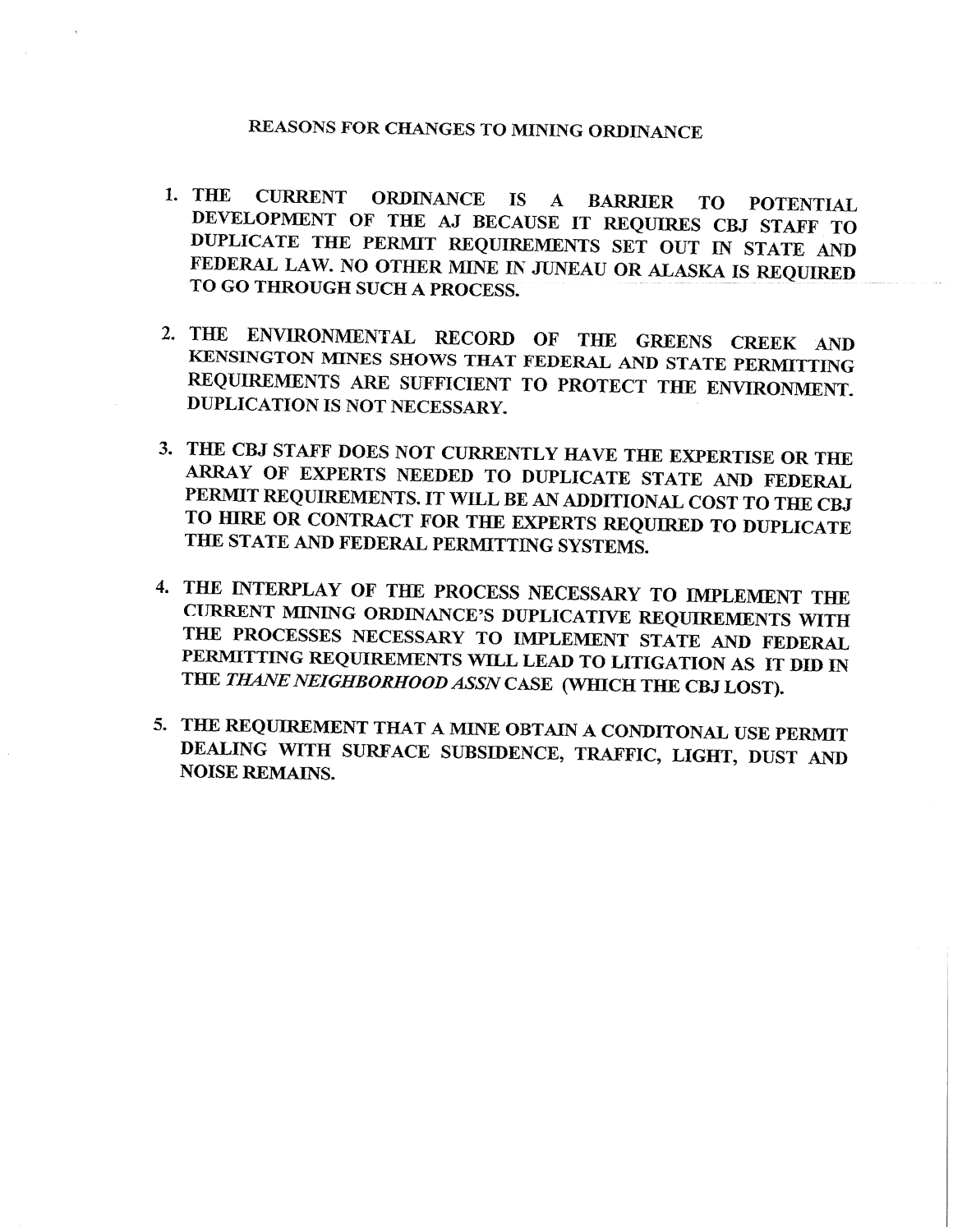**Chapter 65 of Title 49 is repealed in its entirety and the following, revised Chapter 65 is enacted in its stead.**

# • **ARTICLE I. - EXPLORATION AND MINING**

#### • **49.65.110 - Purpose.**

#### (a)

The purposes of this article are to encourage mining and investment in mining and to foster the development of a safe, healthy and sound mining industry while protecting the overall interests of public health, safety and the general welfare and meeting the land use and development requirements set out in Title 49 of this Code.

#### (b)

This article does not include regulation of surface or subsurface water, geothermal resources, sand or gravel, common varieties of construction aggregate, or natural oil, gas, coal and peat or associated byproducts recovered therewith.

 $(c)$ 

The purpose of the review process is not to deny use or expressly prohibit mining, but, rather, the purpose of the review is to ensure mining activities meet the land use and development requirements set out in Title 49 of this Code.

# • **49.65.115 - Applicability.**

(a)

.

There is adopted for the purpose of defining the mining and exploration surface subsidence exclusion district in the City and Borough, the Mining and Exploration Surface Subsidence Exclusion District Maps A—F, dated June 5, 2006, as the same may be amended from time to time by the assembly by ordinance. These maps, as adopted or as amended, identify the area of the City and Borough within which surface disturbance (excluding access to mining properties) or surface subsidence in support of exploration and mining activities is prohibited. Except as provided herein, mining and related activities may be conducted elsewhere within the City and Borough subject to the provisions of this article.

(b)

Except as provided in subsection (a), this article does not regulate subsurface mining within or without the district. It is not the intent of this article to unreasonably limit or nullify private property rights.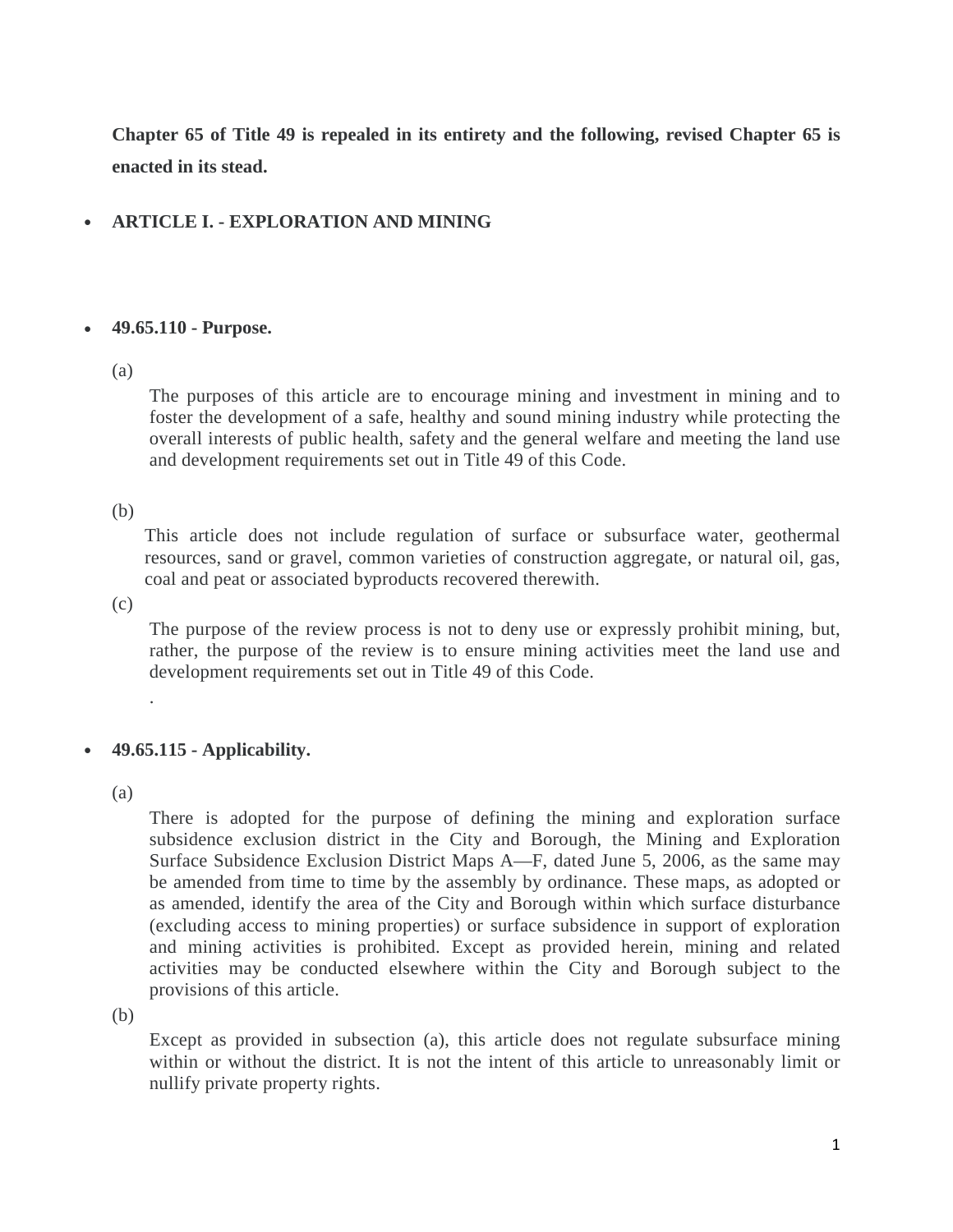There is adopted for the purpose of regulating exploration and mining activities within the City and Borough the Urban/Rural Mining District Map, dated June 5, 2006, depicting the Urban and Rural Mining Districts, as such may be amended from time to time by the assembly by ordinance.

(i) Mines located in the Rural Mining District which will undergo environmental review by state agencies, federal agencies, or both, as determined by the director, shall not be subject to [Chapter 49.65,](https://www.municode.com/library/ak/juneau/codes/code_of_ordinances?nodeId=PTIICOOR_TIT49LAUS_CH49.65SPUSPR) and shall be permitted as allowable uses pursuant to CBJ [49.15.320.](https://www.municode.com/library/ak/juneau/codes/code_of_ordinances?nodeId=PTIICOOR_TIT49LAUS_CH49.15PE_ARTIIITYDE_49.15.320ALUSPE) With respect to mines in the rural mining district, the planning commission may impose conditions pursuant to CBJ  $49.15.320(f)(1)$  $49.15.320(f)(1)$ —(8) and additional conditions relating to traffic, lighting, safety, noise, dust, visual screening, surface subsidence, avalanches, landslides, and erosion.

(Serial No. 87-49, § 2, 1987; Serial No. 89-47am, § 4, 1989; Serial No. 2003-27am, § 2, 6-16- 2003; Serial No. 2006-15, § 16, 6-5-2006)

(ii) A Mine located in the Urban Mining District that undergoes, or has undergone, an environmental review by state agencies, federal agencies, or both, and has received state or federal permits, or both, shall be permitted as a conditional use pursuant to CBJ 49.15.330. The planning commission may impose conditions relating to traffic, lighting, safety, noise, dust, visual screening, surface subsidence, avalanches, landslides, and erosion that are substantially similar to conditions imposed on other entities in the City and Borough.

#### • **49.65.155 – Summary Approval.**

(a)

Upon request of the applicant, the director may summarily approve a proposed change in mining operations not constituting a new land use or separate development upon a written determination that:

(i)

the mine is located entirely outside the roaded service area established in CBJ 01.30.320;

 $(ii)$ 

the application is complete, providing all of the information necessary for the director to make the summary approval determinations set forth in subsections (i)—(iv);

 $(iii)$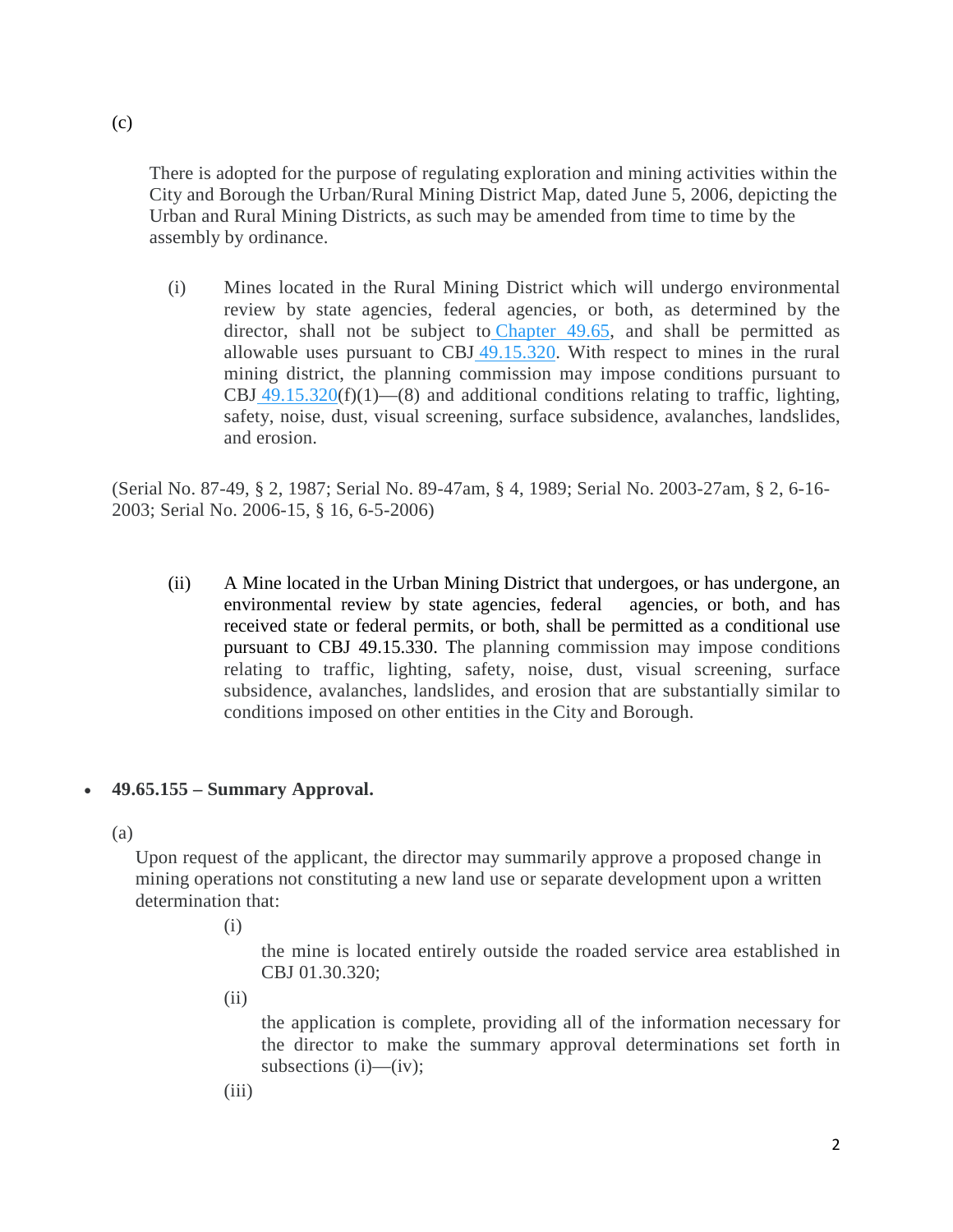the proposed change in mining operations will have no significant impact within the roaded service area on habitat, sound, screening, drainage, traffic, lighting, safety, dust, surface subsidence, avalanches, landslides, or erosion; and

 $(iv)$ 

the proposed change in mining operations has undergone or is undergoing environmental review and approval by one or more federal agencies, state agencies, or both.

(b)

The director shall make the determination required by this section within 45 days unless additional information is required. If the director requires additional information to make the determination, upon written notification to the applicant, the time for determination may be extended for up to 20 additional days after submittal by the applicant of the additional information. If an environmental impact statement is required by one or more federal agencies, completion of the draft environmental impact statement is necessary for summary approval.

#### (c)

Planning commission review.

(i)

The director shall promptly forward the proposed summary approval to the planning commission after the determination is completed. The planning commission may ratify or reject the proposed summary approval.

 $(ii)$ 

If the commission rejects the proposed summary approval, it may:

 $(A)$ 

return the matter to the director for further consideration of whether the director, in consultation with the applicant, can address issues identified by the commission through imposition of conditions or changes in the proposed mining operation; or

(B)

direct that the proposed change be processed by the department as an application for an allowable use permit for which the commission may impose conditions under CBJ  $\frac{49.15.320(f)(1) - (8)}{20}$  $\frac{49.15.320(f)(1) - (8)}{20}$  $\frac{49.15.320(f)(1) - (8)}{20}$  and such additional conditions as are necessary to reduce to non-significant any impacts in the roaded service area on habitat, sound, screening, drainage, traffic, lighting, safety, dust, surface subsidence, avalanches, landslides, or erosion.

(Serial No. 87-49, § 2, 1987; Serial No. 89-47am, § 12, 1989; Serial No. 2003-26(am), § 2, 6- 9-2003)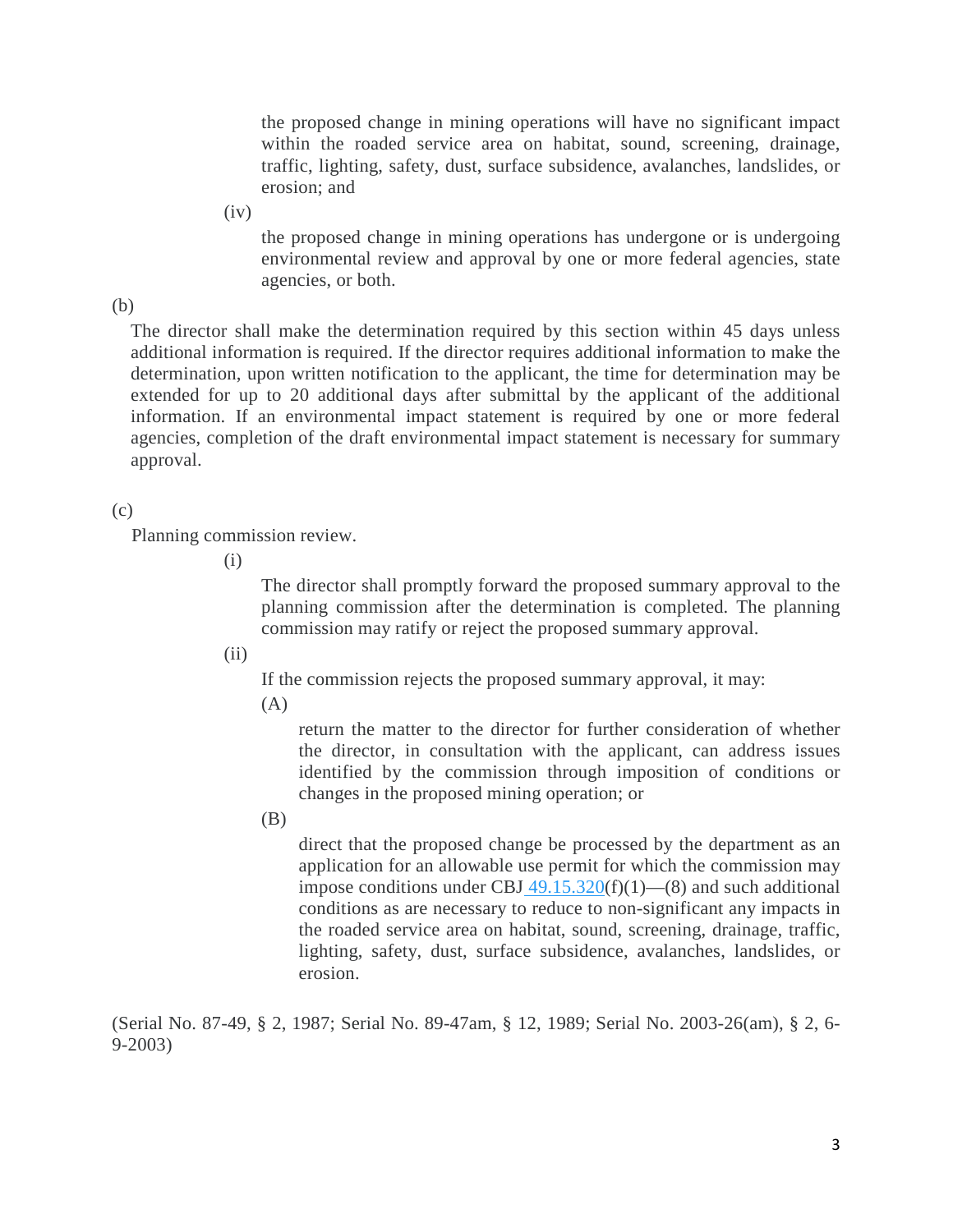#### • **49.65.160 - Enforcement.**

This article shall be enforced in accordance with [chapter 49.10,](https://www.municode.com/library/ak/juneau/codes/code_of_ordinances?nodeId=PTIICOOR_TIT49LAUS_CH49.10ADCO) article VI and [section](https://www.municode.com/library/ak/juneau/codes/code_of_ordinances?nodeId=PTIICOOR_TIT49LAUS_CH49.65SPUSPR_ARTIEXMI_49.65.185SURENOPE)  [49.65.185.](https://www.municode.com/library/ak/juneau/codes/code_of_ordinances?nodeId=PTIICOOR_TIT49LAUS_CH49.65SPUSPR_ARTIEXMI_49.65.185SURENOPE)

(Serial No. 87-49, § 2, 1987; Serial No. 89-47am, § 13, 1989)

# • **49.65.165 - Appeal.**

Any person who is aggrieved by a decision of the department or the commission with respect to this article, other than one under [section 49.65.160,](https://www.municode.com/library/ak/juneau/codes/code_of_ordinances?nodeId=PTIICOOR_TIT49LAUS_CH49.65SPUSPR_ARTIEXMI_49.65.160EN) may appeal that decision to the commission or the assembly, as applicable, as provided in [chapter 49.20,](https://www.municode.com/library/ak/juneau/codes/code_of_ordinances?nodeId=PTIICOOR_TIT49LAUS_CH49.20APVAIN) article I.

(Serial No. 87-49, § 2, 1987; Serial No. 89-47am, § 14, 1989)

# • **49.65.185 - Suspension or revocation of a Permit**

- **(a) T**he commission may suspend or revoke the Conditional Use permit issued under this article upon a determination by the commission that a Federal or State permit previously issued to the Mine or Mining Exploration operation has been suspended or revoked.
- **(b)** The commission may suspend or revoke the Conditional Use permit issued under this article for a substantial violation or repeated violations of its traffic, noise, dust, light, surface subsidence, avalanche, landslide, or erosion requirements.

# **49.65.190 - Effect of article on operations in annexed territory.**

Mines and mining exploration operations occurring in territory annexed by the City and Borough which have been issued the federal and state permits or approvals necessary for the operation, including, if applicable, permits or approvals necessary to operate in accordance with the National Environmental Policy Act (NEPA) process, shall be deemed to have been issued a permit under this article and to otherwise be eligible to operate pursuant to this article upon the effective date of annexation; provided, that all such federal and state permits or approvals are currently valid. With the exception of the initial permit application and exploration notice filing requirements, the operator shall be subject to all of the requirements, of this article in effect upon the effective date of annexation, including the technical revisions and permit amendment requirements, and the monitoring fee enforcement and revocation or suspension provisions, in the same manner as any other operator.

(Serial No. 89-47am, § 19, 1989)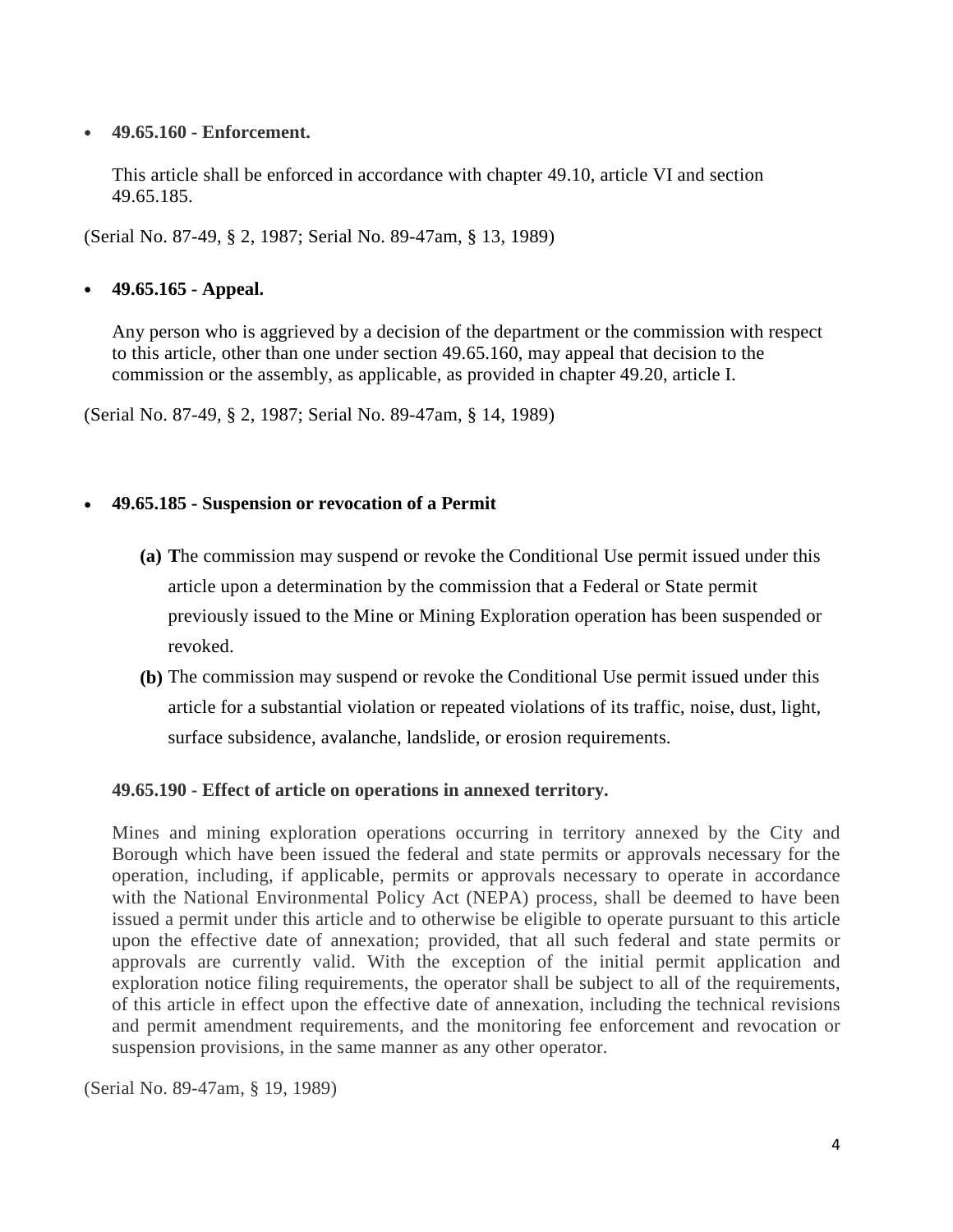# **ARTICLE I. - EXPLORATION AND MINING (Strikethrough version)**

### **49.65.110 - Purpose.**

(a) The purposes of this article are to encourage mining and investment in mining and to foster the development of a safe, healthy and sound mining industry while protecting the overall interests of public health, safety and the general welfare and meeting the land use and development requirements set out in Title 49 of this Code.

It is the purpose of this article to foster the development of a safe, healthy and environmentally sound mining industry while protecting the overall interests of public health, safety and the general welfare and minimizing the environmental and surface effects of mining projects for which an exploration notice or mining permit is required. This article establishes the review and permit procedures necessary to conduct exploration, to gain approval to open a mine, to conduct mining operations, and to provide for final reclamation and financial warranty release at the conclusion of exploration and mining operations and reclamation of affected surface. This article does not include regulation of surface or subsurface water, geothermal resources, sand or gravel, common varieties of construction aggregate, or natural oil, gas, coal and peat or associated byproducts recovered therewith, except to the extent that such substances are developed or extracted as a mining by product in a mining operation of a large or small mine.

(b) This article does not include regulation of surface or subsurface water, geothermal resources, sand or gravel, common varieties of construction aggregate, or natural oil, gas, coal and peat or associated byproducts recovered therewith.

The intent of this article is to regulate areas of local concern, reserving to the City and Borough all regulatory powers not preempted by state or federal law. The department may require a permit to be obtained or a notice given for federally approved activities on federal lands, including unpatented mining claims, so long as the purpose of the review process is not to deny use or expressly prohibit mining, but rather the purpose of the review is to impose conditions for the protection of the environment, health safety and general welfare of the City and Borough.

(c) The purpose of the review process is not to deny use or expressly prohibit mining, but, rather, the purpose of the review is to ensure mining activities meet the land use and development requirements set out in Title 49 of this Code.

#### **49.65.115 - General applicability.**

(a) There is adopted for the purpose of defining the mining and exploration surface activities exclusion district in the City and Borough, the Mining and Exploration Surface Activities Exclusion District Maps A—F, dated June 5, 2006, as the same may be amended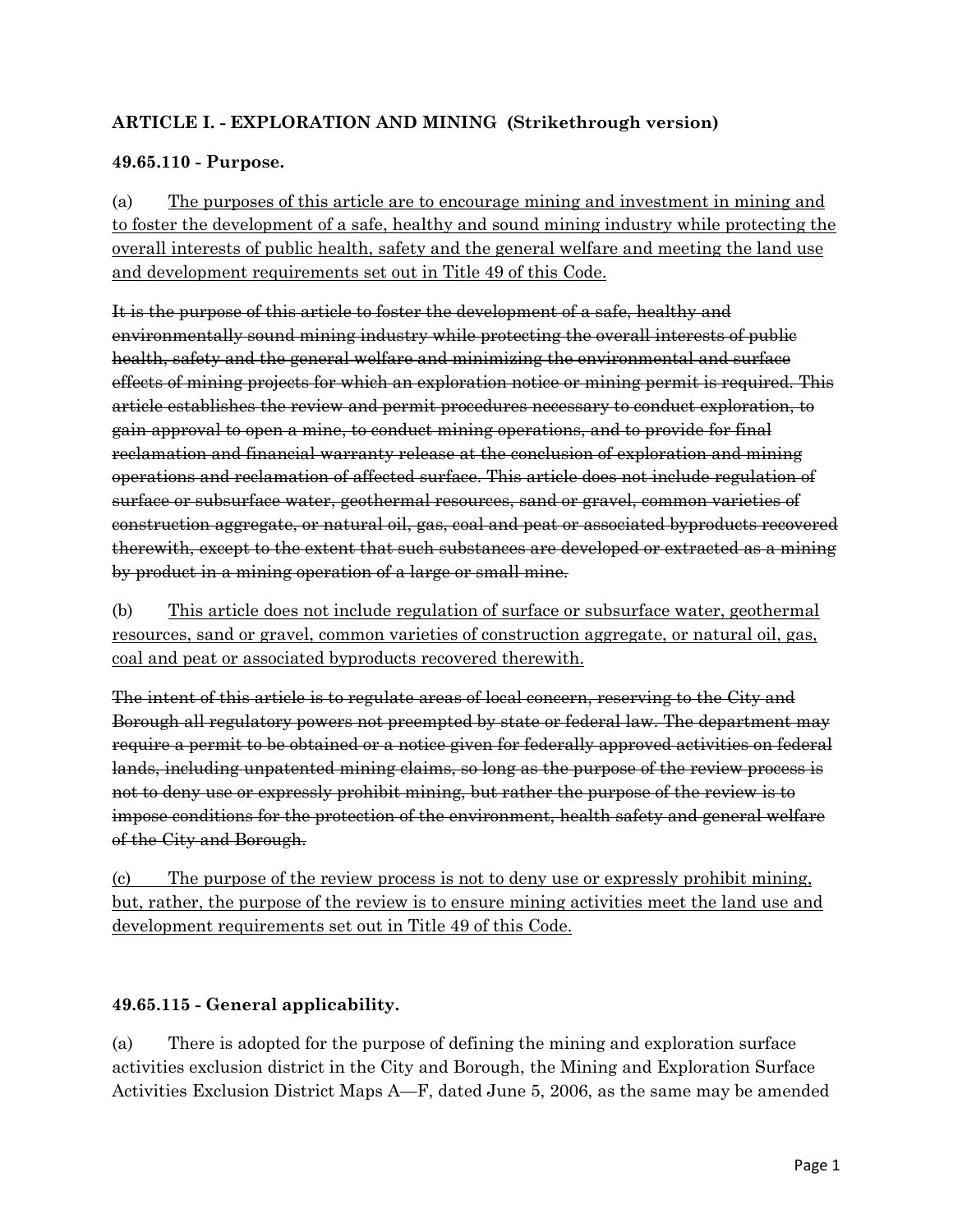from time to time by the assembly by ordinance. These maps, as adopted or as amended, identify the area of the City and Borough within which surface disturbance or subsidence in support of exploration and mining activities is prohibited. Except as provided herein, mining and related activities may be conducted elsewhere within the City and Borough subject to the provisions of this article.

(b) Except as provided in subsection (a), this article does not regulate subsurface mining within or without the district except that subsidence within the district is prohibited. It is not the intent of this article to unreasonably limit or nullify private property rights..

(c) There is adopted for the purpose of regulating exploration and mining activities within the City and Borough the Urban/Rural Mining District Map, dated June 5, 2006, depicting the Urban and Rural Mining Districts, as such may be amended from time to time by the assembly by ordinance. Mines located in the Rural Mining District which will undergo environmental review by state agencies, federal agencies, or both, as determined by the director, shall not be subject to Chapter 49.65, and shall be permitted as allowable uses pursuant to CBJ 49.15.320. With respect to mines in the rural mining district, the planning commission may impose conditions pursuant to CBJ  $49.15.320(f)(1)$ — $(8)$  and additional conditions relating to traffic, lighting, safety, noise, dust, visual screening, surface subsidence, avalanches, landslides, and erosion.

(d) A Mine located in the Urban Mining District that undergoes, or has undergone, an environmental review by state agencies, federal agencies, or both, and has received state or federal permits, or both, shall be permitted as a conditional use pursuant to CBJ 49.15.330. The planning commission may impose conditions relating to traffic, lighting, safety, noise, dust, visual screening, surface subsidence, avalanches, landslides, and erosion that are substantially similar to conditions imposed on other entities in the City and Borough.

# **49.65.120 - Exploration notices, financial warranties and procedures, release of financial warranties for exploration notices.**

(a) In order to ensure that exploration is conducted in accordance with the environmental, health, safety and general welfare concerns of the City and Borough, any operator intending to conduct or continue exploration operations other than pursuant to a previously filed exploration plan shall file with the department a notice of its intent to conduct exploration activities. Such notice shall identify, on a map on a scale of 1:63,360 or a more detailed scale, the area of and schedule for the exploration activities. The notice shall also describe the operator's plan for reclamation of the areas disturbed by its exploration activities and shall contain information as to the methodology and cost of such reclamation sufficient to enable the department to determine an appropriate financial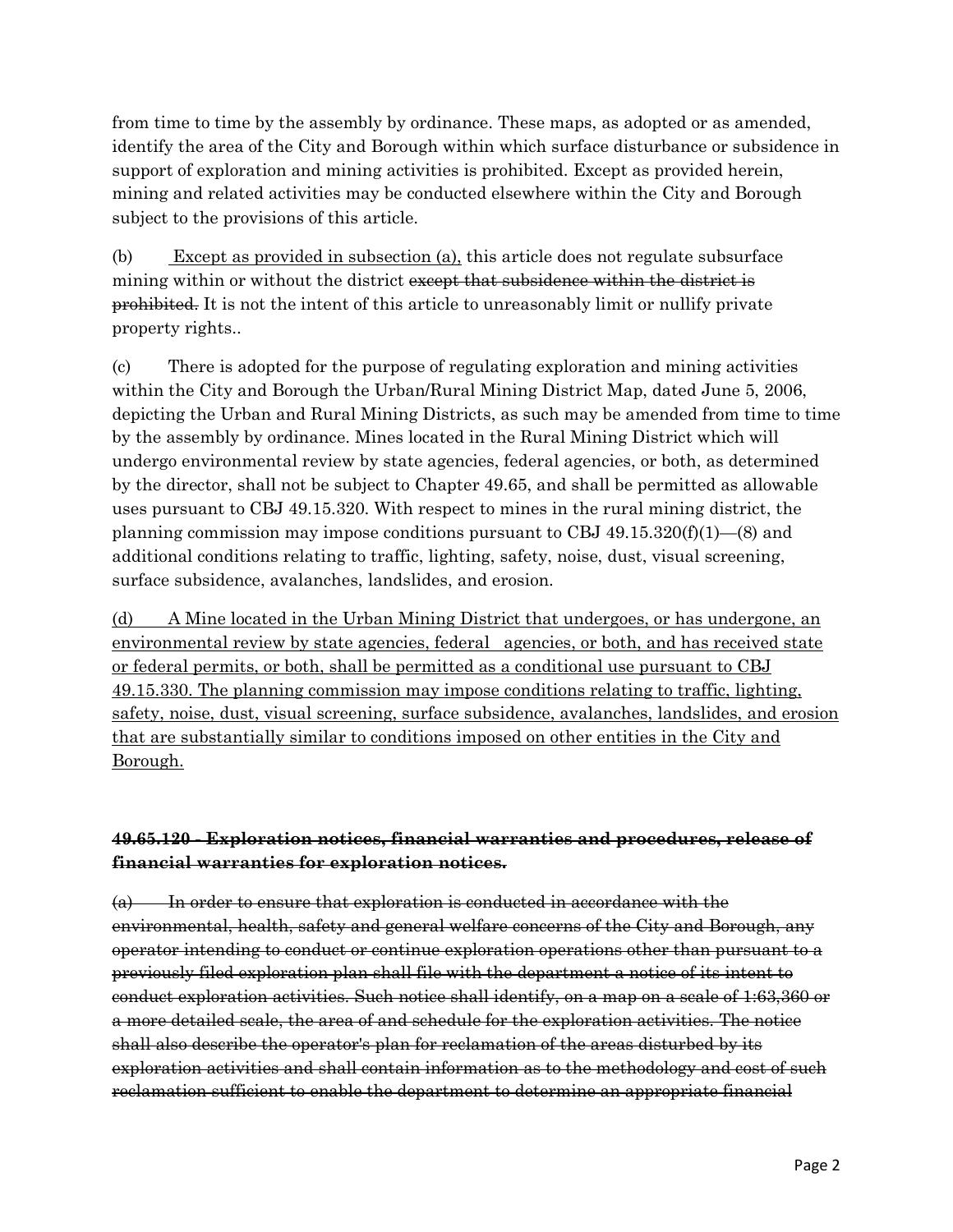warranty. The operator shall include a processing fee, as specified in section 49.85.100, with the exploration notice. The notice shall also contain copies of any prospecting permits, notice of intent to conduct exploration, or operating plans filed with any federal or state agency with all modifications, revisions and amendments thereto. The department may require and set the amount of a financial warranty in accordance with section 49.65.140 and shall so advise the operator within 20 days after receiving the operator's notice of intent. When the operator has submitted a financial warranty in the amount set by the department and in a form satisfactory to the city attorney, the authority to operate under the exploration notice shall become effective. In conducting exploration operations, the operator shall comply with all applicable federal, state and City and Borough laws, rules and regulations, and such compliance shall be a condition of the effectiveness of the authority to operate under an exploration notice.

(b) Upon completion of exploration activities, and all necessary reclamation, the operator shall notify the department that exploration and reclamation are complete and shall submit a map on a scale of 1:63,360 or a more detailed scale, showing the location of the exploration and reclamation activities. The department shall determine whether an inspection of the lands explored is necessary to determine whether reclamation has been completed in accordance with the standards of section 49.65.135 and, if so, shall inspect the lands explored and reclaimed within 60 days of such notification or as soon thereafter as weather conditions permit. In determining whether an inspection is necessary, the department shall consider whether there has been a state or federal inspection and whether that inspection fulfills the requirements of this section and section 49.65.135. If the department finds that the reclamation satisfies the standards of subsection 49.65.135(b), the financial warranty shall be promptly released. If the department finds that the standards have not been satisfied, it shall notify the operator within 30 days of the inspection, or the review of other agency records, of the additional steps necessary to achieve compliance with subsection 49.65.135(b). The department shall give the operator a reasonable time to complete reclamation and request another inspection, in which case the inspection, or review of other agency records, shall be repeated. If the department, after such reinspection or review, is not satisfied that the standards of subsection 49.65.135(b) have been complied with, it may declare so much of the financial warranty as necessary forfeited and, after notice thereof and an opportunity for the operator to appeal pursuant to section 49.65.165, apply the financial warranty to complete reclamation.

(c) The requirement of a financial warranty may be waived if the department determines that a financial warranty is not necessary to ensure compliance with the requirement of this article. The waiver shall be in writing and shall set for the reasons for the waiver.

#### **49.65.125 - Small mine permits, financial warranties and procedures.**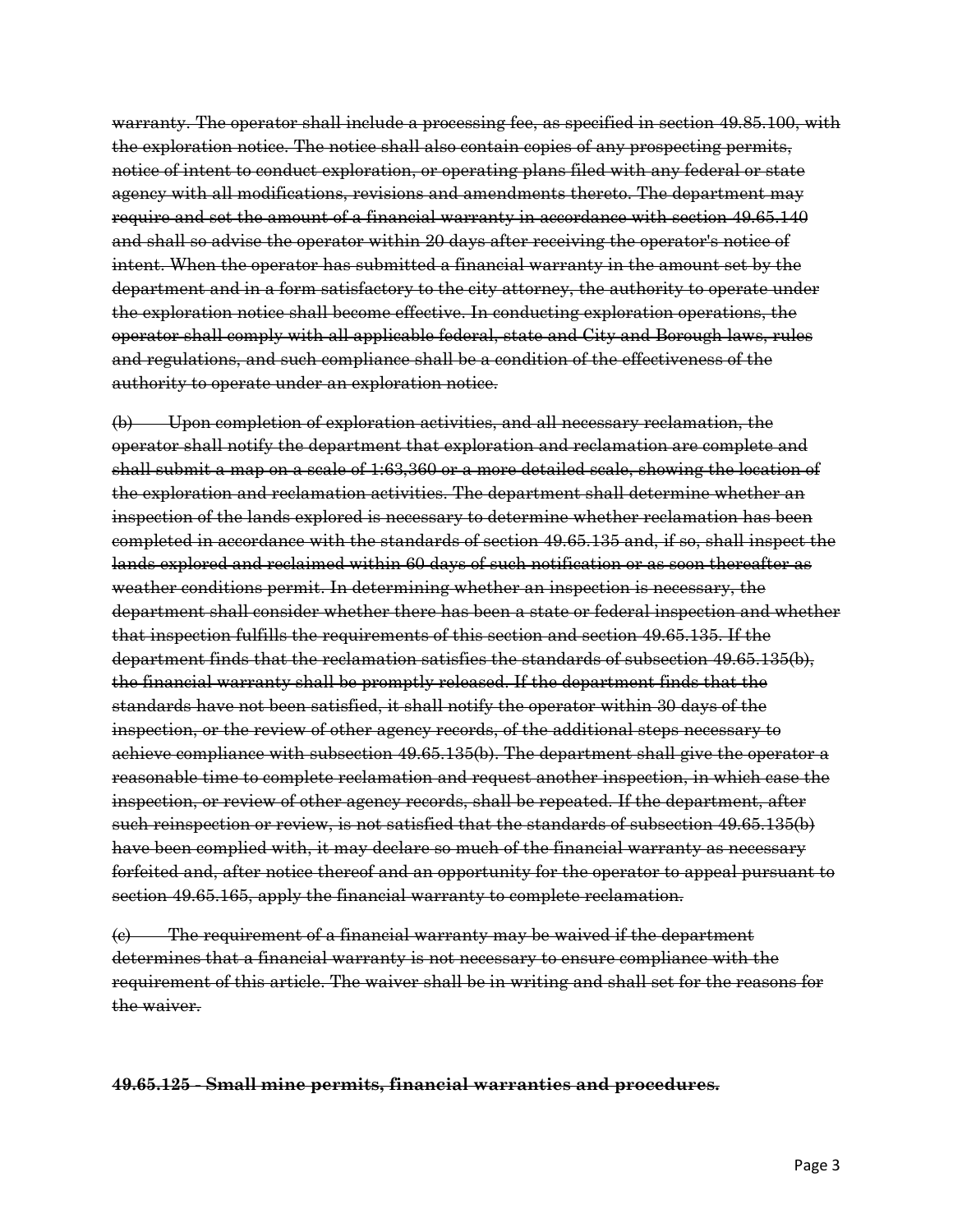(a) Except as provided in CBJ 49.65.115(c), no new small mine shall commence mining operations after August 6, 1986, unless the operator shall have obtained a small mine permit pursuant to Chapter 49.15, Article III, as modified by this article. No small mine which is in operation on August 6, 1986, may remain in operation more than one year thereafter, unless the operator has submitted a permit application and the permit has not been denied.

(b) A small mine application shall include information establishing the right to use the affected surface, a map showing the location of the small mine and the affected surface for that small mine on a scale of 1:63,360 or a more detailed scale, and a description and timetable of the mining operation, including the mining plan, the plan for reclamation and the potential environmental, health, safety and general welfare impacts of the operation. The application shall also require a description of the measures to be taken to mitigate the adverse effects of such impacts, to mitigate adverse effects of mining operations on neighboring land, and to comply with sections 49.15.330 and 49.65.135. The map and description must indicate that there will be no affected surface within the boundary of the mining and exploration surface activities exclusion district and the narrative material must demonstrate that there will be no significant subsidence within the mining and exploration surface activities exclusion district. The application shall also include a listing of all permits applied for or granted by other agencies as well as amendments to those other applications as they are filed. To the extent that the information required by this subsection is provided in applications to other agencies, the operator may respond on its application form by cross reference to the relevant portions of those applications. Subject to the procedures of subsections (c) and (d) of this section, the requirement to provide information is continuing, and supplemental information regarding any changes in the information reasonably requested must be provided to the department throughout the duration of the application process.

(c) Upon receipt of an application and a processing fee pursuant to section 49.85.100, the department shall review the application, and within 35 days make a recommendation as to whether the proposed mining operation will mitigate adverse environmental, health, safety and general welfare impacts. This review shall include, but not be limited to, the following determinations: whether air and water quality standards will be maintained in accordance with federal, state, and city borough laws, rules and regulations; whether sewage, solid waste, hazardous and toxic materials will be properly contained and disposed of in accordance with federal, state and City and Borough laws, rules and regulations; whether the mining operation will be conducted in such a way as to minimize safety hazards to the extent reasonably practicable and to mitigate adverse impacts on the public and on neighboring properties such as those from traffic, noise, dust, unsightly visual aspects, surface subsidence, avalanches, landslides and erosion; and whether appropriate historic sites designated by the City and Borough as significant will be protected. If the department makes a favorable recommendation, it will also make a recommendation on the amount of the financial warranty as provided in section 49.65.140. The department's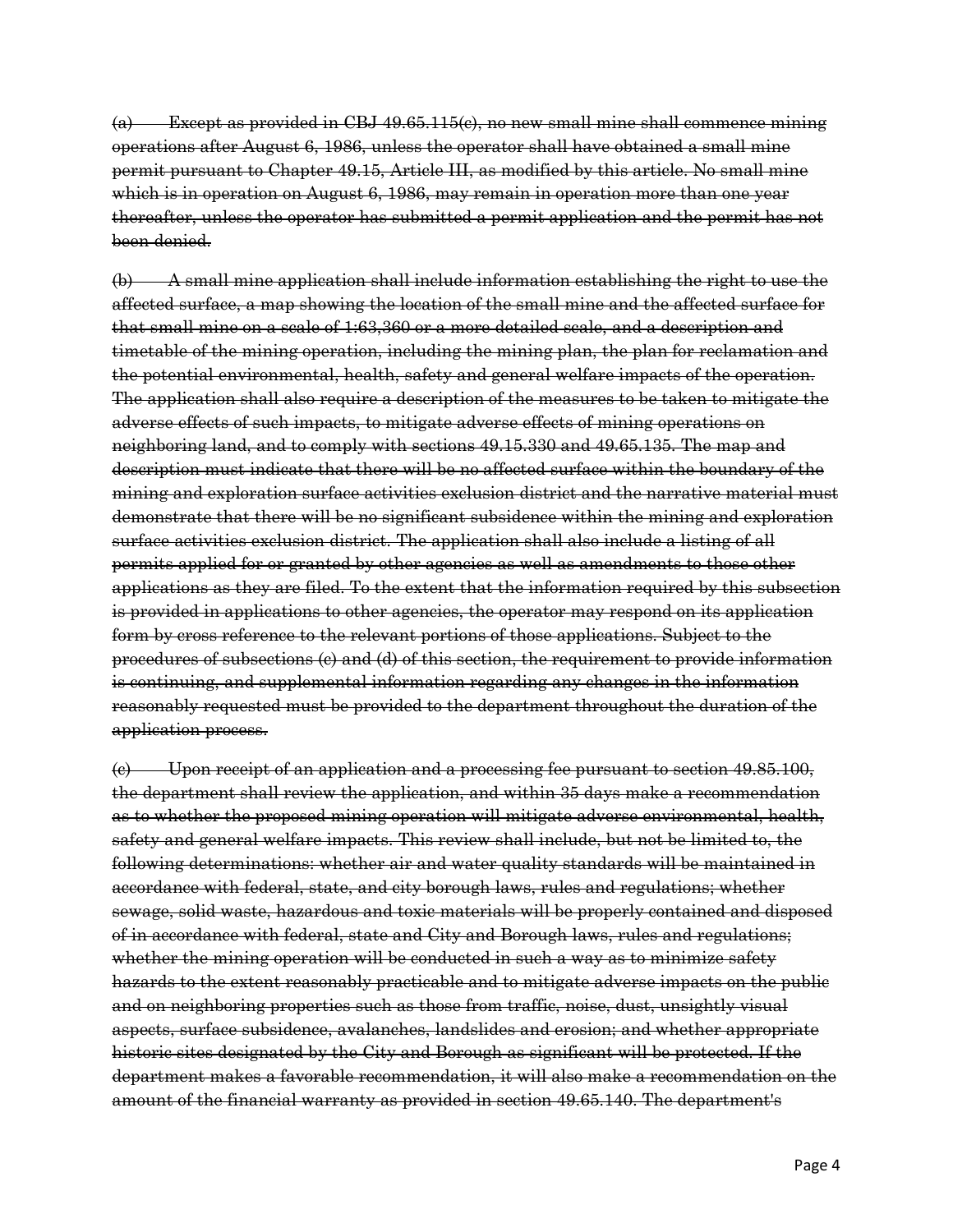recommendations shall be forwarded to the commission for inclusion on the agenda for the next regularly scheduled meeting after notice has been published as provided in section 49.15.230. The application shall then be heard as a conditional use application as provided in chapter 49.15, article III, as modified by this article. If the commission determines that the application, with stipulations or conditions as appropriate, satisfies the standards of sections 49.65.135 and 49.15.330, it shall approve the application and set the amount of financial warranty pursuant to section 49.65.140. When the operator has submitted a financial warranty in the amount set by the commission and in a form satisfactory to the city attorney, the permit shall be promptly issued by the department.

(d) If the department determines that the proposed mining operations does not meet the standards of sections 49.65.135 and 49.15.330, it shall so advise the operator, stating the reasons therefor. The operator may then either allow the department's recommendation to be forwarded to the commission pursuant to subsection (c) of this section, or revise its plans, if appropriate, and resubmit the application for processing in accordance with subsection (c) of this section. If the application is resubmitted within 180 days of the initial submission, no new application fee will be required.

49.65.130 - Large mines, financial warranties and procedures.

(a) Except as provided in CBJ 49.65.115(c), no large mine shall commence mining operations after August 6, 1986, unless the operator has obtained a large mine permit pursuant to Chapter 49.15, Article III, as modified by this article.

(b) The application shall be submitted in the form of a report containing sufficient information so that the department can, after reviewing the application, evaluate, in accordance with the standards of subsection 49.65.135(a), the impacts described in this subsection that the mining operation may have on the City and Borough. The application shall contain a map on a scale of 1:63,360, or a more detailed scale, a description of the mine site and affected surface; description and timetable of the proposed mining operation, including all roads, buildings, processing and related facilities; a description and timetable of proposed reclamation of affected surface; a description of proposals for the sealing of open shafts, adits and tunnels upon the completion or temporary cessation of mining operations; a description of methods to be used to control, treat, transport and dispose of hazardous substances, sewage and solid waste; and a description of other potential environmental, health, safety and general welfare impacts, as well as neighboring property impacts and measures to be taken to mitigate their adverse effects. The application shall also contain additional information normally prepared by the operator for its feasibility studies and mining plans, including information establishing the right to use the affected surface, labor force characteristics and timing, payroll projections, anticipated duration of the mining operation, construction schedules, infrastructure description, and other information reasonably requested by the department in the preapplication conference held pursuant to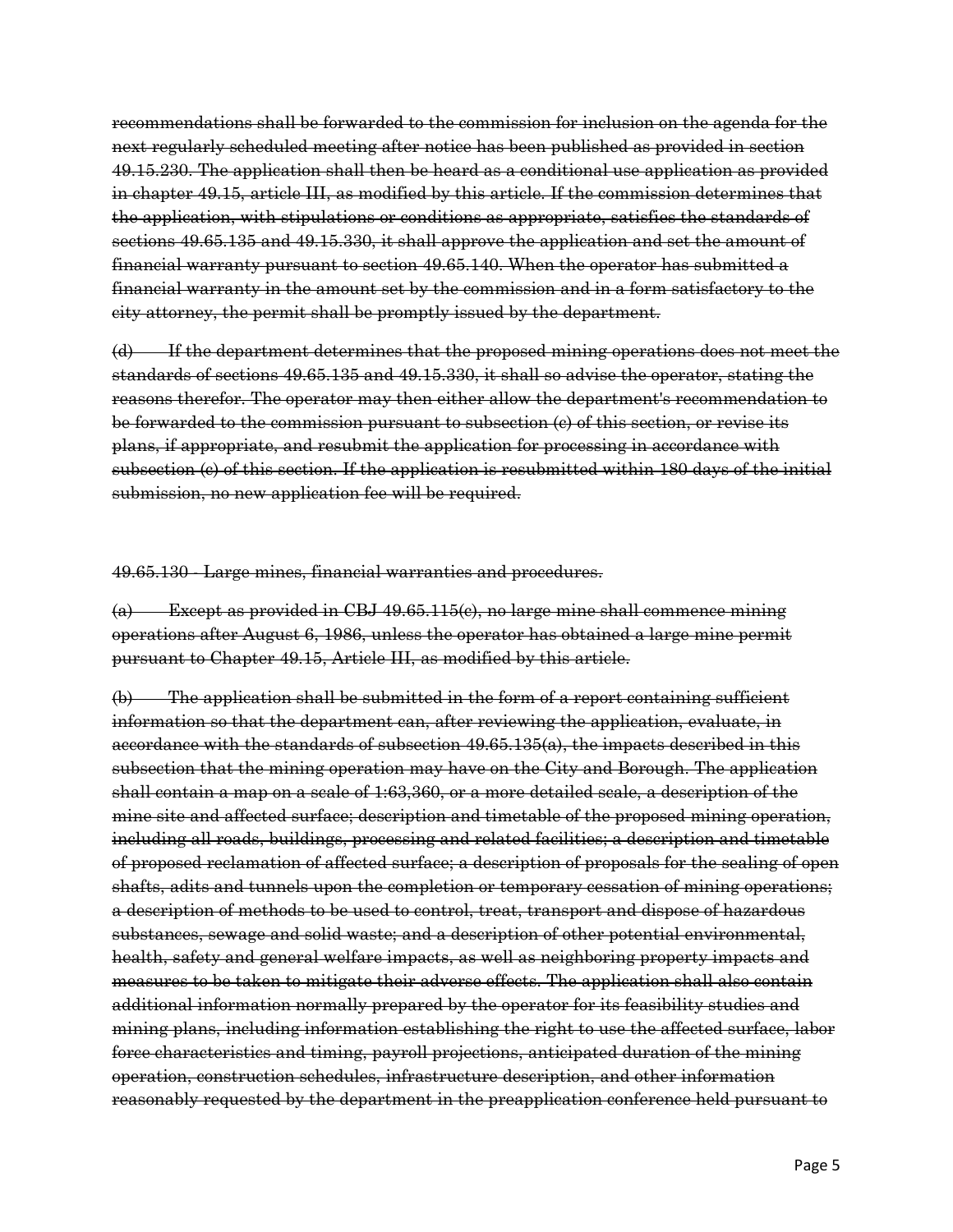subsection 49.15.330(b). The map and description must indicate that there will be no affected surface within the boundary of the mining and exploration surface activities exclusion district and the narrative material must demonstrate that there will be no significant subsidence within the mining and exploration surface activities exclusion district. The application shall include a copy of each application submitted to other agencies and a report on the current status of all such applications, as well as amendments to those other applications as they are filed. To the extent that the information required by this subsection is provided in applications to other agencies, the operator may respond on its application form by cross reference to the relevant portions of those applications. Subject to the procedures of subsections (f) and (h) of this section, the requirement to provide information is continuing, and supplemental information regarding any changes in the information reasonably requested must be provided to the department throughout the duration of the application process.

(c) (1) The department, in consultation with the operator, shall determine the scope and budget of a socioeconomic impact assessment. The socioeconomic impact assessment shall be prepared by the department, or both. All reasonable costs and expenses required to prepare the assessment shall be paid to the department by the operator prior to the initiation of the assessment. For the purposes of this article, the term "socioeconomic impact assessment" shall be and mean a report or study that shall address the beneficial and adverse impacts, including direct impacts and indirect impacts, of the mining operation on existing and future local conditions, facilities and services, including transportation and traffic; sewer and water; solid waste; public safety and fire protection; education, native history and culture; health; recreation; housing; employment; local businesses; the rate, distribution and demographic characteristics of any population changes induced by the mining operation; and the fiscal impacts of the mining operation on public facilities and services, including general government functions. The socioeconomic impacts to be studied must be reasonably foreseeable and demonstrable. Highly speculative impacts need not be studied. The purpose of this impact assessment shall be to provide information to the department concerning possible beneficial and adverse mining operation impact on the City and Borough, in order to allow the department to determine the extent of these impacts and how these impacts can be mitigated. The impact assessment shall be completed before the time that the department must make a recommendation on the application. Review of those portions of the application that would not be affected by information to be included in the assessment shall not be delayed while the impact assessment is being prepared for review.

(2) The department shall waive the requirement that any operator submit particular information required by this subsection or that the impact assessment required by this subsection address certain impacts when the department determines that: such information is not essential to evaluate what impact the mining operation will have on the City and Borough; or such information has been previously provided; or such information is adequately presented in another report previously submitted to the department or another agency. The waiver shall be in writing and shall set forth the reasons for the waiver.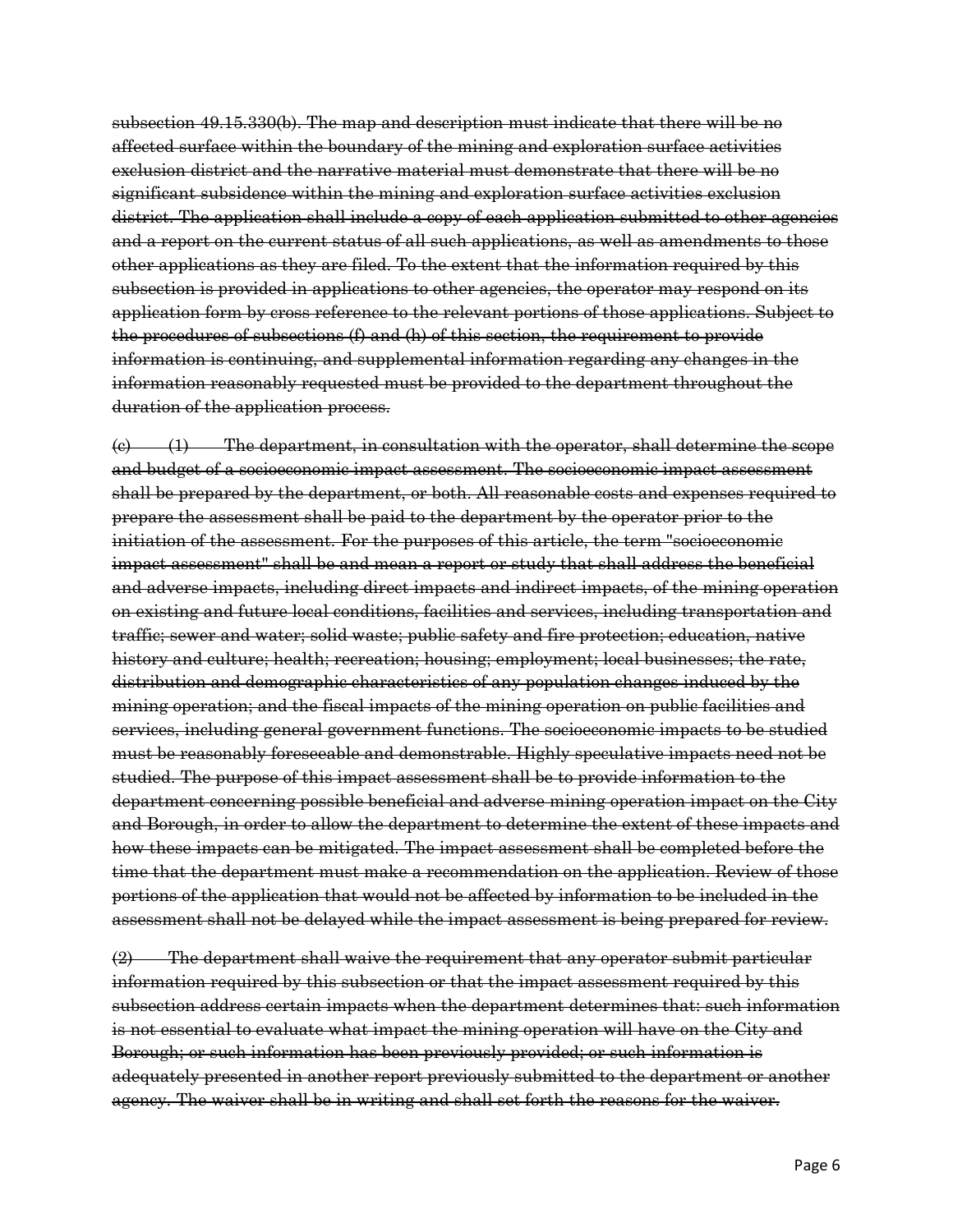(d) The department shall conduct a preliminary review of the application within 20 days of its submission and schedule promptly thereafter a meeting with the operator to request such additional information as may be necessary to make the application complete. At this meeting, the department and the operator shall establish the procedures for coordinating the review of the application with the review by other agencies of the applications submitted to them by the operator.

(e) The fee for processing the application shall be as specified in section 49.85.100. This fee is intended to cover the City and Borough's costs of review of the application. If, after receipt of the application, the department determines that the cost of review is likely to substantially exceed such fee the department may, after consultation and discussion with operator, recommend an additional fee to the assembly. Such additional fee shall be approved by the assembly by motion and shall be set in an amount that will, as far as can be determined, cover the cost of renew of the application, including reasonable administrative and overhead expenses. In recommending the additional fee, the department may consider, among other factors: that proper review will require the department to retain outside professional assistance either to review the application or to perform original study and research; that significant staff effort will be required by the department to adequately review the application; the involvement in the review process of other governmental agencies, either through a federal environmental review process or other procedure; the necessity for extraordinary travel and transportation costs that may be incurred by the department during review; the potential benefit of information generated by the application review to other mining operations or to the City and Borough; and the necessity for extraordinary communication, duplication or publication costs arising from the review.

(f) Unless the operator agrees to an extension, within 90 days after the department has received all additional information requested at the initial meeting described in subsection (d) of this section and the fee has been established, the department shall complete its review of the application, unless an Environmental Impact Statement (EIS) is required by the National Environmental Policy Act (NEPA). If an EIS is required, then the timing of the review of the application shall be in accordance with the provisions of subsection (h) of this section. The application review shall include the following determinations: whether air and water quality will be maintained in accordance with federal, state and City and Borough laws, rules and regulations; where sewage, solid waste, hazardous and toxic material will be properly contained and disposed of in accordance with federal, state and City and Borough laws, rules and regulations; the extent to which the operator will agree to mitigate adverse impacts on the City and Borough; whether the mining operation will be conducted in such a way as to minimize safety hazards to the extent reasonably practicable and will mitigate adverse impacts on the public and on neighboring properties such as those from traffic overloading, noise, dust, unsightly visual aspects, surface subsidence, avalanches, landslides and erosion; and whether appropriate historic sites will be protected. The department shall form a recommendation as to whether the permit should be approved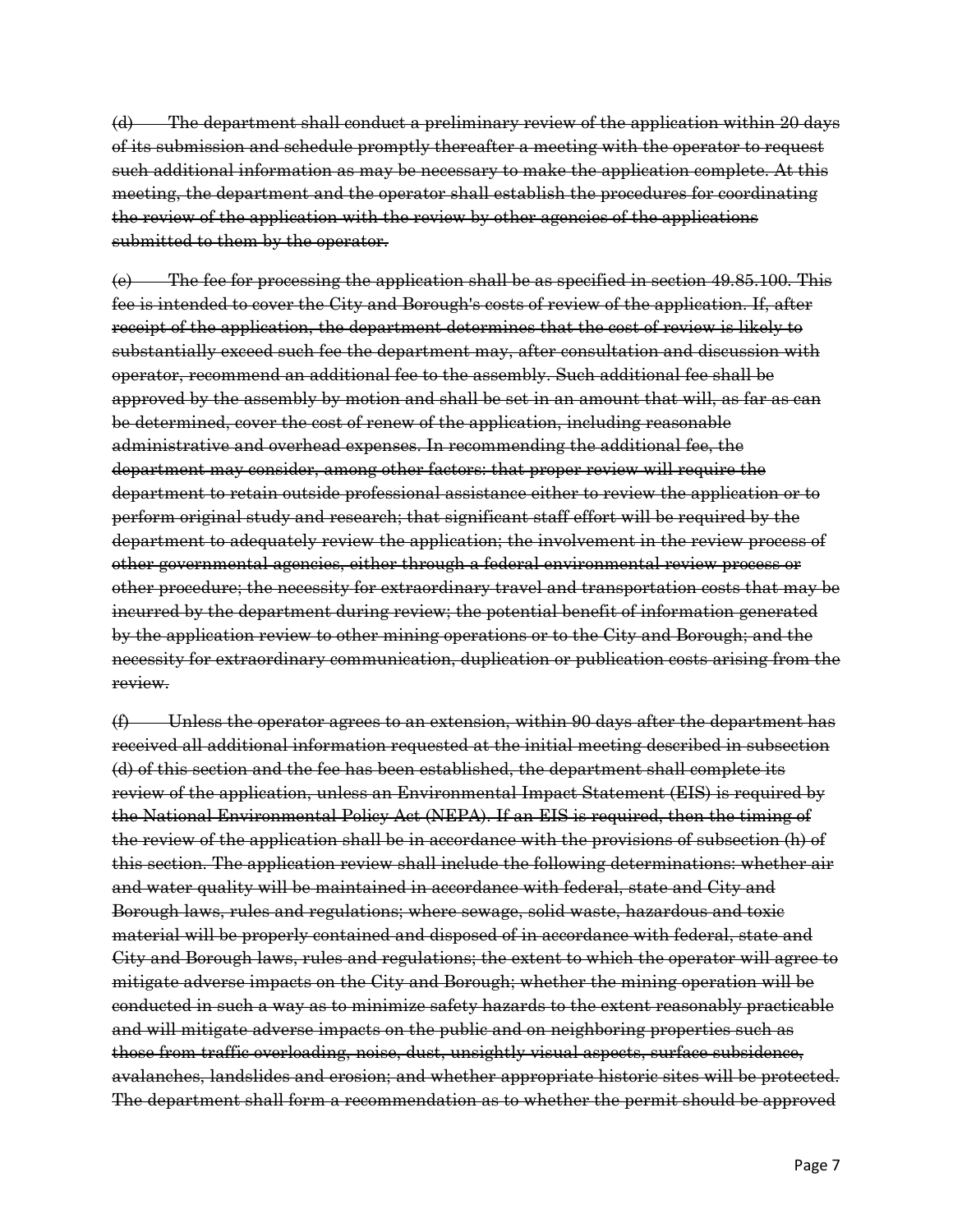and, if so, it shall make a recommendation on the amount of the financial warranty as provided in section 49.65.140. The department's recommendation may include such conditions or stipulations as the department deems to be reasonably necessary to mitigate any adverse environmental, health, safety or general welfare impacts which may result from the proposed mining operation. The department's recommendations shall be provided to the operator and forwarded to the commission where the matter shall be placed on agenda for the next regularly scheduled meeting after notice has been published as provided in section 49.15.230. The application shall then be heard as a conditional use application as provided in chapter 49.15, article III, as modified by this article. If the commission determines that the application, with stipulations or conditions as appropriate, satisfies the standards of sections 49.65.135 and 49.15.330, it shall approve the application and set the amount of the financial warranty.

 $\left( \mathbf{g} \right)$  If the department determines that the proposed mining operation does not meet the standards of sections 49.65.135 and 49.15.330, it shall so advise the operator, together with the reasons therefor. The operator may then either withdraw its application or allow the department's recommendation to be forwarded to the commission pursuant to subsection (f) of this section. If the application is withdrawn, it may be revised and submitted within 180 days upon payment of an additional processing fee as determined by the department to be reasonably necessary to defray its cost of reviewing the revised application to the extent that it is different from the original submittal. Revised applications shall be processed in accordance with the procedures set forth in subsections (d), (e), (f) and (h) of this section.

(h) In order to prevent duplication of studies and to avoid premature decision-making, if an EIS is required to be completed on the mining operation pursuant to NEPA, then the application will not be considered to be complete until the draft environment impact statement (DEIS) is concluded. The department will begin its review of the application upon its filing. The operator shall advise the department immediately at any time during the application process or thereafter if NEPA is involved so that the City and Borough may participate in the NEPA process. The DEIS, the final environment impact statement and all comments and testimony related thereto will be considered as part of the application. The department may, before the final environment impact statement is complete, prepare its recommendation as to whether the permit should be approved. If the department prepares its recommendation before the final environment impact statement is complete, the recommendation shall not be presented to the commission until the department has considered the final environment impact statement in its recommendation. The department's recommendation shall not be presented to the commission until publication of the final environment impact statement. The department's recommendation may include such conditions or stipulations as the department deems to be reasonably necessary to mitigate any adverse environmental, health, safety or general welfare impacts which may result from the proposed mining operation. The department shall also recommend the amount of the financial warranty as provided in section 49.65.140. The department's recommendation shall be provided to the operator and forwarded to the commission where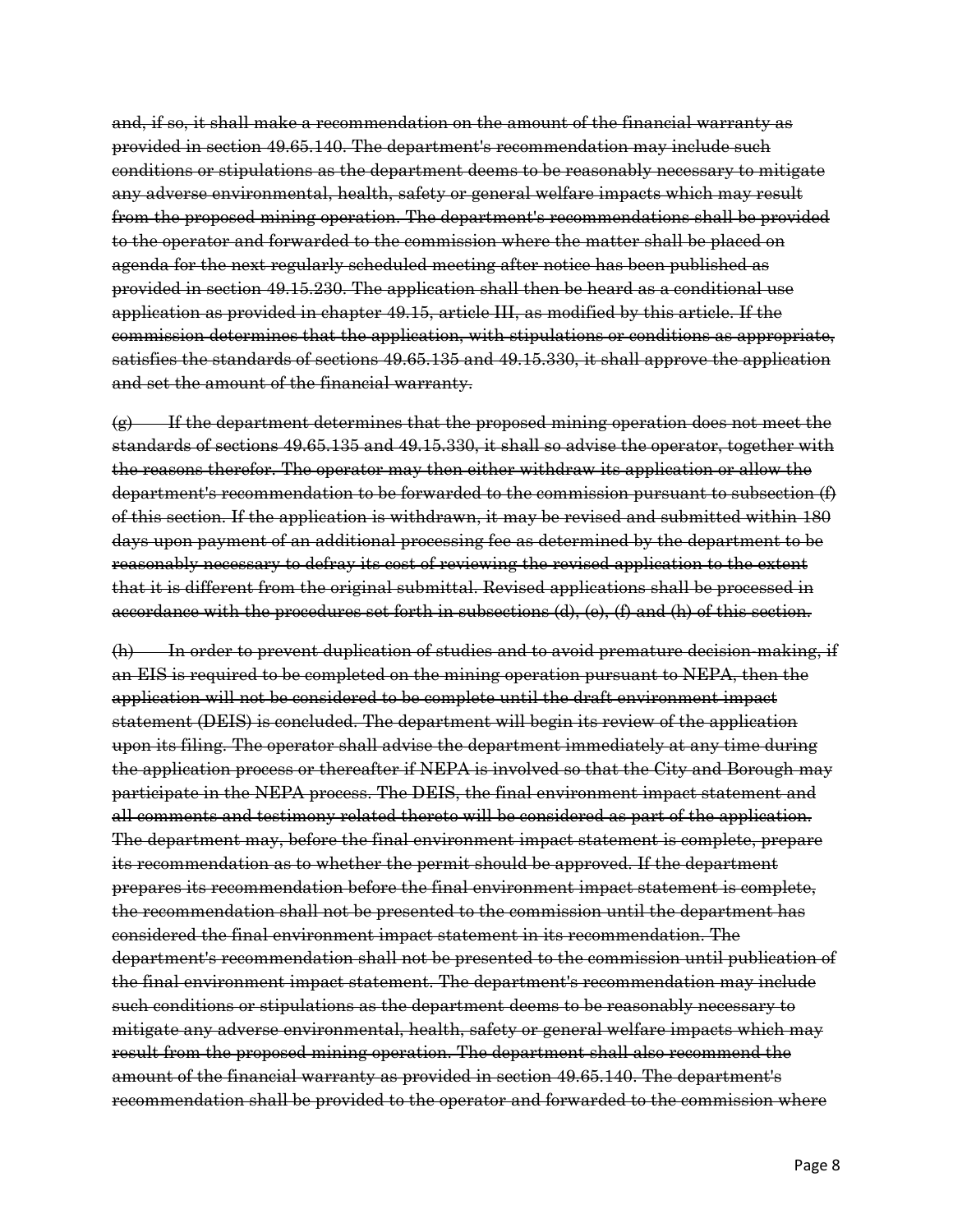the matter shall be placed on the agenda for the next regularly scheduled meeting after the final environment impact statement is complete and a notice has been published as provided in section 49.15.230. The application shall then be heard as a conditional use application as provided in chapter 49.15, article III, as modified by this article. If the commission determines that the application, with stipulations or conditions as appropriate, satisfies the standards of sections 49.65.135 and 49.15.330, it shall approve the application and set the amount of the financial warranty.

(i) After a permit has been approved by the commission, a financial warranty in the amount set by the commission has been submitted in a form satisfactory to the city attorney, and the operator has agreed to such conditions as are deemed appropriate by the commission, the department shall promptly issue a permit.

#### **49.65.135 - Standards for issuance of permits and conduct of operations.**

(a) In determining whether to recommend issuance of a permit, the department shall require that:

(1) The mining operations be conducted in accordance with this article, section 49.15.330, and any other applicable provisions of the City and Borough Code in such a way as to mitigate adverse environmental, health, safety and general welfare impacts;

(2) Air and water quality be maintained in accordance with federal, state and City and Borough laws, rules and regulations;

(3) Hazardous and toxic materials, sewage, and solid waste be properly contained and disposed of in accordance with applicable federal, state and City and Borough laws, rules and regulations;

(4) The operator conduct all mining operations according to the standards of the City and Borough as contained in this article, section 49.15.330, the permit and any other applicable provisions of the City and Borough Code, so as to minimize to the extent reasonably practicable safety hazards and to control and mitigate adverse impacts on the public and neighboring properties, such as from traffic overloading, noise, dust, unsightly visual aspects, surface subsidence, avalanches, landslides and erosion;

(5) Appropriate historic sites designated as significant by the City and Borough be protected;

(6) Reclamation of the affected surface be in accordance with the approved reclamation plan of the operator; and

(7) With respect to a large mine permit application, the operator negotiate and enter into a mitigation agreement with the City and Borough, which agreement shall establish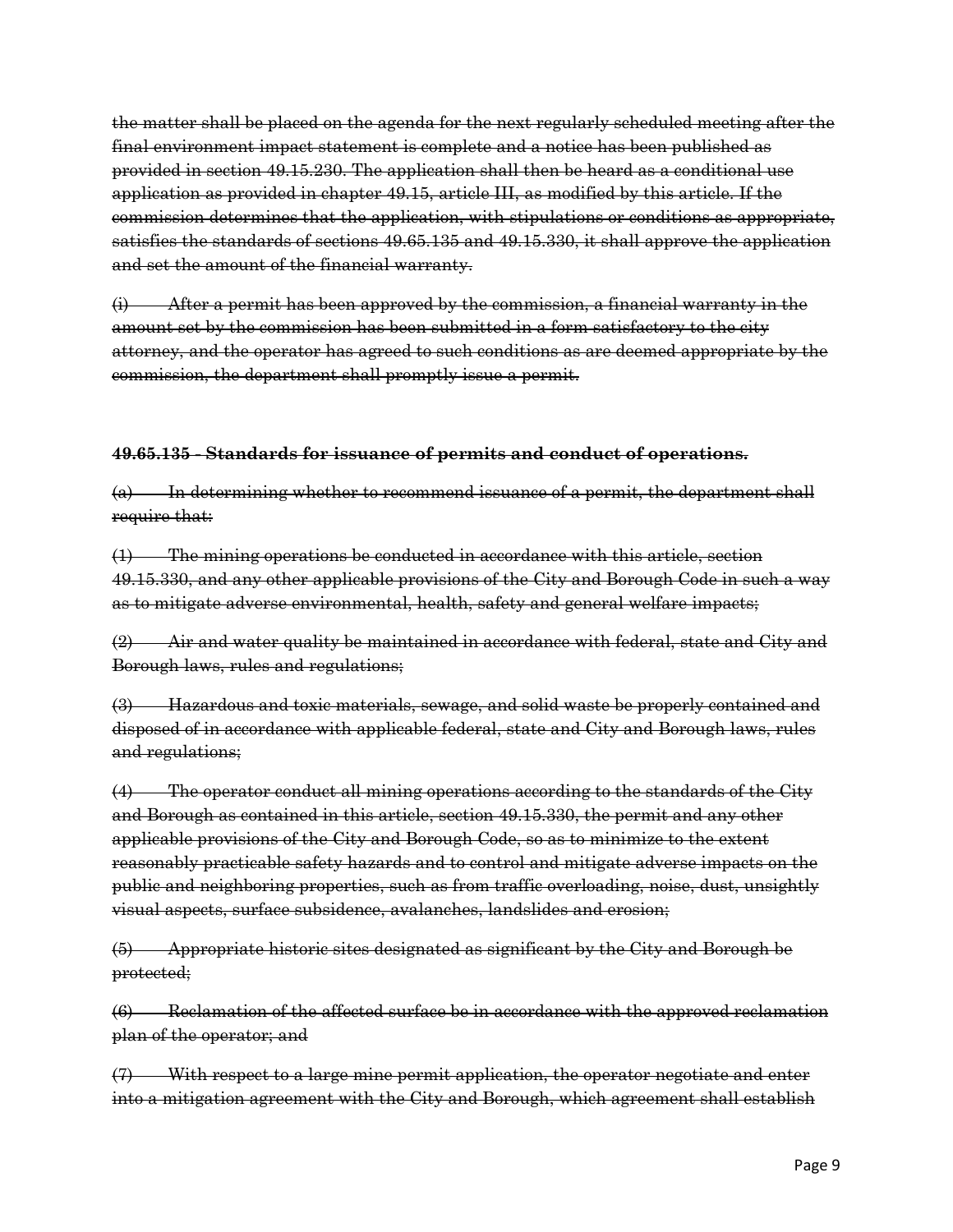responsibility for the mitigation of reasonably foreseeable and demonstrable adverse impacts, including direct impacts and indirect impacts. The operator shall be responsible for mitigating the direct impacts. The City and Borough shall be responsible for mitigating indirect impacts except where the costs of mitigating specific indirect impacts are found by the manager to:

(A) Exceed the amount of any City and Borough nonproprietary revenue increase attributable to the mining operation; and

(B) Require a direct and significant increase in local taxes or fees to adequately mitigate the impact.

Highly speculative impacts shall not be included in the mitigation agreement. Taxes and nonproprietary revenues generated as a result of the proposed mining operation shall be a factor considered in negotiating the mitigation agreement. This agreement shall be incorporated as part of the permit. This subsection does not limit or otherwise affect the authority of the department or the commission to condition or place stipulations on a permit pursuant to this article or the conditional use process as provided in chapter 49.15, article III.

(b) Reclamation of all affected surfaces shall be completed as soon as is reasonable after affected surface areas are no long being used in exploration and mining operations. Reclamation shall include the following:

- (1) Cleanup and disposal of dangerous, hazardous or toxic materials;
- (2) Regrading of steep slopes of unconsolidated material to create a stable slope;
- (3) Backfilling underground shafts and tunnels to the extent appropriate;
- (4) Adequate pillaring or other support to prevent subsidence or sloughing;
- (5) Plugging or sealing of abandoned shafts, tunnels, adits or other openings;
- (6) Adequate steps to control or avoid soil erosion or wind erosion;
- (7) Control of water runoff;

(8) Revegetation of tailings and affected surface areas with plant materials that are capable of self-regeneration without continued dependence of irrigation and equipment where appropriate;

(9) Rehabilitation of fisheries and wildlife habitat; and

(10) Any other conditions imposed by the commission.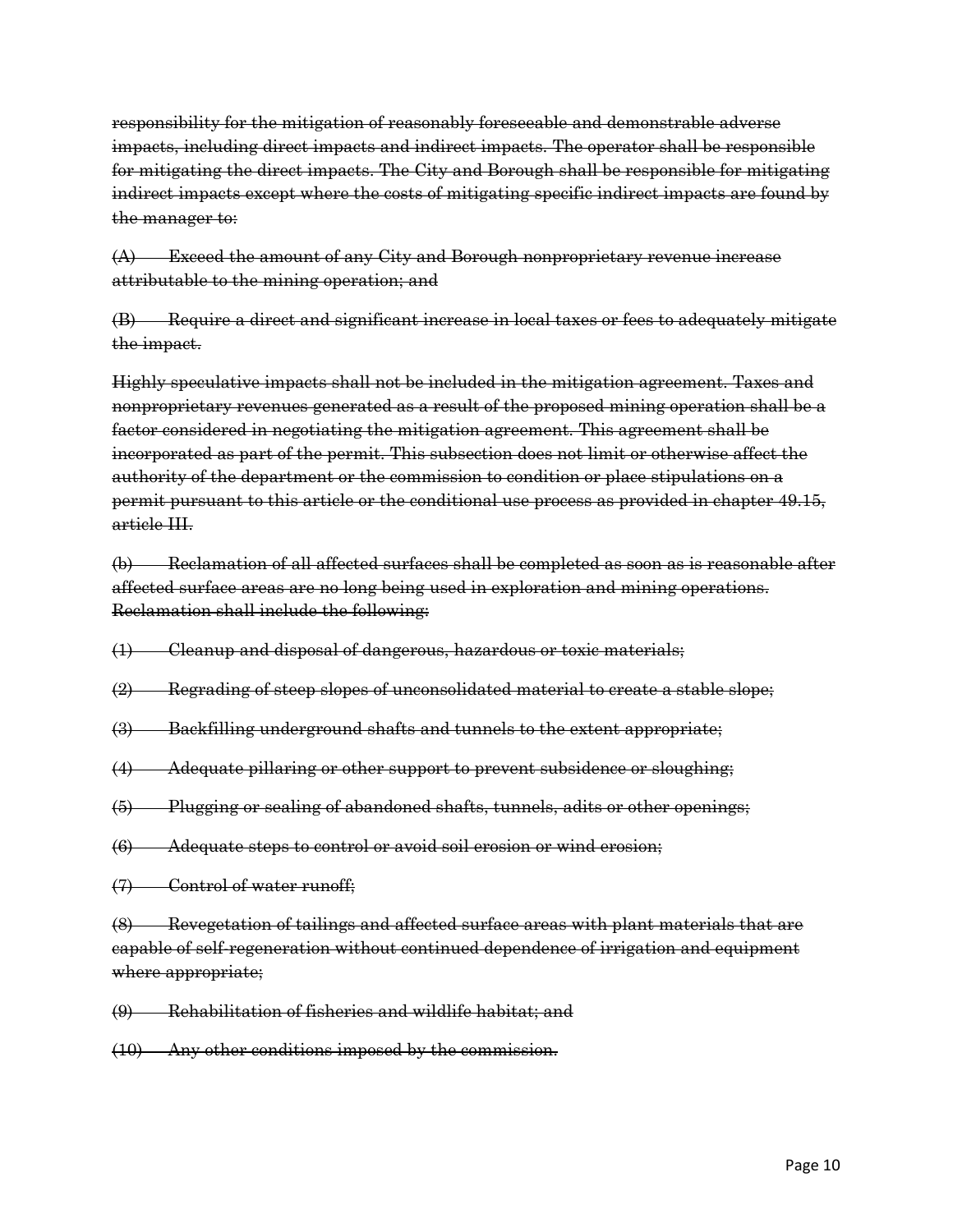Subsequent to the issuance of a permit or the grant of authority under an exploration notice, the operator's compliance shall be measured against the requirements contained in that permit or the conditions of the exploration notice and the operator's plans submitted with the permit application or the notice.

(c) In the event mining operations violate or threaten to violate this article, section 49.15.330, or a permit issued under this article, the operator shall notify the department of such fact and of the steps to be taken to return to compliance, or resolve the potential noncompliance.

#### **49.65.140 - Financial warranty.**

(a) No permit shall be issued or exploration authorized pursuant to this article, until any financial warranty required has been submitted by the operator, approved by the city attorney, and accepted by the department. The purpose of any financial warranty shall be to ensure that, during all phases of exploration or a mining operation, the operator will carry out all those obligations or requirements of the permit or conditions of an exploration notice, which are necessary to protect the environmental, health, safety, general welfare and reclamation requirements of the City and Borough, or that, if the operator does not carry out those obligations, there will be sufficient funds available to the City and Borough to enable it to complete the necessary work, taking into account the financial warranties which the operator must submit to other agencies. The department reserves the right to seek forfeiture of the financial warranty, in whole or in part, in the interest of protecting the environmental, health, safety and general welfare requirements of the City and Borough if it determines that the operator has violated the obligations or requirements of the permit or the conditions of an exploration notice. The forfeiture shall be limited to the extent necessary to satisfy the requirements or conditions that the operator has violated.

(b) The amount of financial warranty for an exploration notice shall be set by the department. The amount of financial warranty for small mines and large mines shall be determined by the commission. The amount of the financial assistance of the department and the engineering department, to be required to ensure the performance of the requirements of the permit or conditions of an exploration notice as set forth in subsection (a) of this section. In recommending and setting the amount of the financial warranty, the department and the commission, respectively, shall take into consideration the amount and scope of any financial warranties which have been submitted to other agencies. When the performance of such obligations is guaranteed by financial warranties that have been submitted to other agencies, the operator may be required to post a separate financial warranty with the City and Borough if the city attorney determines that the financial warranty submitted to another agency does not create a lien or interest sufficient to protect the interests of the City and Borough. Examples of obligations to be covered by the financial warranty required under this section include but are not limited to;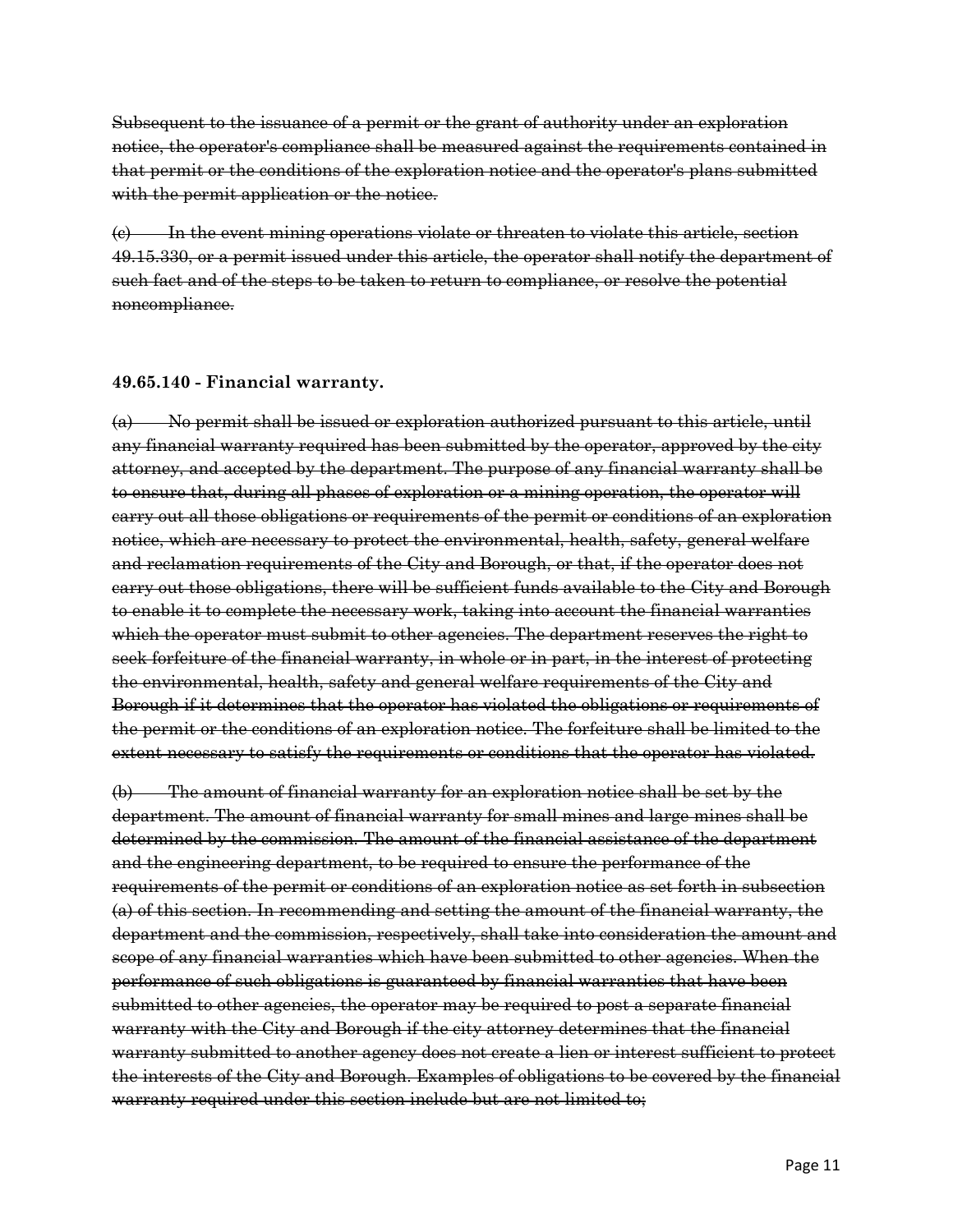(1) Construction of berms, dikes, spillways, channels or other facilities to control, detain, retain or reduce runoff, soil erosion and siltation, or to divert water around waste, tailings, stockpiles or other facilities or disturbed areas;

(2) Installation and maintenance of landscaping, including berming, tree planting and other required grading or planting to provide visual and sound barriers and to eliminate or reduce the appearance of scarring;

(3) Installation and maintenance of road or highway improvements to mitigate the impact of increased traffic or heavy trucking which is measurable and directly attributable to the mining operation; such facilities may include speed access ramps or lanes, turn lanes, intersection improvements, traffic-control devices or private haulage ways where necessary to avoid the use of public roads or highways. The cost of installation or maintenance described in this subsection shall be shared by the operator and the City and Borough in relation to the proportion of the directly attributable and measurable impact on traffic of the operator's activities or the facilities being maintained, installed or improved;

(4) Reclamation of affected surfaces during and following exploration and mining operations;

(5) Regrading of steep slopes of unconsolidated materials to create a stable slope;

(6) Installation of facilities required to prevent or reduce degradation of air or water quality or to contain or control toxic or hazardous wastes;

(7) Removal of buildings, structures or equipment where appropriate;

(8) Such other obligations as necessary to conform with the commission's determinations under subsection  $49.15.330(f)$  and  $(g)$  and subsection  $49.65.135(a)$  and (b)

(c) The financial warranty required under this article for a large or small mine permit or an exploration notice may be in any one or a combination of the following forms at the option of the operator; provided, that the cumulative amount is equal to the amount provided in subsection (b) of this section:

 $(1)$  Cash;

(2) Certificate of deposit;

(3) An irrevocable standby letter of credit from a United States bank; or

(4) A surety bond from a bonding company licensed to do business in the state which is satisfactory to the department for credit worthiness. Interest on cash deposits or certificates of deposit will accrue to the credit of the operator.

(d) In addition to the forms of financial warranty set forth in subsection (c) of this section, with respect to a small mine permit or an exploration notice, the operator may elect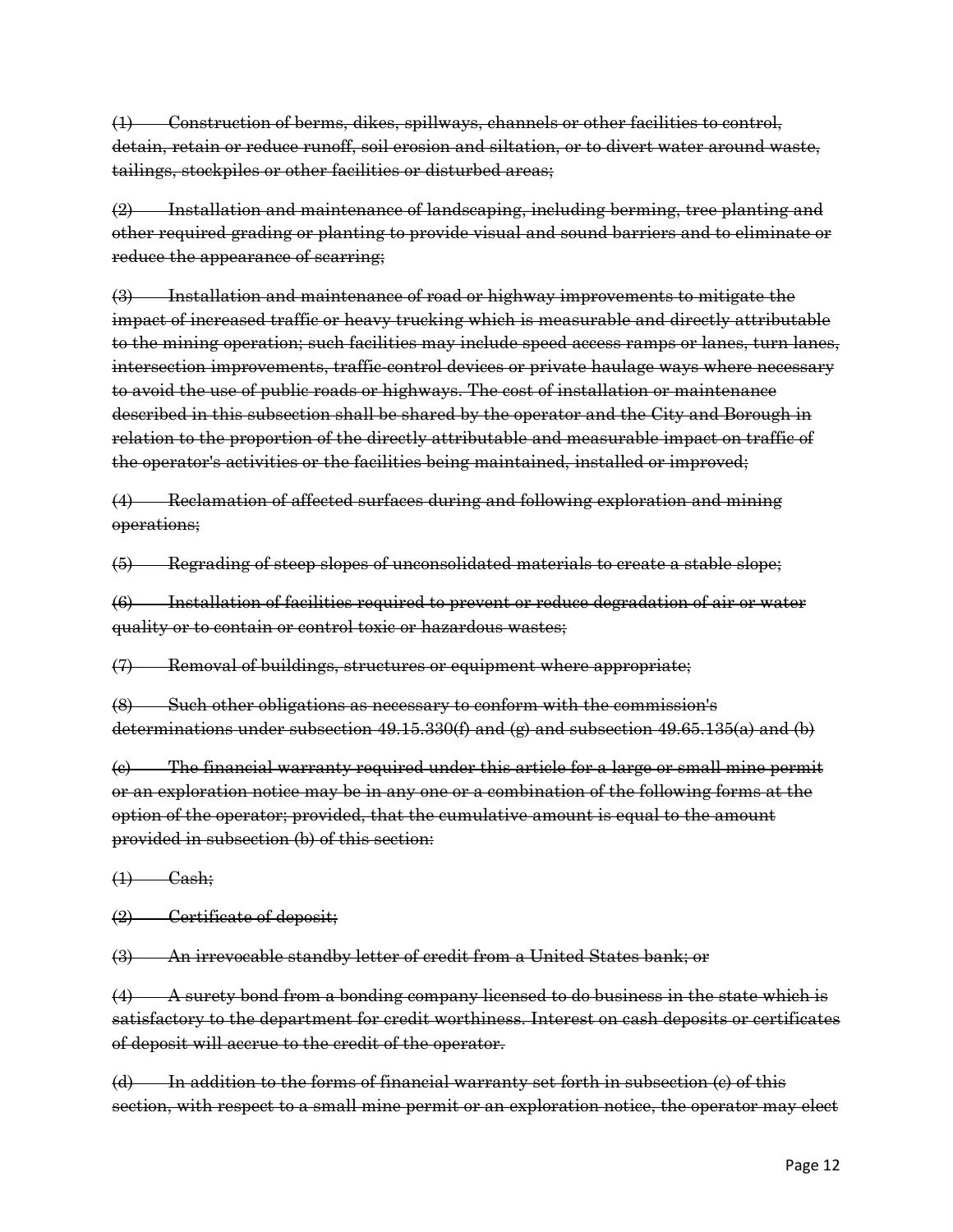to use a property bond as a form of financial warranty; provided, that at least ten percent of the total amount of the financial warrant shall be cash or a certificate of deposit; and provided further, that the commission determines that the value of the property is equivalent to the amount required to be generated for satisfaction of the obligation and the city attorney determines that the bond creates a lien with sufficient priority to permit its collection should such become necessary.

(e) The form of financial warranty shall provide that the funds may be used by the City and Borough to satisfy the obligations described in subsections (a) and (b) of this section when there has been a determination by the department that the operator has not completed its obligations in a timely manner or has otherwise violated the terms of its permit or conditions of its exploration notice, and after notice and opportunity to perform the obligation has been given to the operator.

(f) The amount of the financial warranty shall be reviewed annually by the department, and a determination shall be made whether the amount should be increased or decreased, taking into account changes in the obligations of the operator to be undertaken during the ensuing year, cost of current obligations of final reclamation, and changes due to inflation of deflation.

(g) If the amount of financial warranty is to be increased or decreased by the determination made in subsection (f) of this section, then the actual increase or decrease shall be made according to the procedure in subsection (b) of this section.

#### **49.65.145 - Term of notices and permits; temporary cessation.**

(a) Exploration notices and permits for mining operations shall remain in effect for the duration of the operation, as stated in the notice or in the application, subject to the conditions of this section; and provided, that the following conditions are met:

(1) The financial warranty must remain in full force and effect;

(2) The operator must not be found to be in substantial violation of this article; and

(3) With respect to a large or small mine permit, mining operations must be continued in accordance with the plan contained in the application for at least 90 days in each year as to a large mine, and for at least 30 days in each year as to a small mine.

(b) During the term of any exploration notice or permit, the department may, pursuant to subsection 49.65.140(f), revise the amount of the financial warranty. If the amount of financial warrant is increased, the operator shall submit the appropriate amount of additional financial warranty within 60 days of the department's determination.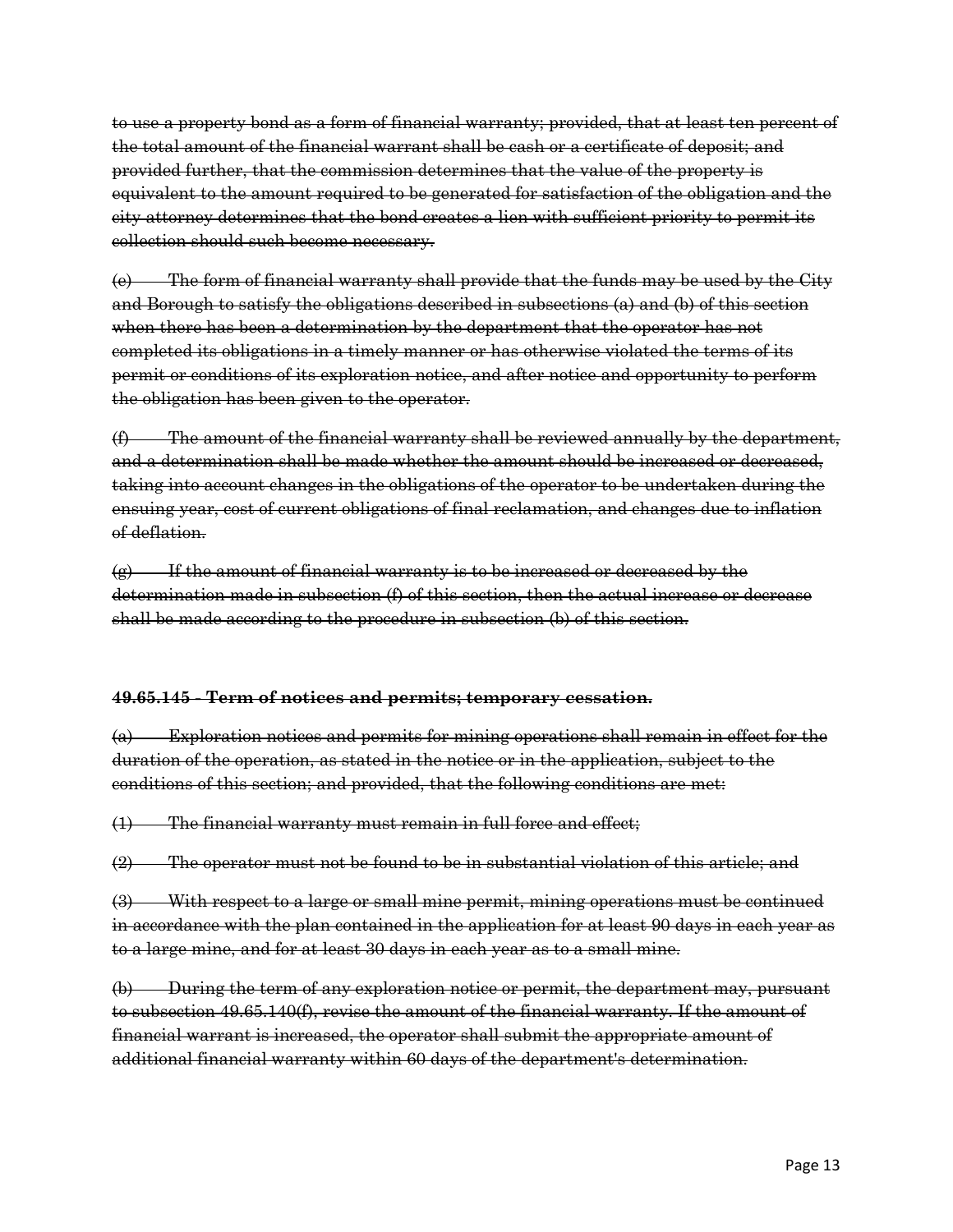(c) The operator shall advise the department within ten days of the date upon which the operator receives notice that a financial warranty which has been submitted to any other agency is reduced or released.

(d) If at any time during the term of a permit, the operator determines that it will not conduct mining operations for the applicable time minimums established in subsection  $49.65.145(a)(3)$ , it shall notify the department of that intent and request that its mining operation be placed in an inactive status. In conjunction with this notification, and as a condition to granting a request for inactive status, the operator shall advise the department of the measures it will employ to prevent hazardous or dangerous conditions, erosion or other environmental damage which may result from the operator's activities, and the security measures it will employ at the mining operation during the inactive period. An operator may continue in inactive status for a five-year period and may, with the permission of the department, obtain successive five-year extensions of that status. At the conclusion of inactive status, the operator shall either resume operations or commence final reclamation in accordance with its plans. If an operator ceases operations for more than one year but does not request inactive status, the department may require the operator to commence final reclamation in accordance with its plans.

(e) Throughout the duration of a large mine permit, the operator of a large mine shall also notify the department not less than 60 days prior to requesting placement on inactive status. The operator and the City and Borough shall maintain a process to exchange information regarding the impact on the City and Borough that may result from a change in mining operations. In addition, the operator shall provide the department with copies of any notification it may be required to provide to federal agencies under federal law concerning proposed personnel layoffs at its mining operation. The department may waive any of these notification requirements in the event of an unforeseen act of God or disaster.

#### **49.65.150 - Annual reports; monitoring; monitoring fee.**

(a) During the term of each exploration notice, the operator shall submit annual progress reports to the department on or before March 31 of each year and shall describe the areas in which exploration was conducted during the preceding year, the amount of acreage which was disturbed by such exploration, and the nature and extent of associated reclamation activities.

(b) During the term of each small mine permit or large mine permit, including any inactive period, the operator shall submit an annual progress report to the department on or before March 31 of each year describing the status of the mining operation in relation to the mining plan and timetable in the application, and describing reclamation activities during the year.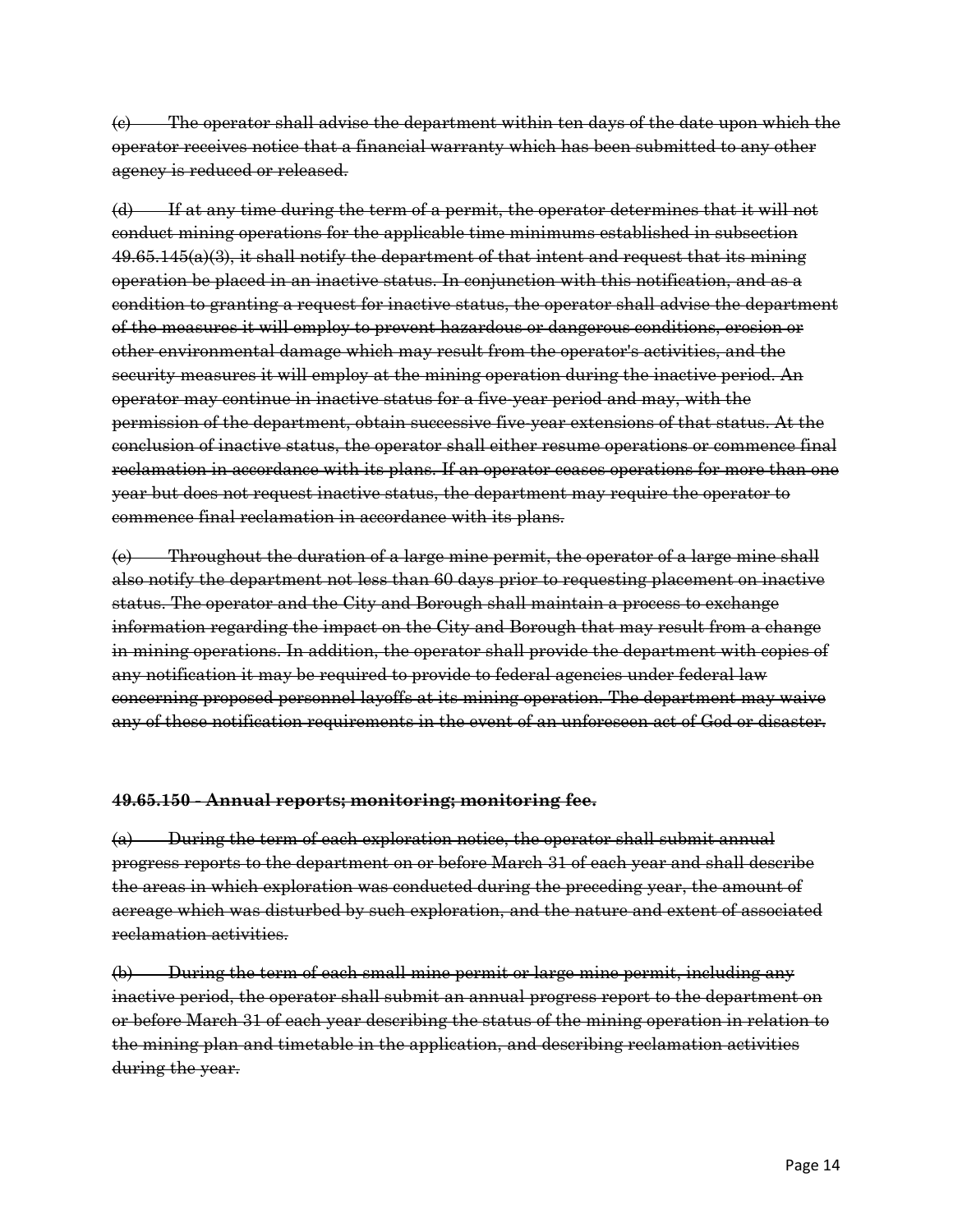(c) The department shall have ongoing authority to monitor any mining operation for which a permit has been issued in order to ascertain whether the mining operation is in compliance with the requirements, terms, conditions and mitigation measures in the permit. The operator shall, upon reasonable notice, provide the department with access, at reasonable times, to the premises and to the records of the mining operation to the extent such access to the premises and records is necessary to ascertain whether the mining operation is in compliance with the requirements, terms, conditions and mitigation measures in the permit.

(d) Throughout the duration of the term of a small mine permit or a large mine permit, the operator shall pay to the department an annual monitoring fee to defray the costs of inspecting and reviewing the affected surface and compliance with the permit. The annual monitoring fee shall be such amount as may be established by the commission as necessary to cover the reasonable costs of inspection and review.

#### **49.65.155 - Technical revisions, summary approval, and amendments.**

(a) During the term of a permit, the operator shall notify the department of all technical revisions to its operations. As used in this section a "technical revision" is a change in operations which does not, in the judgment of the department, have more than a minor effect on reclamation and which does not change the total amount of disturbance or the overall environmental or socioeconomic impact of the mining operation. After the technical revision is submitted to the department, the department shall within 30 days determine and notify the operator whether a permit amendment or summary approval of the change is necessary or whether the technical revisions may be accomplished under the operator's existing permit.

(b) If the operator or the department determines that the change to the mining operations will require preparation of a new or supplemental environmental impact statement, or will increase the acreage of affected surface or otherwise have a significant effect on reclamation or the environmental or socioeconomic impact of the mining operation, the permit shall be amended, unless summary approval of the change is granted pursuant to (b)(2) of this section.

(1) Except as provided in subsection (2) of this section, the operator shall file with the department an application for amendment to its original permit, together with an application with the same content as required for an original application, except that no operator will be required to resubmit any information which duplicates applicable previous submittals. The permit amendment application shall be processed in accordance with the same procedure as established for processing permits under sections 49.65.125, 49.65.130 and 49.65.135. The operator shall not commence changes requested in its amendment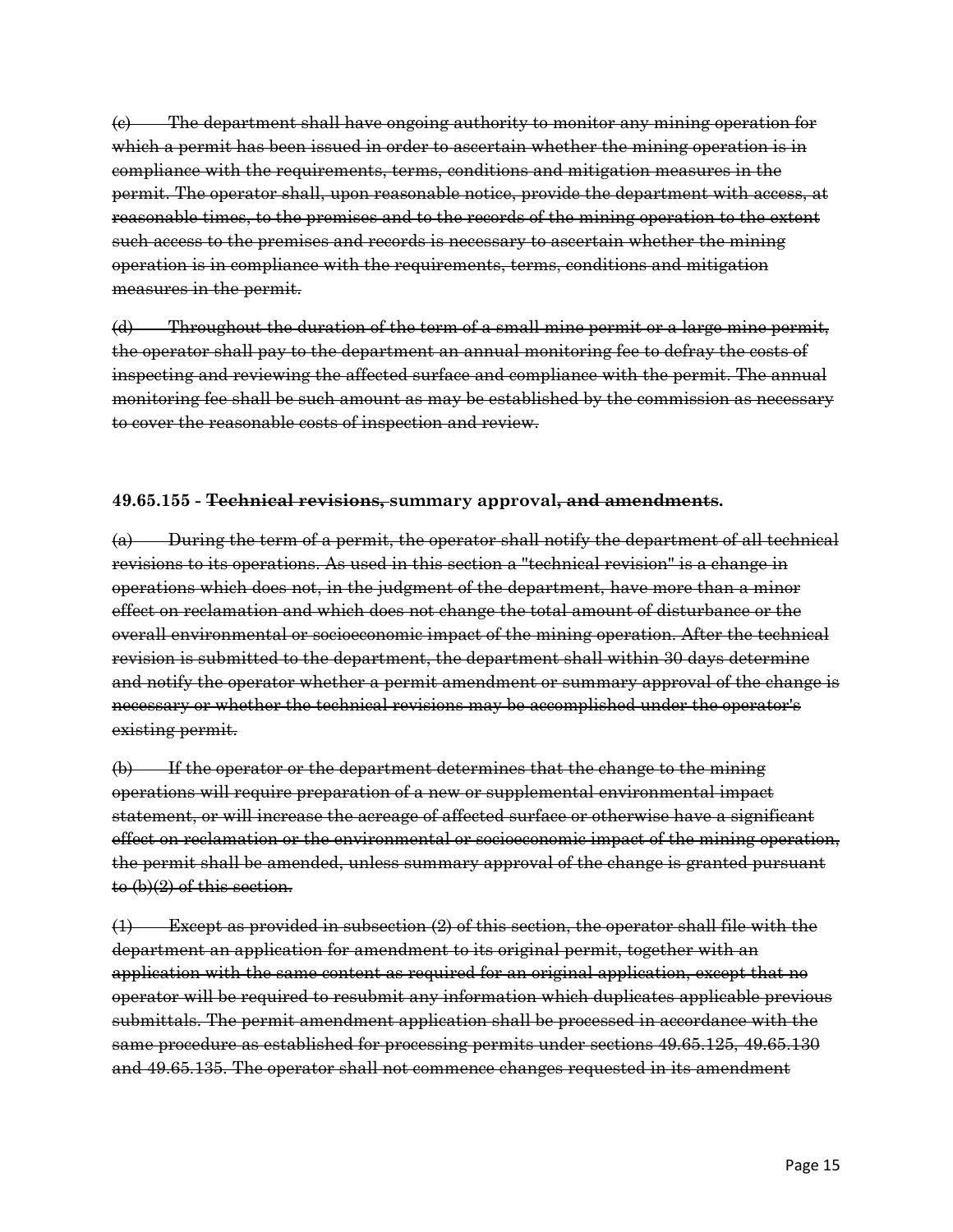application until the permit amendment has been approved and, if appropriate, additional financial warranties submitted.

(a)  $(2)$  Summary approval.

(a) Upon request of the applicant, the director may summarily approve a proposed change in mining operations not constituting a new land use or separate development upon a written determination that:

(i) the mine is located entirely outside the roaded service area established in CBJ 01.30.320;

(ii) the application is complete, providing all of the information necessary for the director to make the summary approval determinations set forth in subsections (i)—(iv);

(iii) the proposed change in mining operations will have no significant impact within the roaded service area on habitat, sound, screening, drainage, traffic, lighting, safety, dust, surface subsidence, avalanches, landslides, or erosion; and

(iv) the proposed change in mining operations has undergone or is undergoing environmental review and approval by one or more federal agencies, state agencies, or both.

(b) The director shall make the determination required by this section subsection  $(2)$ within 45 days unless additional information is required. If the director requires additional information to make the determination, upon written notification to the applicant, the time for determination may be extended for up to 20 additional days after submittal by the applicant of the additional information. If an environmental impact statement is required by one or more federal agencies, completion of the draft environmental impact statement is necessary for summary approval.

(c) Planning commission review.

(i) The director shall promptly forward the proposed summary approval to the planning commission after the determination is completed. The planning commission may ratify or reject the proposed summary approval.

(ii) If the commission rejects the proposed summary approval, it may:

(A) return the matter to the director for further consideration of whether the director, in consultation with the applicant, can address issues identified by the commission through imposition of conditions or changes in the proposed mining operation; or

(B) direct that the proposed change be processed by the department as an application for an allowable use permit for which the commission may impose conditions under CBJ  $49.15.320(f)(1)$ —(8) and such additional conditions as are necessary to reduce to non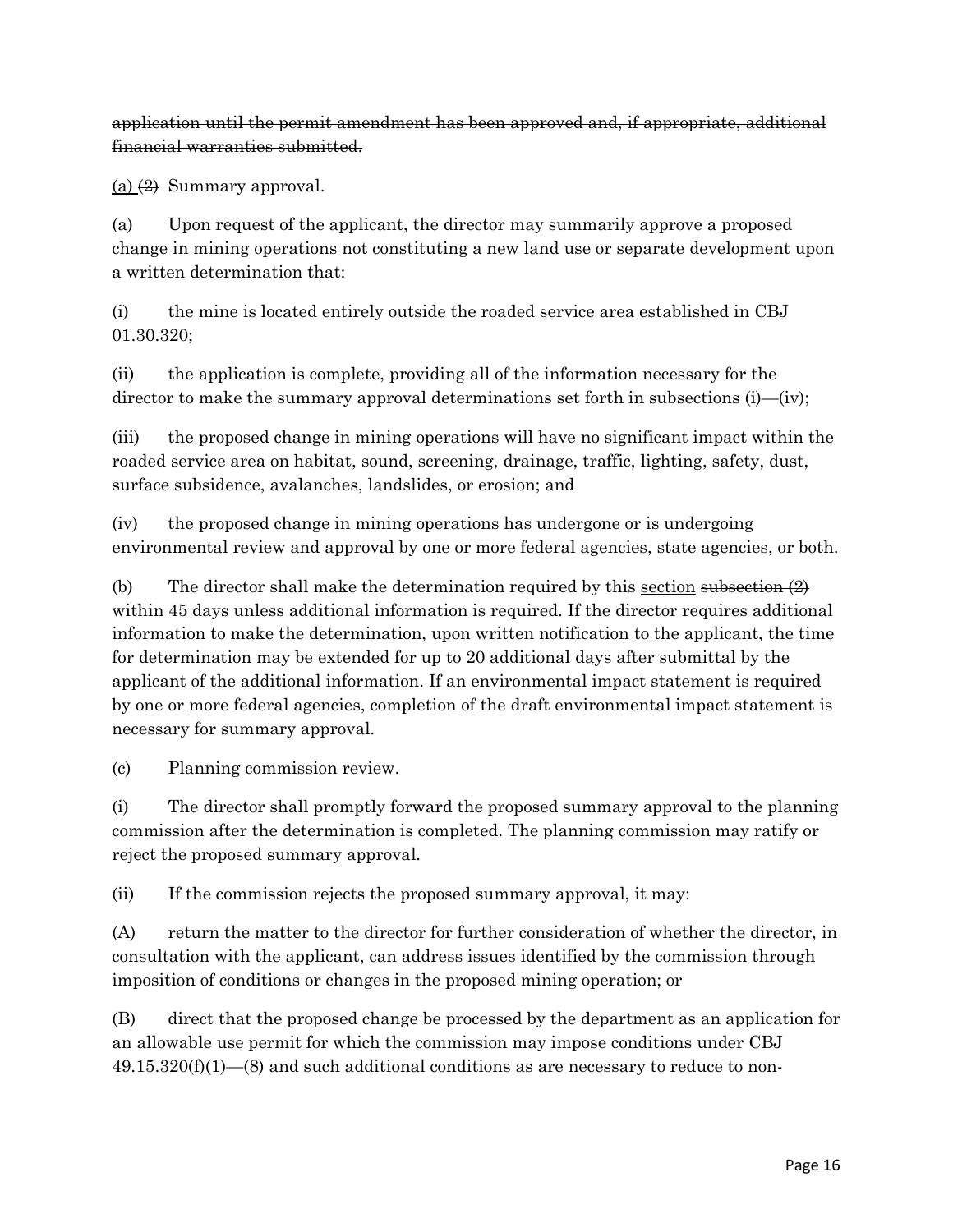significant any impacts in the roaded service area on habitat, sound, screening, drainage, traffic, lighting, safety, dust, surface subsidence, avalanches, landslides, or erosion.

#### **49.65.160 - Enforcement.**

This article shall be enforced in accordance with chapter 49.10, article VI and section 49.65.185.

#### **49.65.165 - Appeal.**

Any person who is aggrieved by a decision of the department or the commission with respect to this article, other than one under section 49.65.160, may appeal that decision to the commission or the assembly, as applicable, as provided in chapter 49.20, article I.

#### **49.65.170 - Release of warranties for mining operations.**

(a) Upon completion of mining operations, the operator shall file a written notice of completion with the department when it believes it has completed any or all requirements of this article, section 49.15.330 and its permit with respect to any or all of its affect surfaces. The department shall, within 90 days after receiving the notice, or as soon thereafter as weather conditions permit, inspect the lands and reclamation described in the notice to determine whether the operator has complied with all applicable requirements.

(b) If the department determines that the operator has successfully complied with all the requirements of this article, section 49.15.330 and the permit, it shall release all financial warranties applicable to said requirements. Release shall be in writing and shall be delivered to the operator promptly after the date of such filing.

(c) If the department finds that the operator has not complied with the requirements of this article, section 49.15.330 or the permit, it shall so advise the operator not more than 90 days after the date of the inspection. The operator shall be given a reasonable time to comply with requirements before a second inspection. If the operator does not complete the requirements, or if after reinspection the department is not satisfied that the operator has complied with all the requirements of this article, section 49.15.330 or the permit, the financial warranty shall be subject to forfeiture to the extent necessary to satisfy any outstanding requirements.

#### **49.65.175 - Successor operators.**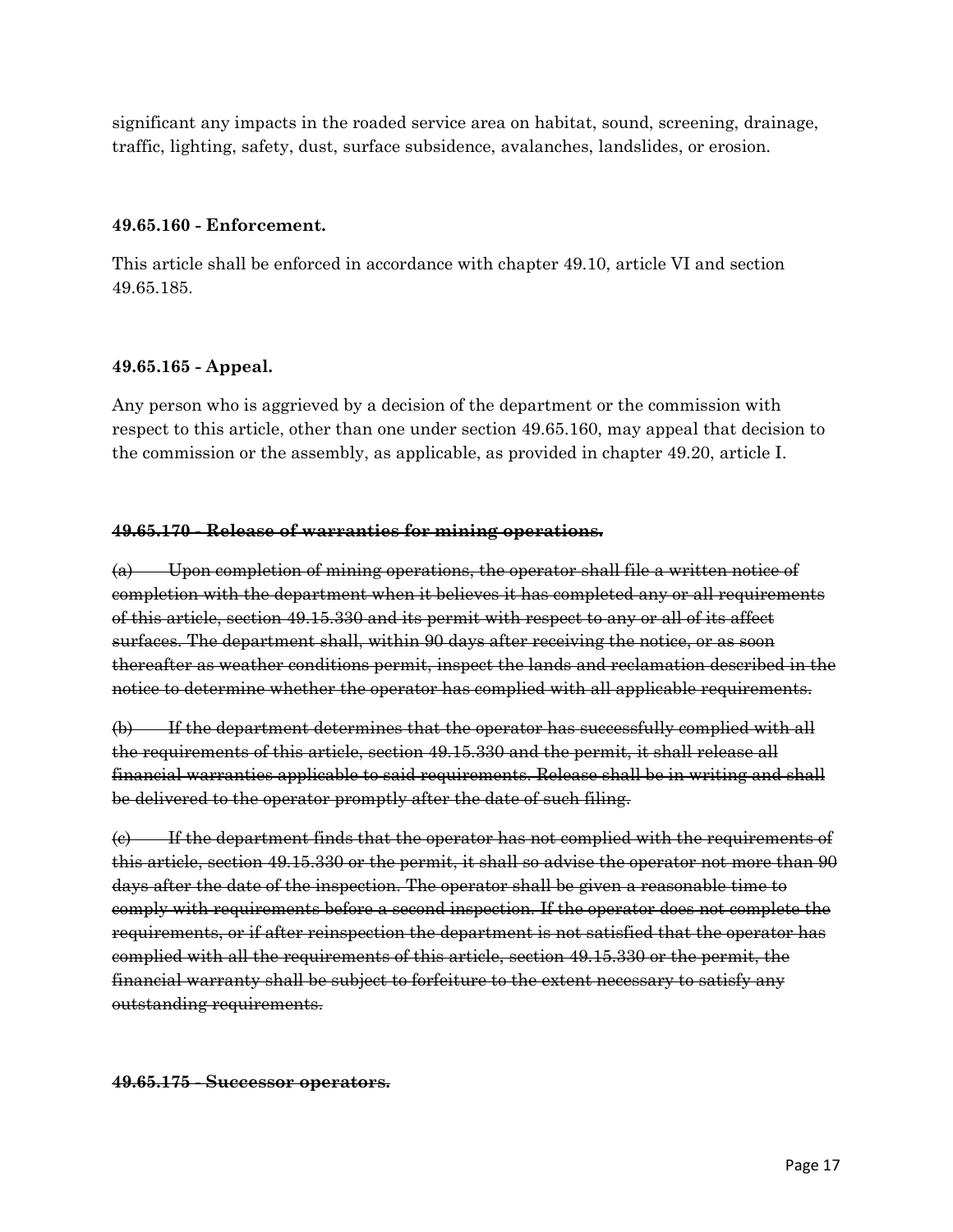Any operator desiring to transfer its rights under an exploration notice, a small mine permit, or a large mine permit shall submit to the department a request for transfer. This request shall identify the name and address of the new operator. The department may approve in writing the request for transfer if it finds that: the proposed operator will conduct the operations covered by the notice or permit in accordance with the requirements of this article and any additional requirements set by the department; the proposed operator has submitted a financial warranty at least equivalent to the financial warranty of the original operator such other amount as may be determined using the procedures in section 49.65.140; the proposed operator will continue to conduct the operations involved in full compliance with the terms and conditions of the original notice or permit; and all obligations and responsibilities undertaken by the original operator shall be accepted and assumed by the proposed operator. The department may deny approval of the request for transfer if the original operator has any existing notice or permit violations at the time of the request until such time as the violations have been remedied. If the department approves the transfer the financial warranty submitted by the original operator shall be released.

#### **49.65.180 - Confidentiality.**

Upon request of any operator, information in any application or report relating to the location, size, grade, geology or geochemistry of any ore deposit, proprietary process information, or information as to cost of mine construction or operation shall be kept confidential by the department to the extent permitted by AS 09.25.110, AS 09.25.120 or other applicable law. Information to be maintained as confidential must be separately presented to the department and must be marked "Confidential."

#### **49.65.185 - Suspension or revocation of a notices and permits.**

(a) The commission may suspend or revoke the Conditional Use permit issued under this article upon a determination by the commission that a Federal or State permit previously issued to the Mine or Mining Exploration operation has been suspended or revoked.

The commission may suspend or revoke the Conditional Use permit issued under this article for a substantial violation or repeated violations of its traffic, noise, dust, light, surface subsidence, avalanche, landslide, or erosion requirements.

Subject to the procedures of this section, the commission may suspend or revoke a permit issued under this article, or the authority to operate under an exploration notice pursuant to section 49.65.120, upon a determination by the commission that: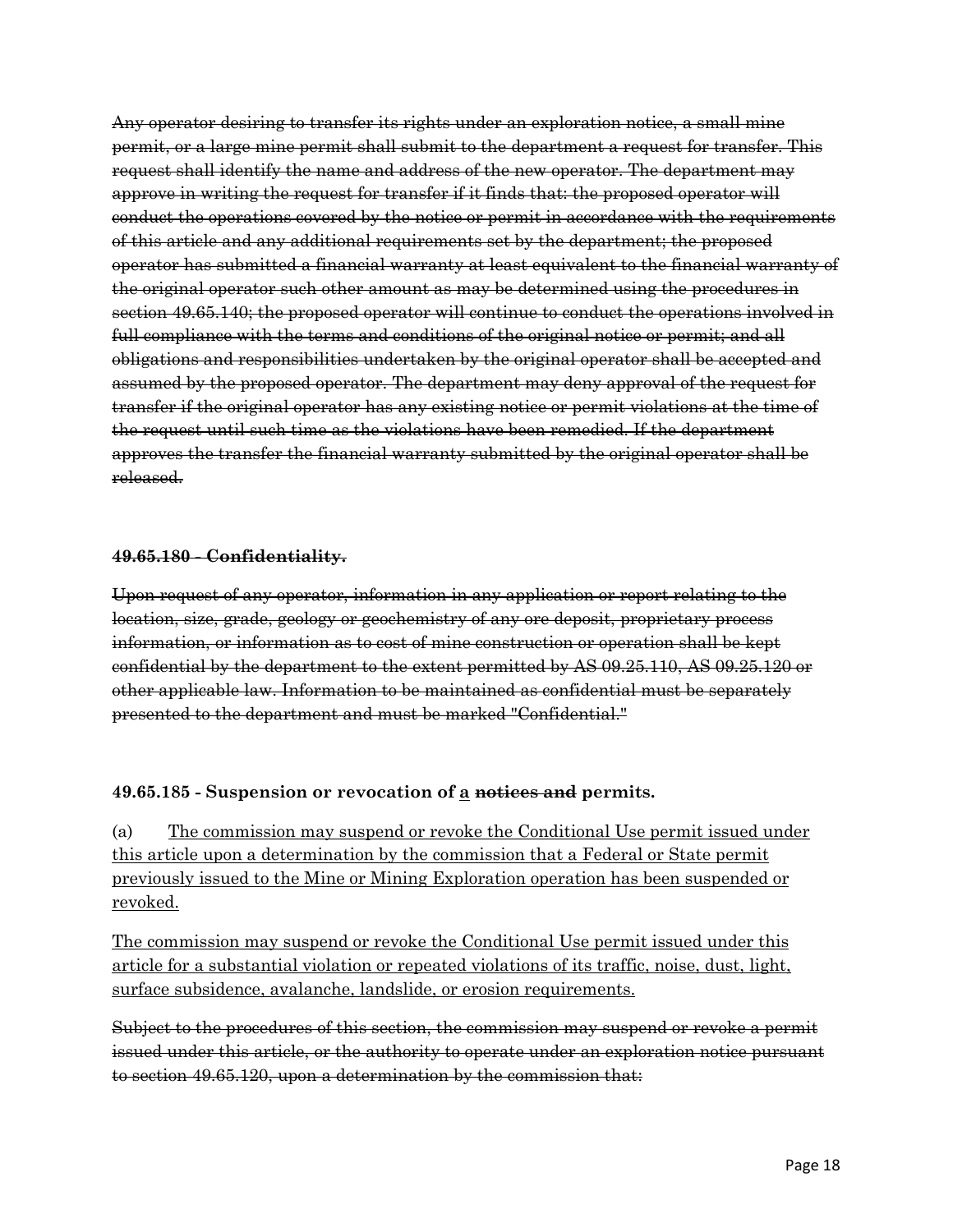(1) The exploration of mining operations are not in material and substantial compliance with the requirements of the exploration notice or permit and such material and substantial noncompliance remains unremedied after issuance of a compliance order issued pursuant to section 49.10.620; or

(2) The exploration of mining operations under the notice or permit have a history or pattern of intentional or grossly negligent noncompliance and compliance orders have previously been issued for such past events of noncompliance. Good faith efforts to remedy events of noncompliance shall create an inference that such noncompliance is not a cause for suspension or revocation.

(b) The department shall provide the operator with written notification that it is recommending that the commission consider the entry of a suspension or revocation order under subsection (a) of this section. The written notification shall set forth the reasons for the department's recommendation and the operator's right to a hearing before the commission. The commission shall schedule a hearing within 30 days after the operator has received the written notification. At the hearing, the department shall have the burden of establishing that the operator is not in material and substantial compliance with the permit or authority to operate under an exploration notice, or that there is a past history or pattern on noncompliance sufficient to justify suspension or revocation.

(c) Upon written notification of the entry of a suspension or revocation order to the operator or to any person operating under the authority of the permit or exploration notice, all exploration or mining operations shall cease except those specifically authorized by the commission in the order or except if the assembly stays the order pending appeal.

(d) A suspended notice or permit may be reinstated by the commission upon a determination that the exploration or mining operations have been brought into compliance with the conditions of the notice or permit. A notice or permit which has been revoked may not be reissued by the commission until the commission determines that the exploration or mining operation has been brought into compliance with the terms and conditions of the notice or permit, and the operator has clearly and convincingly demonstrated that preventative measures have been taken to ensure that those conditions which gave rise to the revocation will not reoccur.

(e) A suspension or revocation order may be appealed to the assembly in accordance with chapter 49.20, article I. Pending appeal, the assembly may in its discretion stay an order of suspension or revocation.

(f) The rights of suspension or revocation provided for in this section are in addition to any rights or powers vested in the City and Borough in section 49.65.160 or chapter 49.10, article VI.